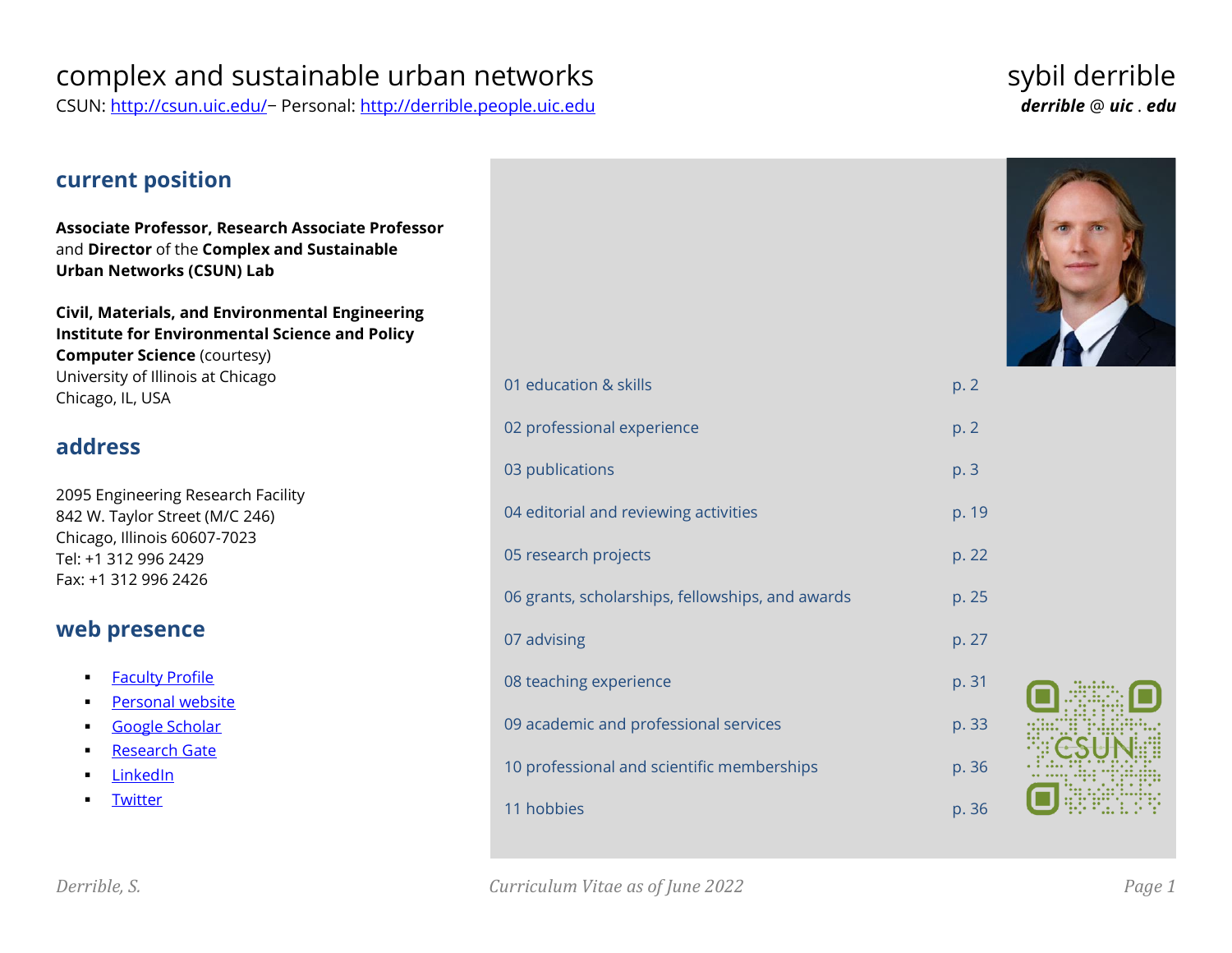# **01 education & skills**

# **education**

| Ph.D., University of Toronto (Canada)             | 2010 |
|---------------------------------------------------|------|
| Civil Engineering                                 |      |
| Thesis title: The Properties and Effects of Metro |      |
| <b>Network Designs</b>                            |      |

D.E.S.O., Ecole Centrale of Lyon (France) 2006 Industrial Engineering: Innovation, Development Exchange under Erasmus program

M.Eng., Imperial College London (UK) 2006 Mechanical Engineering 1<sup>st</sup> class honours

# **languages**

French: native English: fluent Spanish: conversational

# **IT skills**

Python (including scikit-learn, neupy, keras, theano, pandas, igraph, numpy, scipy, matplotlib libraries), HTML, JavaScript, React Native, XML, C++, LaTeX, ArcGIS, QIGS, AutoCAD, STATA, EMME/2, Adobe (Photoshop, Illustrator, InDesign, Dreamweaver), GIMP, Labview, Apple, Microsoft Windows, Linux, MS Office (Word, Excel, PowerPoint, Publisher)

# **02 professional experience**

| University of Illinois at Chicago - Chicago (United States)<br>Department of Civil, Materials, and Environmental Engineering<br>Institute for Environmental Science and Policy (joint appointment)<br>Department of Computer Science (courtesy appointment)<br>Associate Professor and Research Associate Professor<br>Director of the Complex and Sustainable Urban Networks (CSUN) Lab | aug 2017 - pres.    |
|------------------------------------------------------------------------------------------------------------------------------------------------------------------------------------------------------------------------------------------------------------------------------------------------------------------------------------------------------------------------------------------|---------------------|
| <b>Institute for Research on Urban Sciences and Techniques</b><br>Institut de Recherche sur les Sciences et Techniques de la Ville (IRSTV) - Nantes (France)<br><b>Associate Researcher</b>                                                                                                                                                                                              | aug 2020 - pres.    |
| <b>University of Transport Technology - Hanoi (Vietnam)</b><br>Faculty of Civil Engineering<br><b>Visiting Professor</b>                                                                                                                                                                                                                                                                 | jun 2019 - nov 2019 |
| <b>University of Illinois at Chicago</b> - Chicago (United States)<br>Department of Civil and Materials Engineering<br>Institute for Environmental Science and Policy (joint appointment)<br>Assistant Professor and Research Assistant Professor<br>Director of the Complex and Sustainable Urban Networks (CSUN) Lab                                                                   | aug 2012 - aug 2017 |
| Massachusetts Institute of Technology - Singapore (Singapore)<br>Singapore-MIT Alliance for Research and Technology - Future of Urban Mobility<br><b>Visiting Research Fellow</b>                                                                                                                                                                                                        | aug 2011 - jul 2012 |
| <b>University of Toronto - Toronto (Canada)</b><br><b>Cities Centre</b><br>Post-Doctoral Researcher                                                                                                                                                                                                                                                                                      | aug - dec 2010      |
| <b>University of Toronto - Toronto (Canada)</b><br>Department of Civil Engineering<br>Research Assistant and Teaching Assistant                                                                                                                                                                                                                                                          | sep 2006 - jul 2010 |
| <b>Accenture Paris - Paris (France)</b><br><b>Business Analyst</b>                                                                                                                                                                                                                                                                                                                       | apr - jul 2006      |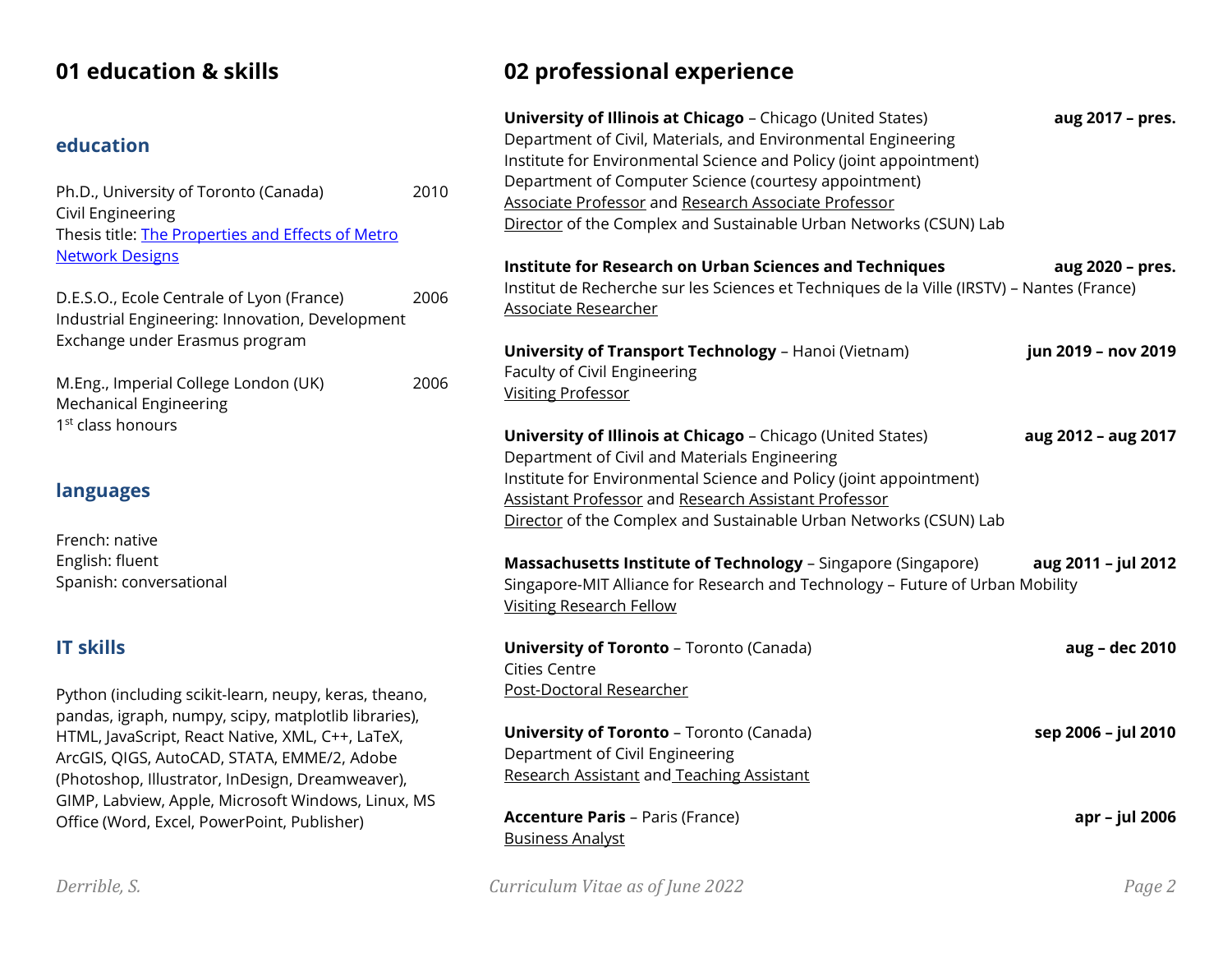# **03 publications**

## **refereed publications**

- 1. Movahedi, A., Bahador Parsa, A., Rozhkov, A., Lee, D., Mohammadian, A., & **Derrible, S.**, "How is travel demand interrelated with electricity consumption? A spatiotemporal deep learning approach", under review
- 2. Lapamonpinyo, P., **Derrible, S.**, & Corman, F., "Real-Time Passenger Train Delay Prediction using Machine Learning: A Case Study with Amtrak Passenger Train Routes", under review
- 3. Lu, Z., Li, Y., Mo, W., & **Derrible, S.**, "Integration of Multi-Objective Spatial Optimization and Data-driven Interpretation to Direct the City-wide Sustainable Promotion of Building-based Decentralized Water Technologies", under review
- 4. Salon, D., Mirtich, L., Bhagat-Conway, M.W., Costello, A., Rahimi, E., Mohammadian, A., Chauhan, R.S., **Derrible, S.**, da Silva Baker, D., Khoeini, S., & Pendyala, R.M., "The Effects of the COVID-19 Pandemic on Telecommuting in the United States" under review
- 5. Chen, W., Cartensen, T., Wang, R., **Derrible, S.**, Rueda, D., Nieuwenhuijsen, M., & Liu, G., "The global history on bicycles: Patterns, drivers, and sustainability implications", under review
- 6. Lapamonpinyo, P., **Derrible, S.**, & Corman, F., "[A Python tool and database of Amtrak](https://engrxiv.org/rhxcj/)  [departure and arrival times with weather](https://engrxiv.org/rhxcj/)  [information](https://engrxiv.org/rhxcj/)", under review, available on engrXiv
- 7. Ngo, T.T.T., Pham, H.T., Acosta, J.G., & **Derrible, S.**, 2022 "Predicting Bike-Sharing [Demand Using Random Forest](https://jstt.vn/index.php/en/article/view/65)", *Journal of Science and Transport Technology*, 2(2):13-21
- 8. Mohammadi, M., Rahimi, E., Davatgari, A., Javadinasr, M., Mohammadian, A., Bhagat-Conway, M.W., Salon, D., **Derrible, S.**, Pendyala, R., & Khoeini. S., 2022 "[Examining](https://doi.org/10.1080/19427867.2022.2077582)  [the Persistence of Telecommuting after the](https://doi.org/10.1080/19427867.2022.2077582)  [COVID-19 Pandemic](https://doi.org/10.1080/19427867.2022.2077582)", *Transportation Letters*, 1-14, DOI: 10.1080/19427867.2022.2077582
- 9. Badhrudeen, M., Boria, E., Fonteix, G., **Derrible, S.**, & Siciliano, M., 2022 "[The C2G](https://doi.org/10.3390/informatics9020042)  [Framework to Convert Infrastructure Data](https://doi.org/10.3390/informatics9020042)  [from Computer-Aided Design \(CAD\) to](https://doi.org/10.3390/informatics9020042)  [Geographic Information Systems \(GIS\)](https://doi.org/10.3390/informatics9020042)", *Informatics*, 9(2):42
- 10. Badhrudeen, M., **Derrible, S.**, Verma, T., Kermanshah, A., & Furno, A. 2022 "A [Geometric Classification of World Urban](https://doi.org/10.3390/urbansci6010011)  [Road Networks](https://doi.org/10.3390/urbansci6010011)", *Urban Science*, 6(1):11
- 11. Sindhusuta, Chi, S-W, & **Derrible, S.**, 2022 "[Text-mining based literature review of](http://dx.doi.org/10.24423/cames.382)  [meshfree methods](http://dx.doi.org/10.24423/cames.382)", *Computer Assisted Methods in Engineering and Science*, 28(4):265–290
- 12. Jalloul, H., Choi, J., Yesiller, N., Manheim, D., & **Derrible, S.**, 2022 "[A systematic approach](https://www.sciencedirect.com/science/article/pii/S0921344922000222)  [to identify, characterize, and prioritize the](https://www.sciencedirect.com/science/article/pii/S0921344922000222)  [data needs for quantitative sustainable](https://www.sciencedirect.com/science/article/pii/S0921344922000222)  [disaster debris management](https://www.sciencedirect.com/science/article/pii/S0921344922000222)", *Resources, Conservation & Recycling*, 180:106174
- 13. Arora, M., Yeow, L.W., Cheah, L., & **Derrible, S.**, 2022 "Assessing Water Circularity in [Cities: Methodological Framework with a](https://doi.org/10.1016/j.resconrec.2021.106042)  [Case Study](https://doi.org/10.1016/j.resconrec.2021.106042)", *Resources, Conservation & Recycling*, 178:106042
- 14. Parsa, A.B., Chauhan, R.S., Taghipour, H., **Derrible, S.**, & Mohammadian, A., 2022 "[A](https://doi.org/10.1016/j.iatssr.2021.10.004)  [novel deep ensemble based](https://doi.org/10.1016/j.iatssr.2021.10.004) approach to [detect crashes using sequential traffic data](https://doi.org/10.1016/j.iatssr.2021.10.004)", *IATSS Research*, 46(1):122-129
- 15. Asif, K., Zhang, L., **Derrible, S.**, Indacochea, J.E., Ozevin, D., & Ziebart, B., 2022 "Machine [learning model to predict welding quality](https://doi.org/10.1007/s10845-020-01667-x)  [using air-coupled acoustic emission and](https://doi.org/10.1007/s10845-020-01667-x)  [weld inputs](https://doi.org/10.1007/s10845-020-01667-x)", *Journal of Intelligent Manufacturing*, 33(3):881–895
- 16. Truong, T.M.T, Ly, H.-B., Lee, D., Pham, B.T., & **Derrible, S.**, 2021 "[Analyzing travel](https://doi.org/10.1080/03081060.2021.1992178)  behavior in Hanoi [using Support Vector](https://doi.org/10.1080/03081060.2021.1992178)  [Machine](https://doi.org/10.1080/03081060.2021.1992178)", *Transportation Planning and Technology*, 44(8):843-859
- 17. Jafari Gukeh, M., Moitra, S., Ibrahim, A.N., **Derrible, S**., & Megaridis, C.M., 2021 "[Machine Learning Prediction of TiO2-](https://doi.org/10.1021/acsami.1c13262) [Coating Wettability Tuned via UV Exposure](https://doi.org/10.1021/acsami.1c13262)", *ACS Applied Materials & Interfaces,* 13(38): 46171-46179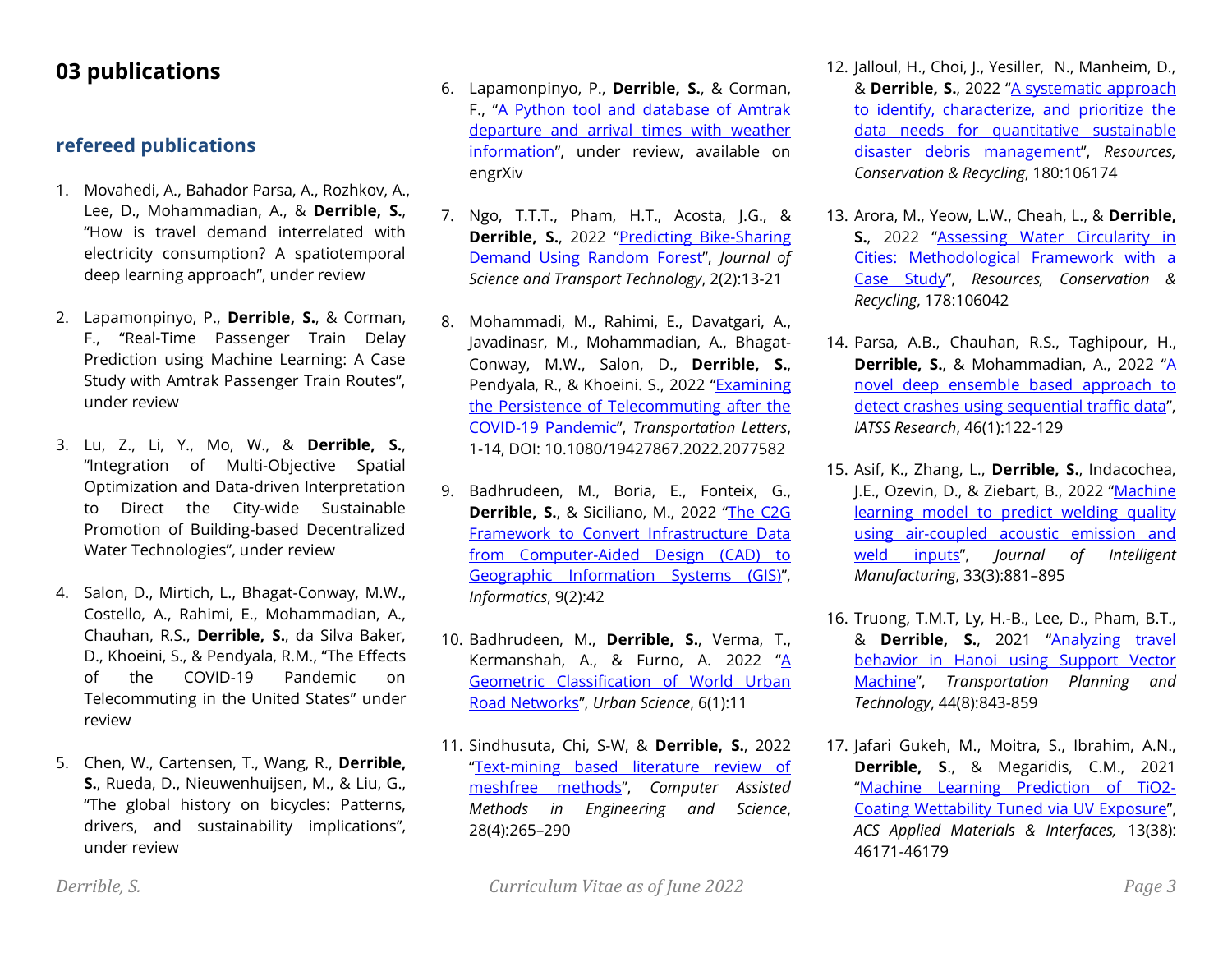- 18. Chauhan, R.S., Conway, M.W., Capasso da Silva, D., Salon, D., Shamshiripour, A., Rahimi, E., Khoeini, S., Mohammadian, A., **Derrible, S.**, & Pendyala, R., 2021 ["A](https://doi.org/10.1038/s41597-021-01020-8)  [database of travel-related behaviors and](https://doi.org/10.1038/s41597-021-01020-8)  [attitudes before, during, and after COVID-19](https://doi.org/10.1038/s41597-021-01020-8)  [in the United States](https://doi.org/10.1038/s41597-021-01020-8)", *Scientific Data*, 8(1):245.
- 19. Broesicke, O.A., Yan, J., Thomas, V., Grubert, E., **Derrible, S.**, & Crittenden, J.C., 2021 "[Combined Heat and Power May Conflict](https://pubs.acs.org/doi/10.1021/acs.est.1c00980)  [with Decarbonization Goals](https://pubs.acs.org/doi/10.1021/acs.est.1c00980)—Air Emissions [of Natural Gas Combined Cycle Power](https://pubs.acs.org/doi/10.1021/acs.est.1c00980)  [versus Combined Heat and Power Systems](https://pubs.acs.org/doi/10.1021/acs.est.1c00980)  [for Commercial Buildings](https://pubs.acs.org/doi/10.1021/acs.est.1c00980)", *Environmental Science and Technology*, 55(15):10645-10653
- 20. Mirtich, L., Conway, M.W., Salon, D., Kedron, P., **Derrible, S.,** Khoeini, S., Mohammadian, A., & Rahimi, E., "[How stable are transport](https://findingspress.org/article/24556-how-stable-are-transport-related-attitudes-over-time)[related attitudes over time?](https://findingspress.org/article/24556-how-stable-are-transport-related-attitudes-over-time)", Findings, DOI: 10.32866/001c.24556
- 21. Salon, D., Conway, M.W., Capasso da Silva, D., Chauhan, R.S., **Derrible, S.**, Mohammadian, A., Khoeini, S., Parker, N., Mirtich, L., Shamshiripour, A., Rahimi, E., & Pendyala, R., 2021 "[The potential stickiness](http://www.pnas.org/content/118/27/e2106499118.abstract)  [of pandemic-induced behavior changes in](http://www.pnas.org/content/118/27/e2106499118.abstract)  [the United States](http://www.pnas.org/content/118/27/e2106499118.abstract)", *Proceedings of the National Academy of Sciences (PNAS)*, 118(27): e2106499118
- 22. Capasso da Silva, D., Khoeini, S., Salon, D., Conway, M.W., Chauhan, R.S., Pendyala, R., Shamshiripour, A., Rahimi, E., Magassy, T., Mohammadian, A., & **Derrible, S.**, 2021,

"[How are Attitudes Toward COVID-19](https://findingspress.org/article/24389-how-are-attitudes-toward-covid-19-associated-with-traveler-behavior-during-the-pandemic)  [Associated with Traveler Behavior During](https://findingspress.org/article/24389-how-are-attitudes-toward-covid-19-associated-with-traveler-behavior-during-the-pandemic)  [the Pandemic?](https://findingspress.org/article/24389-how-are-attitudes-toward-covid-19-associated-with-traveler-behavior-during-the-pandemic)", *Findings*, DOI: 10.32866/001c.24389

- 23. Chauhan, R.S., Capasso da Silva, D., Salon, D., Shamshiripour, A., Rahimi, E., Sutradhar, U., Khoeini, A., Mohammadian, A., **Derrible, S.** & Pendyala, R., 2021 "[COVID-19 Related](https://doi.org/10.32866/001c.23714)  [Attitudes and Risk Perceptions across Urban,](https://doi.org/10.32866/001c.23714)  [Rural, and Suburban Areas in the United](https://doi.org/10.32866/001c.23714)  [States](https://doi.org/10.32866/001c.23714)" *Findings*, DOI: 10.32866/001c.23714
- 24. **Derrible, S.**, Truong, T.T.M., Pham, H.T., & Nguyen, Q.H., 2021 "[Learning from Hanoi to](https://doi.org/10.1038/s42949-020-00001-x)  [imagine the future of water distribution](https://doi.org/10.1038/s42949-020-00001-x)", *npj Urban Sustainability*, 1(1):9
- 25. Movahedi, A., & **Derrible, S.**, 2021 "[Interrelationships between electricity, gas,](https://doi.org/10.1111/jiec.13097)  [and water consumption in large-scale](https://doi.org/10.1111/jiec.13097)  [buildings](https://doi.org/10.1111/jiec.13097)", *Journal of Industrial Ecology*, 25(4):932
- 26. Seyrfar, A., Ataei, H., Movahedi, A., & **Derrible, S.**, 2021 "Data-Driven Approach [for Evaluating the Energy Efficiency in](https://doi.org/10.1061/(ASCE)SC.1943-5576.0000555)  [Multifamily Residential Buildings](https://doi.org/10.1061/(ASCE)SC.1943-5576.0000555)", *ASCE Practice Periodical on Structural Design and Construction*, 26(2):04020074
- 27. Balasubramani, B., Badhrudeen, M., Derrible, S., & Cruz, I., 2020 "Smart Data [Management of Urban Infrastructure using](https://ascelibrary.org/doi/10.1061/%28ASCE%29IS.1943-555X.0000582)  [Geographic Information Systems](https://ascelibrary.org/doi/10.1061/%28ASCE%29IS.1943-555X.0000582)", *Journal of Infrastructure Systems*, 26(4):06020002
- 28. **Derrible, S.**, Chester, M., & Guikema, S., 2020 "[Infrastructure Resilience to Climate](https://ascelibrary.org/doi/abs/10.1061/%28ASCE%29IS.1943-555X.0000532)  [Change](https://ascelibrary.org/doi/abs/10.1061/%28ASCE%29IS.1943-555X.0000532)", *Journal of Infrastructure Systems*, 26(2): 02020001
- 29. Barua, L., Zou, B., Noruzoliaee, M., & **Derrible, S.**, 2020 "[A Gradient Boosting](https://doi.org/10.1080/10298436.2020.1714616)  [Machine Approach to Predicting Airport](https://doi.org/10.1080/10298436.2020.1714616)  [Runway and Taxiway Pavement Conditions](https://doi.org/10.1080/10298436.2020.1714616)", *International Journal of Pavement Engineering*, 22(13): 1673-1687
- 30. Mulrow, J., & **Derrible, S.**, 2020 "[Is Slower](https://doi.org/10.1016/j.scs.2020.102030)  [More Sustainable? The Role of Speed in](https://doi.org/10.1016/j.scs.2020.102030)  [Achieving Environmental Goals](https://doi.org/10.1016/j.scs.2020.102030)", *Sustainable Cities and Society*, 57:102030
- 31. Dayeen, F.R., Sharma, A., & **Derrible, S.**, 2020 ["A Text Mining Analysis of the Climate](https://doi.org/10.1111/jiec.12998)  [Change Literature in Industrial Ecology"](https://doi.org/10.1111/jiec.12998), *Journal of Industrial Ecology*, 24:276–284
- 32. Parsa, A.B., Movahedi, A., Taghipour, H., **Derrible, S.**, & Mohammadian, A., 2020 "[Toward Safer Highways, Application of](https://www.sciencedirect.com/science/article/pii/S0001457519311790)  [XGBoost and SHAP for Real-Time Accident](https://www.sciencedirect.com/science/article/pii/S0001457519311790)  [Detection and Feature Analysis](https://www.sciencedirect.com/science/article/pii/S0001457519311790)", *Accident Analysis and Prevention*, 136:105405
- 33. Ly, H.-B., Le, L.M., Phi, L.V., Phan, V.-H., Tran, V.Q., Pham, B.T., Le, T.-T., & **Derrible, S.**, 2019 "[Development of an AI Model to](https://www.mdpi.com/1424-8220/19/22/4941)  [Measure Traffic Air Pollution from](https://www.mdpi.com/1424-8220/19/22/4941)  [Multisensor and Weather Data](https://www.mdpi.com/1424-8220/19/22/4941)", *Sensors*, 19:4941.
- 34. Lee, D., & **Derrible, S.**, 2019 "[Predicting](https://ascelibrary.org/doi/abs/10.1061/%28ASCE%29WR.1943-5452.0001119)  [Residential Water Consumption: Modeling](https://ascelibrary.org/doi/abs/10.1061/%28ASCE%29WR.1943-5452.0001119)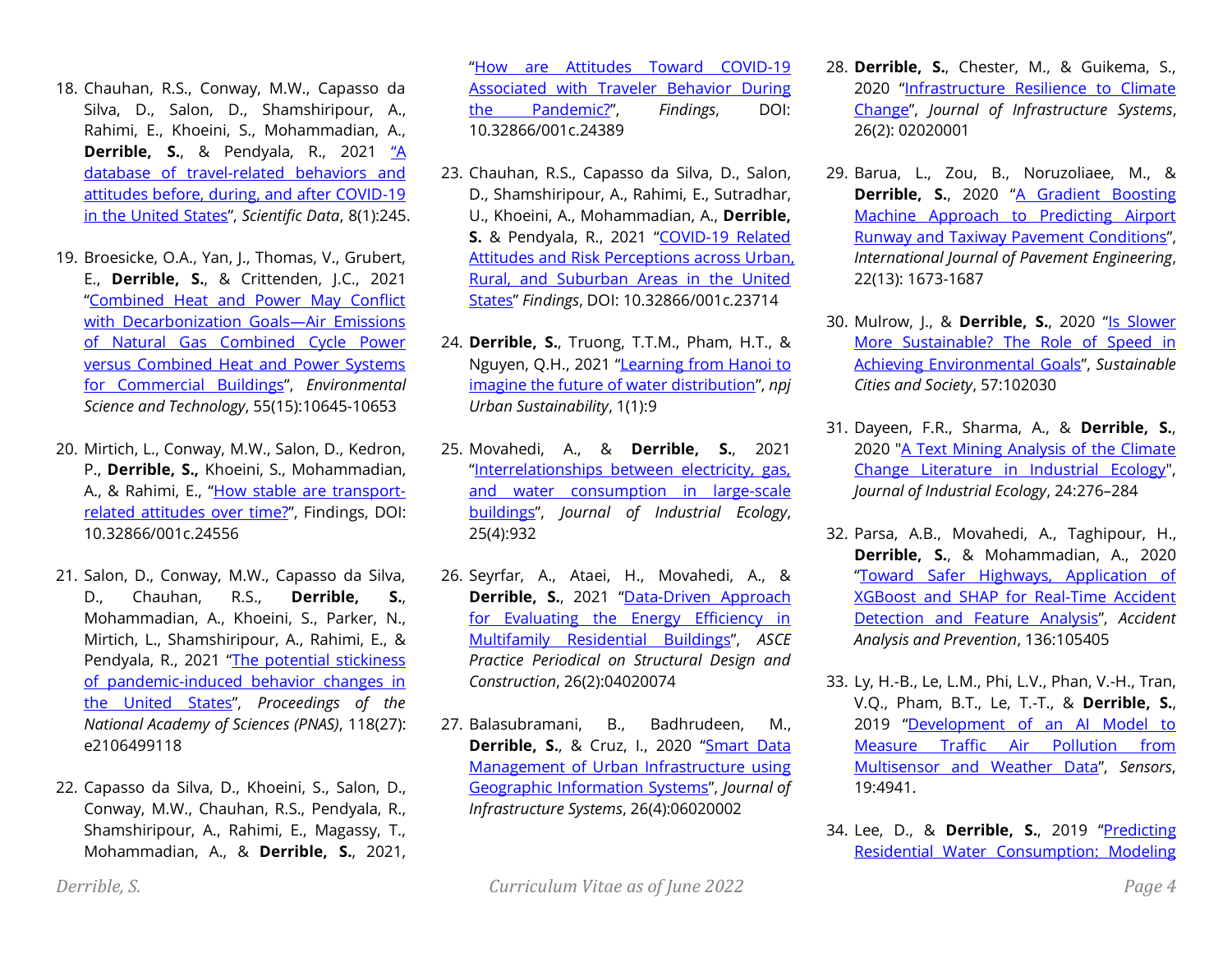[Techniques and Data Perspectives](https://ascelibrary.org/doi/abs/10.1061/%28ASCE%29WR.1943-5452.0001119)", *Journal of Water Resources Planning and Management*, 146(1): 04019067

- 35. Mulrow, J., **Derrible, S.**, & Samaras, C., 2019 "[Sociotechnical convex hulls and the](https://www.sciencedirect.com/science/article/pii/S0040162519309059)  [evolution of transportation activity: A](https://www.sciencedirect.com/science/article/pii/S0040162519309059)  [method and application to US travel survey](https://www.sciencedirect.com/science/article/pii/S0040162519309059)  [data](https://www.sciencedirect.com/science/article/pii/S0040162519309059)", *Technological Forecasting and Social Change*, 149:119789
- 36. Lu, Z., Broesicke, O.A., Chang, M.E., Yan, J., Xu, M., **Derrible, S.**, Mihelcic, J.R., Schwegler, B., & Crittenden, J.C., 2019 "[Seven](https://doi.org/10.1021/acs.est.9b01982)  [Approaches to Manage Complex Coupled](https://doi.org/10.1021/acs.est.9b01982)  [Human and Natural Systems: A](https://doi.org/10.1021/acs.est.9b01982)  [Sustainability Toolbox](https://doi.org/10.1021/acs.est.9b01982)", *Environmental Science and Technology*, 53(16):9341-9351
- 37. Parsa, A.B., Taghipour, H., **Derrible, S.**, & Mohammadian, A., 2019 "[Real-Time](https://www.sciencedirect.com/science/article/abs/pii/S0001457519301642)  [Accident Detection: Coping with Imbalanced](https://www.sciencedirect.com/science/article/abs/pii/S0001457519301642)  [Data](https://www.sciencedirect.com/science/article/abs/pii/S0001457519301642)", *Accident Analysis and Prevention*, 129:202-210
- 38. Lee, D., Mulrow, J., Haboucha, C.J., **Derrible, S.**, & Shiftan, Y., 2019 "[Attitudes on](https://journals.sagepub.com/doi/10.1177/0361198119857953)  [Autonomous Vehicle Adoption using](https://journals.sagepub.com/doi/10.1177/0361198119857953)  [Interpretable Gradient Boosting Machine](https://journals.sagepub.com/doi/10.1177/0361198119857953)", *Transportation Research Record*, 2613(11):865-878
- 39. Trabucco, J., Lee, D., **Derrible, S.**, & Marai, G.E., 2019 ["Visual Analysis of a Smart City's](https://www.mdpi.com/2414-4088/3/2/30)  [Energy Consumption](https://www.mdpi.com/2414-4088/3/2/30)", *Multimodal Technologies and Interaction*, 3(2):30, 10.3390/mti3020030
- 40. Mulrow, J., Machaj, K., Deanes, J., & **Derrible, S.,** 2019 "[The state of carbon footprint](https://doi.org/10.1016/j.spc.2018.12.001)  [calculators: An evaluation of calculator](https://doi.org/10.1016/j.spc.2018.12.001)  [design and user interaction features](https://doi.org/10.1016/j.spc.2018.12.001)", *Sustainable Production and Consumption*, 18:33-40
- 41. **Derrible, S.**, 2019 "An approach to [designing sustainable urban infrastructure](https://doi.org/10.1557/mre.2018.14)", *MRS Energy and Sustainability*, 5(1):13
- 42. Lee, D., **Derrible, S.**, & Pereira, F., 2018 "[Comparison of Four Types of Artificial](http://journals.sagepub.com/doi/full/10.1177/0361198118796971)  [Neural Networks and Multinomial Logit](http://journals.sagepub.com/doi/full/10.1177/0361198118796971)  [Model for Travel Mode Choice Modeling](http://journals.sagepub.com/doi/full/10.1177/0361198118796971)", *Transportation Research Record*, 2672(49):101-112
- 43. Wisetjindawat, W., **Derrible, S.**, & Kermanshah, A., 2018 "[Modeling the](http://journals.sagepub.com/doi/full/10.1177/0361198118791909)  [Effectiveness of Infrastructure and Travel](http://journals.sagepub.com/doi/full/10.1177/0361198118791909)  [Demand Management Measures to Improve](http://journals.sagepub.com/doi/full/10.1177/0361198118791909)  [Traffic Congestion During Typhoons](http://journals.sagepub.com/doi/full/10.1177/0361198118791909)", *Transportation Research Record*, 2672(1):43- 53
- 44. Ahmad, N., & **Derrible, S.**, 2018 "An [information theory based robustness](https://www.sciencedirect.com/science/article/pii/S0301421518303392)  [analysis of energy mix in US States](https://www.sciencedirect.com/science/article/pii/S0301421518303392)", *Energy Policy*, 120:167-174
- 45. Ahmad, N., & **Derrible, S.**, Managi, S., 2018 "[A Network-Based Frequency Approach to](https://www.sciencedirect.com/science/article/pii/S0301479718304523)  [Representing the Inclusive Wealth of World](https://www.sciencedirect.com/science/article/pii/S0301479718304523)  [Countries](https://www.sciencedirect.com/science/article/pii/S0301479718304523)", *Journal of Environmental Management*, 218:348-354
- 46. Chancé, E., **Derrible, S.**, & Ashton, W., 2018 "[The need to adapt emerging sustainability](https://link.springer.com/article/10.1007%2Fs10098-018-1522-6)  [audits to atypical business models](https://link.springer.com/article/10.1007%2Fs10098-018-1522-6)", *Clean Technologies and Environmental Policy*, 20(5): 1113-1118
- 47. Golshani, N., Shabanpour, R., Mahmoudifard, S., **Derrible, S.**, & Mohammadian, A., 2018 "[Modeling Travel](http://www.sciencedirect.com/science/article/pii/S2214367X16301119)  [Mode and Timing Decisions: Comparison of](http://www.sciencedirect.com/science/article/pii/S2214367X16301119)  [Artificial Neural Networks and Copula-based](http://www.sciencedirect.com/science/article/pii/S2214367X16301119)  [Joint Model](http://www.sciencedirect.com/science/article/pii/S2214367X16301119)", *Travel Behaviour and Society*, 10:21-32
- 48. Chancé, E., Ashton, W., Mulrow, J., Norberto, J., **Derrible, S.**, & Guilbert, S., 2018 "[The](http://onlinelibrary.wiley.com/doi/10.1002/ep.12712/full)  Plant—[An experiment in urban food](http://onlinelibrary.wiley.com/doi/10.1002/ep.12712/full)  [sustainability](http://onlinelibrary.wiley.com/doi/10.1002/ep.12712/full)", *Environmental Progress & Sustainable Energy*, 37(1):82-90
- 49. Kermanshah, A., **Derrible, S.**, & Berkelhammer, M., 2017, "[Using Climate](http://journals.ametsoc.org/doi/abs/10.1175/JAMC-D-17-0083.1)  [Models to Estimate Urban Vulnerability to](http://journals.ametsoc.org/doi/abs/10.1175/JAMC-D-17-0083.1)  [Flash Floods](http://journals.ametsoc.org/doi/abs/10.1175/JAMC-D-17-0083.1)", *Journal of Applied Meteorology and Climatology*, 56(9):2637-2650
- 50. Akbarzadeh, M., Memarmontazerin, S., **Derrible, S.**, & Reihani. S., 2017, "[The Role of](https://link.springer.com/article/10.1007%2Fs11116-017-9814-y)  [Travel Demand and Network Centrality on](https://link.springer.com/article/10.1007%2Fs11116-017-9814-y)  [the Connectivity and Resilience of an Urban](https://link.springer.com/article/10.1007%2Fs11116-017-9814-y)  [Street System](https://link.springer.com/article/10.1007%2Fs11116-017-9814-y)", *Transportation*, 46:1127– 1141
- 51. Wisetjindawat, W., Kermanshah, A., **Derrible, S.**, & Fujita, M., 2017 "[Stochastic Modeling of](http://ascelibrary.org/doi/abs/10.1061/%28ASCE%29IS.1943-555X.0000391)  [Road System Performance to Multi-Hazard](http://ascelibrary.org/doi/abs/10.1061/%28ASCE%29IS.1943-555X.0000391)  [Events: Flash Floods and Earthquakes](http://ascelibrary.org/doi/abs/10.1061/%28ASCE%29IS.1943-555X.0000391)",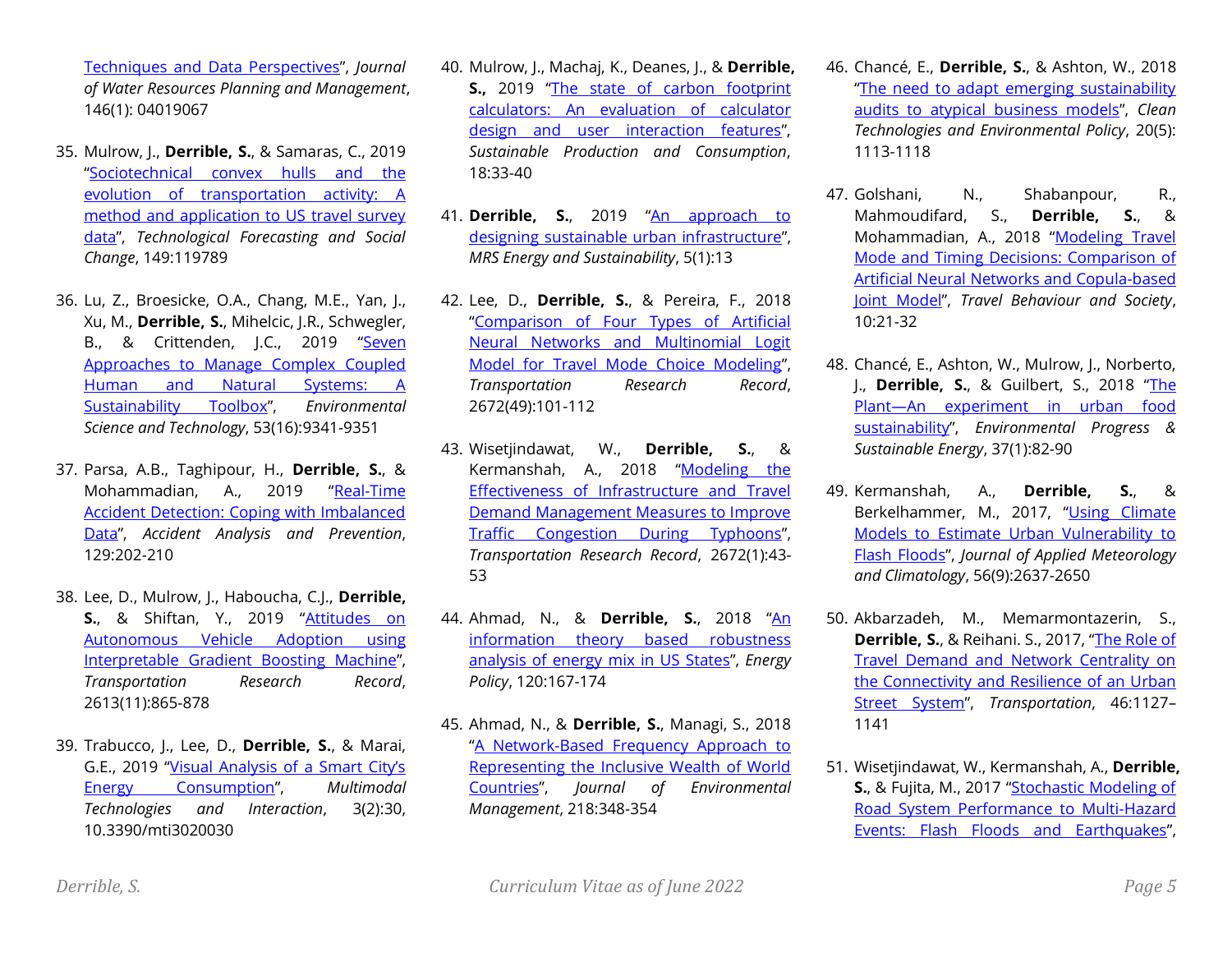*Journal of Infrastructure Systems*, 23(4):04017031

- 52. Tennant, A., Ahmad, S., & **Derrible, S.**, 2017 "[Complexity Analysis in the Sport of Boxing](https://academic.oup.com/comnet/article-abstract/doi/10.1093/comnet/cnx010/3897367)", *Journal of Complex N*etworks, 5(6):953–963
- 53. Mulrow, J., **Derrible, S.**, Ashton, W., & Chopra, S., 2017, "[Industrial Symbiosis at the](http://onlinelibrary.wiley.com/doi/10.1111/jiec.12592/full)  [Facility Scale](http://onlinelibrary.wiley.com/doi/10.1111/jiec.12592/full)", *Journal of Industrial Ecology*, 21(3):559-571
- 54. Shabanpour, R., Golshani, N., **Derrible, S.**, Mohammadian, A., & Miralinaghi, M., 2017 "[Joint Discrete-Continuous Model of Travel](http://trrjournalonline.trb.org/doi/abs/10.3141/2669-05)  [Mode and Departure Time Choices](http://trrjournalonline.trb.org/doi/abs/10.3141/2669-05)", *Transportation Research Record*, 2669:41-51
- 55. Peiravian, F., & **Derrible, S.**, 2017 "[Multi-](https://www.jtlu.org/index.php/jtlu/article/view/919)[Dimensional Geometric Complexity in](https://www.jtlu.org/index.php/jtlu/article/view/919)  [Urban Transportation Systems](https://www.jtlu.org/index.php/jtlu/article/view/919)", *Journal of Transport and Land Use*, 10(1):589-625
- 56. Ahmad, N., **Derrible, S.**, & Cabezas, H., 2017 "[Using Fisher information to assess stability](http://rsos.royalsocietypublishing.org/content/4/4/160920)  [in the performance of public transportation](http://rsos.royalsocietypublishing.org/content/4/4/160920)  [systems](http://rsos.royalsocietypublishing.org/content/4/4/160920)", *Royal Society Open Science*, 4: 160920
- 57. Wang, X., Koc, Y., **Derrible, S.**, Ahmad, N., Pino, W., & Kooij, R., 2017 "Multi-Criteria [Robustness Analysis of Metro Networks](mailto:http://www.sciencedirect.com/science/article/pii/S0378437117300675)", *Physica A: Statistical Mechanics and its Applications*, 474:19-31
- 58. **Derrible, S.**, 2017 "[Complexity in Future](http://www.tandfonline.com/doi/abs/10.1080/12265934.2016.1233075)  [Cities: The Rise of Networked Infrastructure](http://www.tandfonline.com/doi/abs/10.1080/12265934.2016.1233075)",

*International Journal of Urban Sciences,* 21(sup1): 68-86

- 59. Kermanshah, A., & **Derrible, S.**, 2017 "[Robustness of Road Systems to Extreme](http://dx.doi.org/10.1007/s11069-016-2678-1)  [Flooding: Using Elements of GIS, Travel](http://dx.doi.org/10.1007/s11069-016-2678-1)  [Demand, and Network Science](http://dx.doi.org/10.1007/s11069-016-2678-1)", *Natural Hazards*, 86(1):151-164
- 60. **Derrible, S.**, 2017 "[Urban Infrastructure is](http://journals.sagepub.com/doi/abs/10.1177/0265813516647063)  [not a Tree: Integrating and Decentralizing](http://journals.sagepub.com/doi/abs/10.1177/0265813516647063)  [Urban Infrastructure Systems](http://journals.sagepub.com/doi/abs/10.1177/0265813516647063)", *Environment and Planning B: Urban Analytics and City Science,* 44 (3):553-569
- 61. Ahmad, N., **Derrible, S.**, Eason, T., & Cabezas, H., 2016 ["Using Fisher Information](http://rsos.royalsocietypublishing.org/content/3/11/160582)  [to Track Stability in Multivariate Systems](http://rsos.royalsocietypublishing.org/content/3/11/160582)", *Royal Society Open Science*, 3:160582
- 62. Amini, B., Peiravian, F., Mojarradi, M. & **Derrible, S.** 2016 "Comparative Traffic [Performance Analysis of Urban](http://trrjournalonline.trb.org/doi/abs/10.3141/2594-19)  [Transportation Network Structures](http://trrjournalonline.trb.org/doi/abs/10.3141/2594-19)", *Transportation Research Record*, 2594:159-16
- 63. Karduni, A., Kermanshah, A., & **Derrible, S.**, 2016 "A protocol to convert spatial polyline [data to network formats and applications to](http://www.nature.com/articles/sdata201646)  [world urban road networks](http://www.nature.com/articles/sdata201646)", *Scientific Data*, 3:160046
- 64. Kermanshah, A., & **Derrible, S.**, 2016 "[A](http://www.sciencedirect.com/science/article/pii/S0951832016300217)  [Geographical and Multi-Criteria Vulnerability](http://www.sciencedirect.com/science/article/pii/S0951832016300217)  [Assessment of Transportation Networks](http://www.sciencedirect.com/science/article/pii/S0951832016300217)  [Against Extreme Earthquakes](http://www.sciencedirect.com/science/article/pii/S0951832016300217)", *Reliability Engineering & System Safety*, 153:39-49
- 65. Mohareb, E., **Derrible, S.**, & Peiravian, F., 2016 ["Intersections of Jane Jacobs'](http://ascelibrary.org/doi/abs/10.1061/%28ASCE%29UP.1943-5444.0000287)  [Conditions for Diversity and Low-Carbon](http://ascelibrary.org/doi/abs/10.1061/%28ASCE%29UP.1943-5444.0000287)  [Urban Systems: Global Look at Four Cities](http://ascelibrary.org/doi/abs/10.1061/%28ASCE%29UP.1943-5444.0000287)", *ASCE Journal of Urban Planning and Development*, 142(2):05015004
- 66. **Derrible, S.,** & Ahmad, N., 2015 "[Network-](http://journals.plos.org/plosone/article?id=10.1371/journal.pone.0142108)[Based and Binless Frequency Analyses](http://journals.plos.org/plosone/article?id=10.1371/journal.pone.0142108)", *PLoS ONE*, 10(11): e0142108
- 67. **Derrible, S.,** & Reeder, M., 2015 "[The Cost of](http://www.sciencedirect.com/science/article/pii/S0378778815302632)  [Over-Cooling Commercial Buildings in the](http://www.sciencedirect.com/science/article/pii/S0378778815302632)  [United States](http://www.sciencedirect.com/science/article/pii/S0378778815302632)", *Energy and Buildings*, 108:304-306
- 68. Dijkema, G., Xu, M., **Derrible, S.**, & Lifset, R., 2015, "[Complexity in Industrial Ecology:](http://onlinelibrary.wiley.com/doi/10.1111/jiec.12280/abstract)  [Models, Analysis, and Actions](http://onlinelibrary.wiley.com/doi/10.1111/jiec.12280/abstract)", *Journal of Industrial Ecology*, 19(2):189-194
- 69. Ahmad, N. & **Derrible, S.**, 2015 "[Evolution of](http://onlinelibrary.wiley.com/doi/10.1111/jiec.12266/abstract)  [Water Consumption in the USA: A Network](http://onlinelibrary.wiley.com/doi/10.1111/jiec.12266/abstract)  [Approach](http://onlinelibrary.wiley.com/doi/10.1111/jiec.12266/abstract)", *Journal of Industrial Ecology*, 19(2):321-330
- 70. Cottrill, C., & **Derrible, S.**, 2015 "[Leveraging](mailto:http://www.tandfonline.com/doi/full/10.1080/10630732.2014.942094%23.VNPIU2TF9mg)  [Big Data for the Development of Transport](mailto:http://www.tandfonline.com/doi/full/10.1080/10630732.2014.942094%23.VNPIU2TF9mg)  [Sustainability Indicators](mailto:http://www.tandfonline.com/doi/full/10.1080/10630732.2014.942094%23.VNPIU2TF9mg)", *Journal of Urban Technology,* 22(1):45-64
- 71. Peiravian, F. & **Derrible, S.**, Ijaz, F., 2014 "[Development and Application of the](http://www.sciencedirect.com/science/article/pii/S0966692314001343)  [Pedestrian Environment Index \(PEI\)](http://www.sciencedirect.com/science/article/pii/S0966692314001343)", *Journal of Transport Geography*, 39:73-84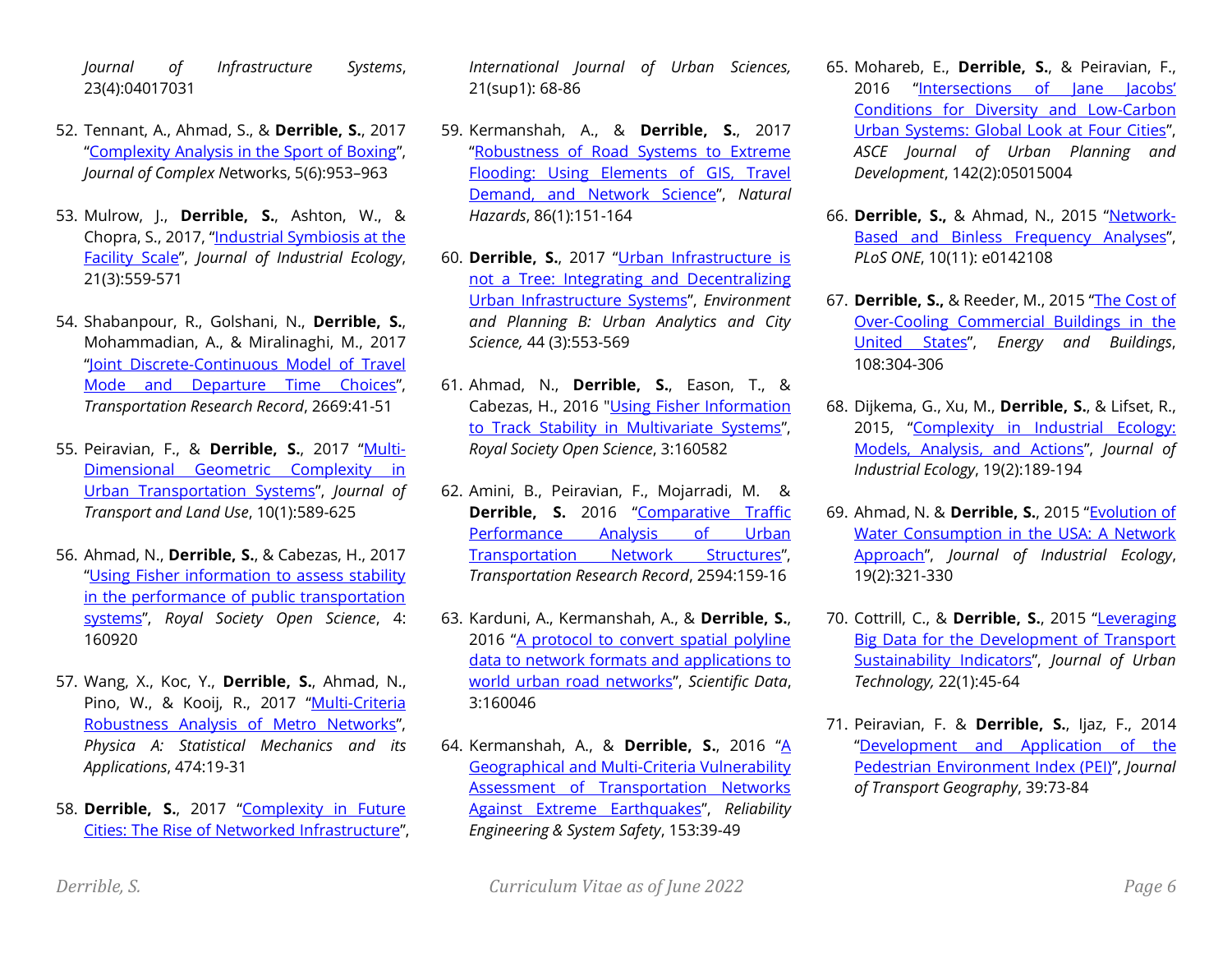- 72. **Derrible, S.**, 2012 "[Reviewing and Assessing](http://www.nrcresearchpress.com/doi/abs/10.1139/l11-118)  [the Toronto Metro System](http://www.nrcresearchpress.com/doi/abs/10.1139/l11-118)", *Canadian Journal of Civil Engineering*, 39(2):154-162
- 73. **Derrible, S.**, 2012 "[Network Centrality of](http://www.plosone.org/article/info%3Adoi%2F10.1371%2Fjournal.pone.0040575)  [Metro Systems](http://www.plosone.org/article/info%3Adoi%2F10.1371%2Fjournal.pone.0040575)", *PLoS ONE*, 7(7):e40575
- 74. **Derrible, S.** & Kennedy, C., 2011 "[Applications of Graph Theory and Network](http://www.informaworld.com/smpp/content~db=all~content=a937537229~frm=titlelink)  [Science to Transit Network Design](http://www.informaworld.com/smpp/content~db=all~content=a937537229~frm=titlelink)", *Transport Reviews: A Transnational Transdisciplinary Journal*, 31(4):495-519
- 75. **Derrible, S.**, Saneinejad, S., Sugar, L. & Kennedy, C., 2010, "[Macroscopic](http://trrjournalonline.trb.org/doi/abs/10.3141/2191-22)  [greenhouse-gases emissions model of](http://trrjournalonline.trb.org/doi/abs/10.3141/2191-22)  [urban transportation for municipalities](http://trrjournalonline.trb.org/doi/abs/10.3141/2191-22)", *Transportation Research Record*, 2191:174- 181
- 76. **Derrible, S.** & Kennedy, C., 2010, "[Evaluating,](http://trrjournalonline.trb.org/doi/abs/10.3141/2146-06)  [Comparing, and Improving Metro Networks:](http://trrjournalonline.trb.org/doi/abs/10.3141/2146-06)  [an application to the Toronto proposed](http://trrjournalonline.trb.org/doi/abs/10.3141/2146-06)  [plans](http://trrjournalonline.trb.org/doi/abs/10.3141/2146-06)", *Transportation Research Record*, 2146:43-51
- 77. **Derrible, S.** & Kennedy, C., 2010 ["The](http://www.sciencedirect.com/science?_ob=ArticleURL&_udi=B6TVG-5017HJT-1&_user=994540&_coverDate=05%2F06%2F2010&_rdoc=23&_fmt=high&_orig=browse&_srch=doc-info%28%23toc%235534%239999%23999999999%2399999%23FLA%23display%23Articles%29&_cdi=5534&_sort=d&_docan)  [Complexity and Robustness of Metro](http://www.sciencedirect.com/science?_ob=ArticleURL&_udi=B6TVG-5017HJT-1&_user=994540&_coverDate=05%2F06%2F2010&_rdoc=23&_fmt=high&_orig=browse&_srch=doc-info%28%23toc%235534%239999%23999999999%2399999%23FLA%23display%23Articles%29&_cdi=5534&_sort=d&_docan)  [Networks"](http://www.sciencedirect.com/science?_ob=ArticleURL&_udi=B6TVG-5017HJT-1&_user=994540&_coverDate=05%2F06%2F2010&_rdoc=23&_fmt=high&_orig=browse&_srch=doc-info%28%23toc%235534%239999%23999999999%2399999%23FLA%23display%23Articles%29&_cdi=5534&_sort=d&_docan), *Physica A: Statistical Mechanics and its Applications*, 389(17):3678-3691
- 78. **Derrible, S.** & Kennedy, C., 2010 "[Characterizing Metro Networks: State,](http://www.springerlink.com/content/j47385850j6175u7/?p=ab4ef63ff9154b519a2f43f14f70a0ec&pi=5)  [Form, and Structure](http://www.springerlink.com/content/j47385850j6175u7/?p=ab4ef63ff9154b519a2f43f14f70a0ec&pi=5)", *Transportation*, 37(2):275-297
- 79. **Derrible, S.** & Kennedy, C., 2009 "Network [Analysis of Subway Systems in the World](http://trrjournalonline.trb.org/doi/abs/10.3141/2112-03)

[using Updated Graph Theory"](http://trrjournalonline.trb.org/doi/abs/10.3141/2112-03),

*Transportation Research Record*, 2112:17-25

# **books**

- 1. **Derrible, S.**, 2023, *The Infrastructure Book: How Cities Work and Power Our Lives*, first draft complete.
- 2. **Derrible, S.**, & Chester, M., (Eds) 2020, *[Urban](https://www.amazon.com/gp/product/B08LZV66YK/)  [Infrastructure: Reflections](https://www.amazon.com/gp/product/B08LZV66YK/)  [for 2100](https://www.amazon.com/gp/product/B08LZV66YK/)*, Independently published, 211 pages.
- 
- 3. **Derrible, S.**, 2019, *[Urban](https://mitpress.mit.edu/books/urban-engineering-sustainability)  [Engineering for](https://mitpress.mit.edu/books/urban-engineering-sustainability)  [Sustainability](https://mitpress.mit.edu/books/urban-engineering-sustainability)*, MIT Press, Cambridge, MA, 656 pages.
- 4. Ha-Minh, C., Dao, D.V., Benboudjema, F., **Derrible, S.**, Khoa, H.D.V., Tang, A.M., (Eds) 2019, *[CIGOS 2019 Innovation for](https://link.springer.com/book/10.1007%2F978-981-15-0802-8)  [Sustainable Infrastructure](https://link.springer.com/book/10.1007%2F978-981-15-0802-8)*, Springer, Singapore, 1254 pages.

CIGOS 2019. Innovation for Sustainable Infrastructure  $2$  Spring







5. **Derrible, S.**, 2011 *[Metro](http://www.amazon.com/Metro-Network-Designs-Characteristics-Complexity/dp/384335362X/ref=sr_1_1?ie=UTF8&qid=1298313649&sr=8-1)  [Network Designs:](http://www.amazon.com/Metro-Network-Designs-Characteristics-Complexity/dp/384335362X/ref=sr_1_1?ie=UTF8&qid=1298313649&sr=8-1)  [Characteristics, Complexity,](http://www.amazon.com/Metro-Network-Designs-Characteristics-Complexity/dp/384335362X/ref=sr_1_1?ie=UTF8&qid=1298313649&sr=8-1)  [and impact on Ridership](http://www.amazon.com/Metro-Network-Designs-Characteristics-Complexity/dp/384335362X/ref=sr_1_1?ie=UTF8&qid=1298313649&sr=8-1)*, Lambert Publishing, Saarbrücken, Germany,



Metro Network Designs

224 pages.



# **book chapters**

- 6. Lapamonpinyo, P., Ly, H.-B., & **Derrible, S.**, 2022 "Passenger Train Delay Prediction [Using Linear Regression and Ensemble](https://link.springer.com/chapter/10.1007/978-981-16-7160-9_190)  [Learning Methods with and Without](https://link.springer.com/chapter/10.1007/978-981-16-7160-9_190)  [Ridership and Population Data](https://link.springer.com/chapter/10.1007/978-981-16-7160-9_190)", in *[CIGOS](https://link.springer.com/book/10.1007/978-981-16-7160-9)  [2021, Emerging Technologies and Applications](https://link.springer.com/book/10.1007/978-981-16-7160-9)  [for Green Infrastructure](https://link.springer.com/book/10.1007/978-981-16-7160-9)*, Springer, Singapore, pp.1875-1885
- 7. Parvaneh, M., Seyrfar, A., Movahedi, A., Ataei, H., Le Nguyen, K., & **Derrible, S.**, 2022 "[Using Machine Learning: A Study on Energy](https://link.springer.com/chapter/10.1007/978-981-16-7160-9_19)  [Benchmarking Datasets of Selected Cities](https://link.springer.com/chapter/10.1007/978-981-16-7160-9_19)  [Across the United States](https://link.springer.com/chapter/10.1007/978-981-16-7160-9_19)", in *[CIGOS 2021,](https://link.springer.com/book/10.1007/978-981-16-7160-9)  [Emerging Technologies and Applications for](https://link.springer.com/book/10.1007/978-981-16-7160-9)  [Green Infrastructure](https://link.springer.com/book/10.1007/978-981-16-7160-9)*, Springer, Singapore, pp.197-205.
- 8. Truong, T. T. M., & **Derrible, S.** (2021). "Assessing the Wider Economic Impacts of Transport Infrastructure Investment with an Illustrative Application to the North-South High-Speed Railway Project in Viet Nam" in *[Frontiers in High-Speed Rail Development](https://www.adb.org/publications/frontiers-high-speed-rail-development)*, edited by Y. Hayashi, W. Rothengatter, & K. E.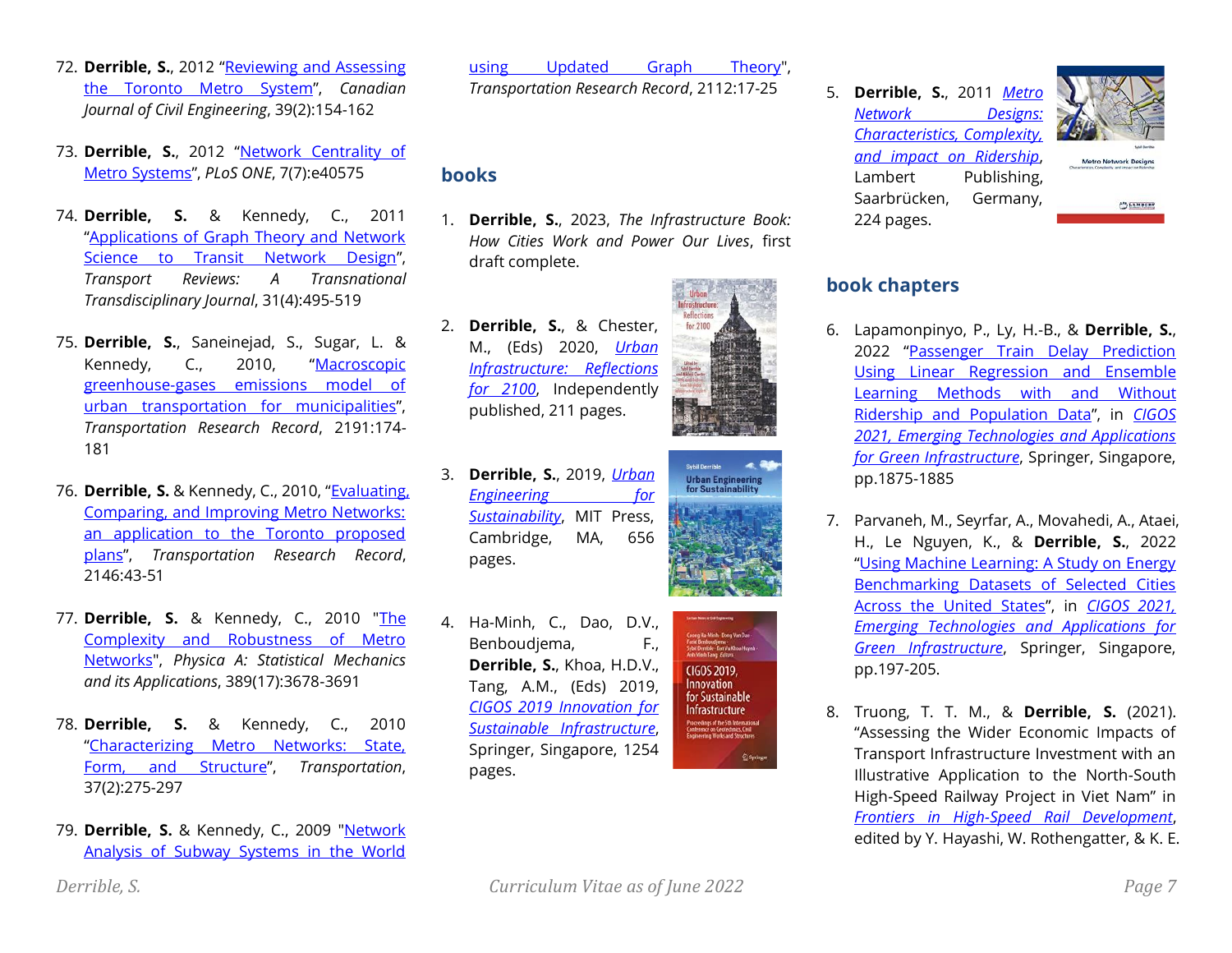Seetha Ram, Asian Development Bank Institute, Tokyo, Japan, pp.181–194.

- 9. Kapousouz, E., Seyrfar, A., **Derrible, S.**, & Ataei, H., 2021 "A Clustering Analysis of Energy and Water Consumption in U.S. states from 1985 to 2015" in *[Data Science](https://www.elsevier.com/books/data-science-applied-to-sustainability-analysis/dunn/978-0-12-817976-5)  [Applied to Sustainability Analysis](https://www.elsevier.com/books/data-science-applied-to-sustainability-analysis/dunn/978-0-12-817976-5)*, edited by J. Dunn and P. Balaprakash, Elsevier Science, pp.81-107
- 10. **Derrible, S.**, Cheah, L., Arora, M., & Yeow, L.W., 2021 "Urban Metabolism" in *[Urban](https://www.springer.com/gp/book/9789811589829)  [Informatics](https://www.springer.com/gp/book/9789811589829)*, edited by W. Shi, M.F. Goodchild, M. Batty, M-P Kwan, & A. Zhang, Springer, Singapore, pp.85-114
- 11. **Derrible, S.**, 2020 "Peace Day in Saint Pierre and Miquelon – July 14, 2100" in *[Urban](https://www.amazon.com/dp/B08LG6FG48/)  [Infrastructure: Reflections for 2100](https://www.amazon.com/dp/B08LG6FG48/)*, edited by S. Derrible, & M. Chester, Independently published, pp.73-83
- 12. Bozeman III, J., Mulrow, J., **Derrible, S.**, & Theirs, T., 2020 "Urban Carbon Management Strategies" in *[Advances in Carbon](https://www.routledge.com/Advances-in-Carbon-Management-Technologies-Biomass-Utilization-Manufacturing/Sikdar-Princiotta/p/book/9780367520496)  [Management Technologies: Volume 2](https://www.routledge.com/Advances-in-Carbon-Management-Technologies-Biomass-Utilization-Manufacturing/Sikdar-Princiotta/p/book/9780367520496)*, edited by Sikdar, S.K., & Princiotta, F., CRC Press, Boca Raton, FL, pp.229-250
- 13. Badhrudeen, M., Naranjo, N., Movahedi, A., & **Derrible, S.**, 2019 "[Machine learning](https://link.springer.com/chapter/10.1007/978-981-15-0802-8_190)  [based tool for identifying errors in CAD to](https://link.springer.com/chapter/10.1007/978-981-15-0802-8_190)  [GIS converted data](https://link.springer.com/chapter/10.1007/978-981-15-0802-8_190)", in *[CIGOS 2019](https://link.springer.com/book/10.1007%2F978-981-15-0802-8)  [Innovation for Sustainable Infrastructure](https://link.springer.com/book/10.1007%2F978-981-15-0802-8)*, Springer, Singapore, pp.1185-1190.
- 14. Mohareb, E., Bristow, D., & **Derrible, S.**, 2016 "Greenhouse Gas Mitigation in Developed World Cities", in *[Handbook of](https://www.routledge.com/products/9780415732260)  [Urbanization and Global Environmental](https://www.routledge.com/products/9780415732260)  [Change](https://www.routledge.com/products/9780415732260)*, edited by Seto, K., Solecki, W., & Griffith, C., Routledge, London (UK), pp.377- 405.
- 15. **Derrible, S.**, 2013 "[Metros as Biological](http://onlinelibrary.wiley.com/doi/10.1002/9783527670468.ch12/summary)  [Systems: Complexity in Small Real-life](http://onlinelibrary.wiley.com/doi/10.1002/9783527670468.ch12/summary)  [Networks](http://onlinelibrary.wiley.com/doi/10.1002/9783527670468.ch12/summary)", in [Advances in](http://onlinelibrary.wiley.com/book/10.1002/9783527670468) Network [Complexity,](http://onlinelibrary.wiley.com/book/10.1002/9783527670468) edited by Dehmer, M., Mowshowitz, A. & Emmert-Streib, F., Wiley-Blackwell, pp.259-285.
- 16. **Derrible, S.**, Saneinejad, S. & Kennedy, C., 2009 "Chapter 4: Transportation and Land-Use", in *[Getting to Carbon Neutral: A Guide for](http://www.trca.on.ca/dotAsset/81361.pdf)  [Canadian Municipalities](http://www.trca.on.ca/dotAsset/81361.pdf)*, edited by Kennedy, C., produced for the Toronto and Region Conservation Authority, Toronto, ON, pp.49- 81.
- 17. Kennedy, C., Bristow, D., **Derrible, S.**, Mohareb, E., Saneinejad, S., Stupka, R., Sugar, L. & Zizzo, R., 2009 "Chapter 7: Comparison of Strategies", in *[Getting to](http://www.trca.on.ca/dotAsset/81361.pdf)  [Carbon Neutral: A Guide for Canadian](http://www.trca.on.ca/dotAsset/81361.pdf)  [Municipalities](http://www.trca.on.ca/dotAsset/81361.pdf)*, edited by Kennedy, C., produced for the Toronto and Region Conservation Authority, Toronto, ON, pp.123-145
- 18. Kennedy, C., Bristow, D., **Derrible, S.**, Mohareb, E., Saneinejad, S., Stupka, R., Sugar, L., Zizzo, R., & McIntyre, B., 2010 "[Getting to Carbon Neutral: A Review of Best](http://books.google.com/books?id=WhHgf0yq1roC&pg=PA165&lpg=PA165&dq=Getting+to+Carbon+Neutral:+A+Review+of+Best+Practices+in+Infratructure+Strategy&source=bl&ots=QkXLqkJeqi&sig=JQIYGf5S6WWRPrPAiriBGC9tgfc&hl=en&ei=n3JbTK2CHYiCsQPoyI1L&sa=X&oi=book_result&c)  [Practices in Infrastructure Strategy](http://books.google.com/books?id=WhHgf0yq1roC&pg=PA165&lpg=PA165&dq=Getting+to+Carbon+Neutral:+A+Review+of+Best+Practices+in+Infratructure+Strategy&source=bl&ots=QkXLqkJeqi&sig=JQIYGf5S6WWRPrPAiriBGC9tgfc&hl=en&ei=n3JbTK2CHYiCsQPoyI1L&sa=X&oi=book_result&c)", in

*[Energy efficient cities: Assessment tools and](http://www.amazon.com/Energy-Efficient-Cities-Assessment-Benchmarking/dp/0821381040)  [benchmarking practices](http://www.amazon.com/Energy-Efficient-Cities-Assessment-Benchmarking/dp/0821381040)*, edited by Bose, R.K., World Bank, Washington, DC, pp.165-184.

## **conference proceedings**

- 1. Palani, H., Acosta, J.G., Karatas, A., Derrible, S., 2022 "Understanding the Interrelationship between Energy-Use Behavior and Socio-Demographic Profile", *ITISE 2022* (8th International conference on Time Series and Forecasting), June 27-30, Gran Canaria, Spain (online)
- 2. Jalloul, H., Choi, J., **Derrible, S.**, & Yesiller, N., 2022 "[Toward Sustainable Management of](https://doi.org/10.1061/9780784483954.055)  [Disaster Debris: Three-Phase Post-Disaster](https://doi.org/10.1061/9780784483954.055)  [Data Collection Planning](https://doi.org/10.1061/9780784483954.055)", *Construction Research Congress 2022*, American Society of Civil Engineers, March 7, Arlington, VA, United States
- 3. Javadinasr, M., Magassy, T.B., Rahimi, E., Mohammadi, M., Davatgari, A., Mohammadian, A., Chauhan, R.S., Conway, M.W., Pendyala, R.M., Salon, D., **Derrible, S.**, Khoeini, S., 2022 "Observed and Expected Impacts of COVID-19 on Travel Behavior in the United States: A Panel Study Analysis", *TRB 101st Annual Meeting*, Transportation Research Board, January 9-13, Washington DC, United States
- 4. Lapamonpinyo, P., **Derrible, S.**, & Corman, F., 2021 "Passenger Train Delay Modeling with Weather Information using Machine Learning", *8 th INSTR International Symposium*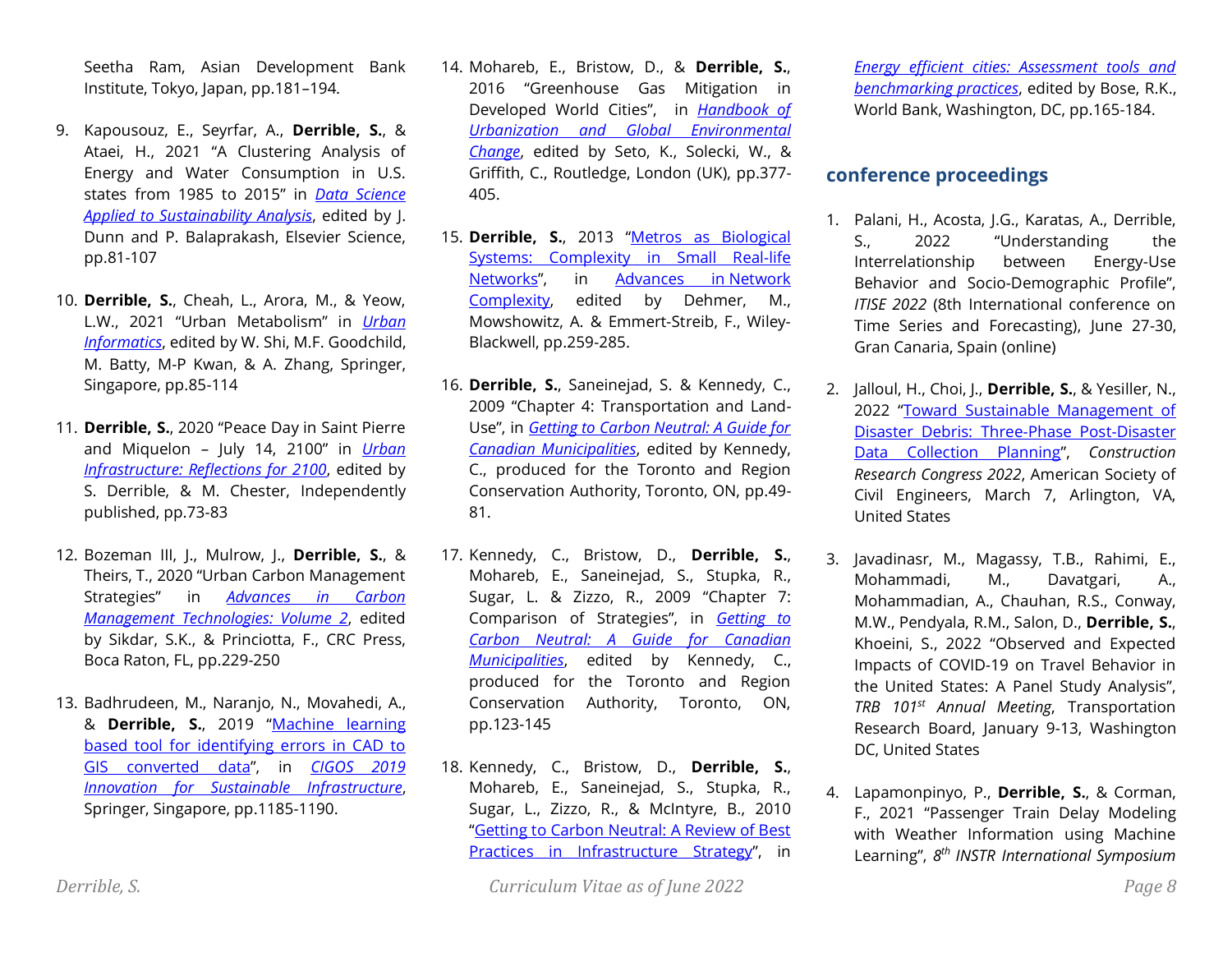*on Transportation Network Reliability (INSTR)*, June 16-18, Online

- 5. Seyrfar, A., Ataei, H., & **Derrible, S.**, 2020, "A Review of Building Energy Benchmarking Policies Across the U.S. Cities", *Energy Proceedings*, Volume 8, Applied Energy Symposium: MIT A+B, August 12-14, Cambridge, MA, United States
- 6. Parsa, A.B., Chauhan, R.S., Taghipour, H., **Derrible, S.**, & Mohammadian, A., 2020, "Applying Deep Learning to Detect Traffic Accidents in Real Time Using Spatiotemporal Sequential Data", *TRB 99 th Annual Meeting*, Transportation Research Board, January 12-16, Washington DC, United States
- 7. Lee, D., Mulrow, J., Haboucha, C.J., **Derrible, S.**, & Shiftan, Y., 2019, "Attitudes on Autonomous Vehicle Adoption using Interpretable Gradient Boosting Machine", *TRB 98 th Annual Meeting*, Transportation Research Board, January 13-17, Washington DC, United States
- 8. Barua, L., Zou, B., Noruzoliaee, M., & **Derrible, S.**, 2019, "Predicting Airport Runway and Taxiway Pavement Conditions: A Gradient Boosting Machine Approach", *TRB 98 th Annual Meeting*, Transportation Research Board, January 13-17, Washington DC, United States
- 9. Peiravian, F., **Derrible, S.**, & 2019, "Manifestation of Coupled Geometric Complexity in Urban Road Networks", *TRB*

*98 th Annual Meeting*, Transportation Research Board, January 13-17, Washington DC, United States

- 10. Lee, D., **Derrible, S.**, & Pereira, F., 2018 "Comparison of Four Types of Artificial Neural Networks and Multinomial Logit Model for Travel Mode Choice Modeling", *TRB 97th Annual Meeting*, Transportation Research Board, January 7-11, Washington DC, United States
- 11. Wisetjindawat, W., **Derrible, S.**, & Kermanshah, A., 2018 "Modeling the Effectiveness of Infrastructure and Travel Demand Management Measures to Improve Traffic Congestion During Typhoons", *TRB 97th Annual Meeting*, Transportation Research Board, January 7-11, Washington DC, United States
- 12. Balasubramani, B., Belingheri, O., Boria, E., Cruz, I., **Derrible, S.**, & Siciliano, M., 2017 "GUIDES – [Geospatial Urban Infrastructure](https://arxiv.org/abs/1710.04144)  [Data Engineering Solutions](https://arxiv.org/abs/1710.04144)" (Demo Paper), Proceedings of the 24th ACM SIGSPATIAL, International Conference on Advances in Geographic Information Systems, November 7-10, Los Angeles, CA, USA
- 13. Kermanshah, A., & **Derrible, S.**, 2017 "An Evaluation of Transportation Network Robustness Against Extreme Flooding: A GIS-based Approach", *TRB 96th Annual Meeting*, Transportation Research Board, January 8-12, Washington DC, United States
- 14. Golshani, N., Shabanpour, R., Mahmoudifard, S., **Derrible, S.**, & Mohammadian, A., 2017 "Comparison of artificial neural networks and statistical copula-based joint models", *TRB 96th Annual Meeting*, Transportation Research Board, January 8-12, Washington DC, United States
- 15. Shabanpour, R., Golshani, N., **Derrible, S.**, Mohammadian, A., & Miralinaghi, M., 2017 "A cluster-based joint model of travel mode and departure time choices", *TRB 96th Annual Meeting*, Transportation Research Board, January 8-12, Washington DC, United States
- 16. Peiravian, F., & **Derrible, S.**, 2016 "Exploration of Geometric Complexity in Urban Road Networks", *TRB 95th Annual Meeting*, Transportation Research Board, January 10-14, Washington DC, United **States**
- 17. Amini, B., Peiravian, F., Mojarradi, M. & **Derrible, S.**, 2016 "Comparative Traffic Performance Analysis of Urban Transportation Network Structures", *TRB 95th Annual Meeting*, Transportation Research Board, January 10-14, Washington DC, United States
- 18. Wang, X., Koç, Y., **Derrible, S.,** Ahmad, N. & Kooij, R.E., 2015 "Quantifying the Robustness of Metro Networks", *6 th INSTR - The Value of Reliability, Robustness and Resilience*, International Symposium on Transportation Network Reliability, August 2-3, Nara, Japan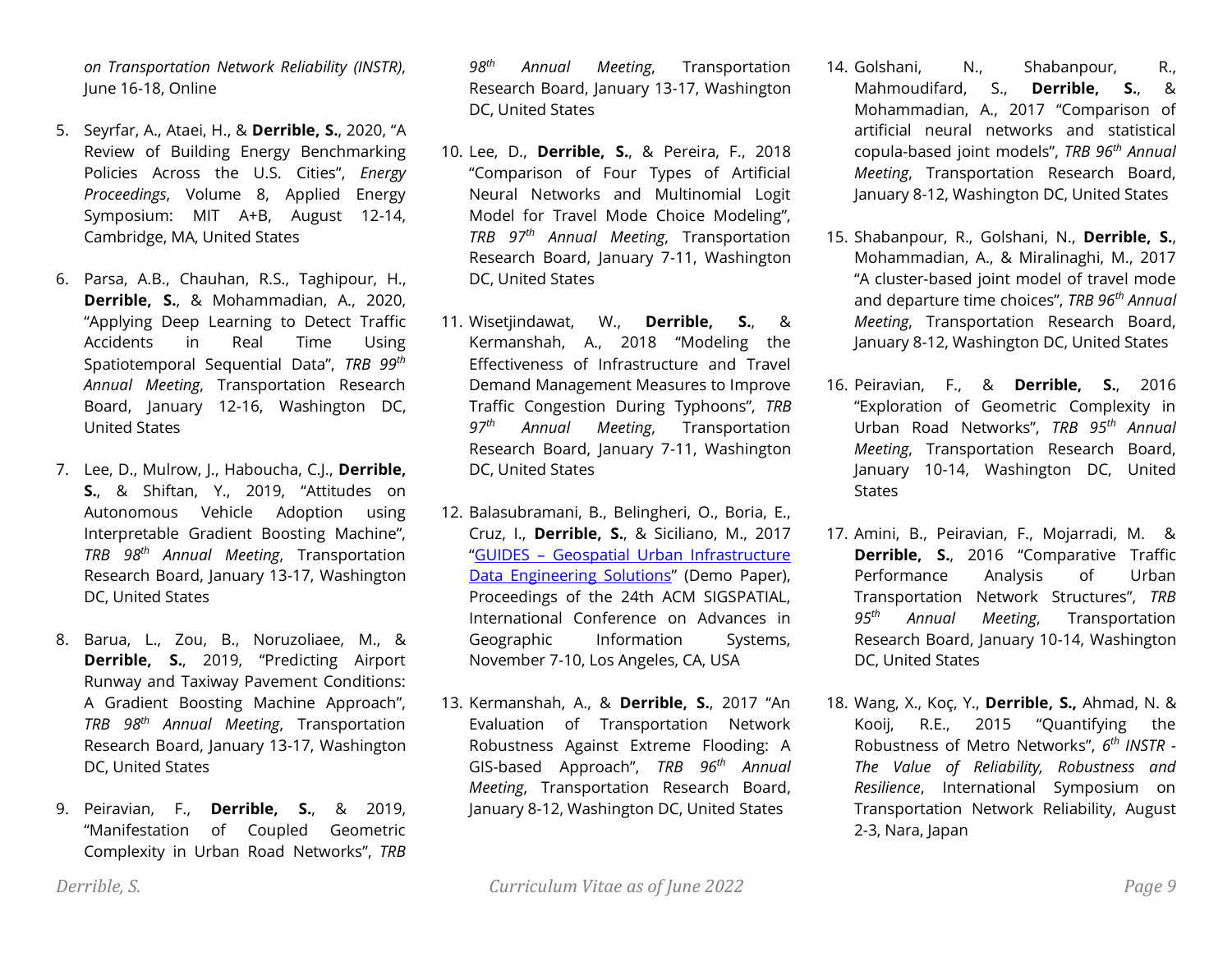- 19. Kermanshah, A., & **Derrible, S.**, 2015 "A GIS Method For Measuring Road System Resilience to Extreme Events", *6 th INSTR - The Value of Reliability, Robustness and Resilience*, International Symposium on Transportation Network Reliability, August 2-3, Nara, Japan
- 20. Peiravian, F., de Lapparent, M. & **Derrible, S.**, 2015 "Transportation Networks, People, and Buildings: Characterization of Urban System Components", *TRB 94th Annual Meeting*, Transportation Research Board, January 11-15, Washington DC, United **States**
- 21. Peiravian F., Kermanshah A., **Derrible, S.**, & Andris, C., 2014, "Spatial Data Analysis of Complex Urban Systems", *2014 IEEE International Conference on Big Data*, October 27-30, Washington DC, United States
- 22. Kermanshah, A., Karduni, A., Peiravian, F., & **Derrible, S.**, 2014 "Impact Analysis of Extreme Events on Flows in Spatial Networks", *2014 IEEE International Conference on Big Data*, October 27-30, Washington DC, United States
- 23. Peiravian, F. & **Derrible, S.**, 2014 "Complete Streets Designs: A Comparative Emission Impact Analysis", *TRB 93rd Annual Meeting*, Transportation Research Board, January 12- 16, Washington DC, United States
- 24. Cottrill, C. & **Derrible, S.**, 2013 "Leveraging Big Data for the Development of Transport Sustainability Indicators", *World Conference*

*on Transport Research*, July 15-18, Rio de Janeiro, Brazil

- 25. **Derrible, S.** & Cottrill, C., 2013 "How new Technologies can contribute to measuring Sustainable Mobility", *TRB 92nd Annual Meeting*, Transportation Research Board, January 13-17, Washington DC, United **States**
- 26. **Derrible, S.**, 2012 "Using Network Centrality to Determine Key Transfer Stations in Public Transportation Systems", *TRB 91st Annual Meeting*, Transportation Research Board, January 22-26, Washington DC, United **States**
- 27. **Derrible, S.**, 2011 "The Toronto Metro: History, Demand, and Performance", *TRB 90th Annual Meeting*, Transportation Research Board, January 23-27, Washington DC, United States
- 28. **Derrible, S.** & Farooq, B., 2010 "The Four Outcomes of Transit and Land-Use", *CTRF 45th Annual Conference*, Canadian Transportation Research Forum, May 30 – June 02, Toronto, ON, Canada
- 29. **Derrible, S.** & Kennedy, C., 2010 "Evaluating, Comparing, and Improving Metro Networks: an application to the Toronto plans", *TRB 89th Annual Meeting*, Transportation Research Board, January 10-14, Washington DC, United States
- 30. **Derrible, S.**, Saneinejad, S., Sugar, L. & Kennedy, C., 2010 "Macroscopic

Greenhouse-gases emissions model of urban transportation for municipalities", *TRB 89th Annual Meeting*, Transportation Research Board, January 10-14, Washington DC, United States

- 31. **Derrible, S.** & Kennedy, C., 2009 "Comparing the GTA Transit Plan to major transit networks in the World using Graph Theory concepts", *TRANSLOG 1st Annual International Conference*, June 17-18, Hamilton, ON, Canada
- 32. **Derrible, S.** & Kennedy, C., 2009 "A Network Analysis of Subway Systems in the World using Updated Graph Theory", *TRB 88th Annual Meeting*, Transportation Research Board, January 11-15, Washington DC, United States
- 33. **Derrible, S.**, Kennedy, C., Miller, E. & Roorda, M., 2008 "Light Rail Transit in Toronto: Underground or Above-ground". Proceedings, Annual Conference - Canadian Society for Civil Engineering 4:2649-2658

## **book reviews**

- 1. **Derrible, S.**, 2017 "[Marc Barthelemy, The](http://journals.sagepub.com/doi/abs/10.1177/2399808317721785)  [structure and dynamics of cities: Urban data](http://journals.sagepub.com/doi/abs/10.1177/2399808317721785)  [analysis and theoretical modeling](http://journals.sagepub.com/doi/abs/10.1177/2399808317721785)", *Environment and Planning B: Urban Analytics and City Science,* 45(3):585-586.
- 2. **Derrible, S.**, 2016, "[Street smart](http://science.sciencemag.org/content/354/6310/293)", *Science*, 354(6310):293-293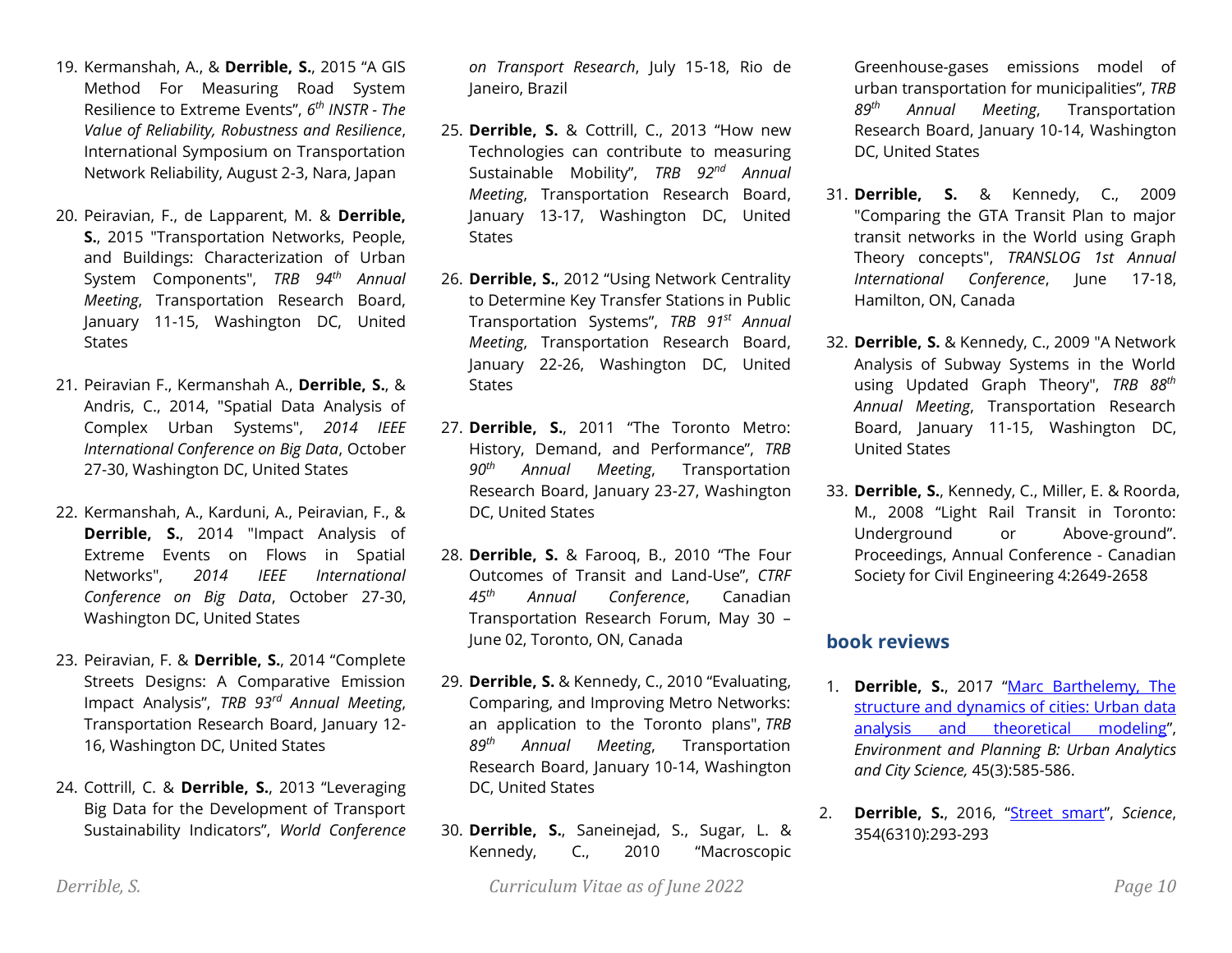- 3. **Derrible, S.**, 2015, "[Inside the mind of an](http://www.sciencemag.org/content/349/6247/484.1)  [engineer](http://www.sciencemag.org/content/349/6247/484.1)", *Science*, 349(6247):484-484
- 4. **Derrible, S.**, 2015 "[Smart Transport](http://www.sciencedirect.com/science/article/pii/S0966692315000502)  [Networks: Market Structure, Sustainability](http://www.sciencedirect.com/science/article/pii/S0966692315000502)  [and Decision Making, T. Vanoutrive, A.](http://www.sciencedirect.com/science/article/pii/S0966692315000502)  [Verhetsel \(Eds.\)](http://www.sciencedirect.com/science/article/pii/S0966692315000502)", *Journal of Transport Geography*, 44(0):91
- 5. **Derrible, S.**, 2015, "[Seeing the forest for the](http://www.sciencemag.org/content/347/6229/1426.1)  [trees](http://www.sciencemag.org/content/347/6229/1426.1)", *Science*, 347(6229):1426-1426
- 6. **Derrible, S.**, 2015 "[The New Science of Cities,](http://onlinelibrary.wiley.com/doi/10.1111/jiec.12223/abstract)  [Michael Batty](http://onlinelibrary.wiley.com/doi/10.1111/jiec.12223/abstract)", *Journal of Industrial Ecology*, 19(2):333-334
- 7. Good, M., & **Derrible, S.**, 2013 "[Book](https://www.jtlu.org/index.php/jtlu/article/view/466)  [Review: Triumph of the City, Edward](https://www.jtlu.org/index.php/jtlu/article/view/466)  [Glaeser](https://www.jtlu.org/index.php/jtlu/article/view/466)", *Journal of Transport and Land Use*, 6(3):87-89

# **conference abstracts, workshops, & technical reports**

- 1. **Derrible, S.**, 2021 "Revisiting Urban Water Distribution in the Twenty-First Century", *Actionable Science for Urban Sustainability (AScUS) 2021*, June 1-4, online
- 2. Mohammadian, A., & **Derrible, S.**, 2021 "How Have Attitudes and Perceptions Affected People's Work and Travel Behaviors in a COVID Era?", The Future of Travel in a Post-COVID-19 Pandemic World Workshop, *TRB 100th Annual Meeting*, Transportation Research Board, January 5- 29, Washington DC, United States (online)
- 3. Chauhan, R., & **Derrible, S.**, 2020 "Travel Mode Choice During and After the Pandemic", *Webcast on Initial Results from the COVIDFUTURE Longitudinal Survey Study*, Arizona State University (ASU), November 19, Tempe, Arizona (online)
- 4. Haas, N, & **Derrible, S.**, 2020 "Set it and Forget It: Why the Slow Cooker Approach to Engineering Design and Maintenance is Incompatible with Climate Change and Resiliency", *Actionable Science for Urban Sustainability (AScUS) 2020*, June 3-5, Segovia, Spain (online)
- 5. Movahedi, A, & **Derrible, S.**, 2020 "Identifying spatial patterns and profiles of electricity consumption in Chicago to develop tailored and actionable energy reduction policies", *Actionable Science for Urban Sustainability (AScUS) 2020*, June 3-5, Segovia, Spain (online)
- 6. **Derrible, S.**, 2019, "Digital Twinning Mobility", *NSF SUS–Smart City Digital Twin Workshop*, Georgia Institute of Technology, September 16, Atlanta, GA, United States
- 7. **Derrible, S.**, 2019, "Past, Present, and Future Engineering Issues of Canal Systems Through Three Case Studies", *Proceedings of the Planning and developing embankment of Saigon River and an urban river-canal network and solutions to basically embank the Saigon River and the urban river-canal network by year 2025*, September 10, Ho Chi Minh City, Vietnam
- *Derrible, S. Curriculum Vitae as of June 2022 Page 11*
- 8. **Derrible, S.**, Yesiller, N., & Choi, J., 2019 "[Workshop on Post-Disaster Materials and](https://csun.uic.edu/publication/files/NSF_PDMEM_Final_Report.pdf)  [Environmental Management](https://csun.uic.edu/publication/files/NSF_PDMEM_Final_Report.pdf)", National Science Foundation, Alexandria, VA
- 9. Movahedi, A, Lee, D, Badhrudeen, M, & **Derrible, S.**, 2019 "Building Energy Modeling: Investigating Patterns of Electricity, Gas, and Water Consumption in Large-Scale Buildings using Machine Learning", *10th International Conference in Industrial Ecology*, International Society for Industrial Ecology, July 7-11, Beijing, China
- 10. Mulrow, J., Bozeman, J., Pai, S., & **Derrible, S.**, 2019 "All Cars Run on Renewables: Tracing Solar and Manufactured Energy Flow through the Fuel Cycle", *10th International Conference in Industrial Ecology*, International Society for Industrial Ecology, July 7-11, Beijing, China
- 11. **Derrible, S.**, [Contributor to Research](http://higherlogicdownload.s3.amazonaws.com/INFORMS/f0ea61b6-e74c-4c07-894d-884bf2882e55/UploadedImages/Decision_Analysis_Today_May_2018.pdf)  Column of Informs' *[Decision Analysis Today](http://higherlogicdownload.s3.amazonaws.com/INFORMS/f0ea61b6-e74c-4c07-894d-884bf2882e55/UploadedImages/Decision_Analysis_Today_May_2018.pdf)  [May 2018](http://higherlogicdownload.s3.amazonaws.com/INFORMS/f0ea61b6-e74c-4c07-894d-884bf2882e55/UploadedImages/Decision_Analysis_Today_May_2018.pdf)*, 37(1):22-24
- 12. Nazari F., Mohammadian A., & **Derrible S.**, 2018 "Interactions between Energy/Water consumption and travel decisions in activitybased framework" *15th International Conference on Travel Behavior Research (IATBR)*, July 18, Santa Barbra, CA, United **States**
- 13. Deanes, J., Machaj, K., Mulrow, J., & **Derrible, S.**, 2017 "Know Your Carbon Footprint: Calculator Comparison and Preference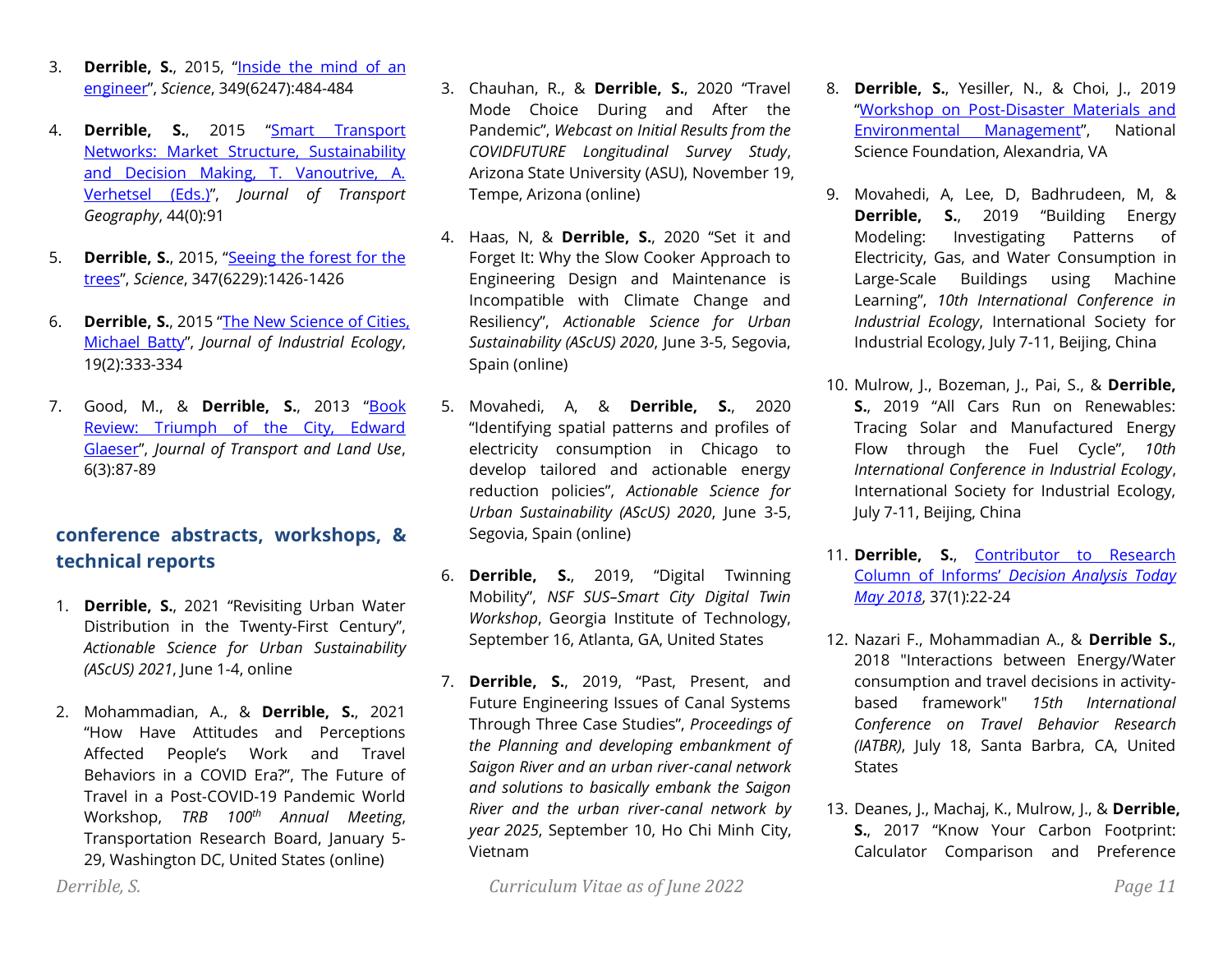Survey", *Joint 9th International Conference in Industrial Ecology – 25th International Symposium on Sustainable Systems and Technology*, International Society for Industrial Ecology, June 25-29, Chicago, IL, United States

- 14. Ahmad, N., & **Derrible, S.**, 2017 "Application of Information Theory to Detect Changes in The Evolution of Fossil and Non-Fossil Fuel Consumption in The United States", *Joint 9th International Conference in Industrial Ecology – 25th International Symposium on Sustainable Systems and Technology*, International Society for Industrial Ecology, June 25-29, Chicago, IL, United States
- 15. Cairo, P., Klawitter, D., Lee, D., & **Derrible, S.**, 2017 "Decision Tree Analysis of Residential Water Use in the United States", *Joint 9th International Conference in Industrial Ecology – 25th International Symposium on Sustainable Systems and Technology*, International Society for Industrial Ecology, June 25-29, Chicago, IL, United States
- 16. Lee, D., & **Derrible, S.**, 2017 "Comparison of Mode Choice Behavior using Four Types of Artificial Neural Networks", *Transport Chicago 2017*, June 9, Chicago, IL, United **States**
- 17. **Derrible, S.**, 2016, "Leveraging Big Data and Data Mining to Rethink Traditional Sustainability Metrics", *International Congress on Sustainability Science & Engineering (ICOSSE)*, October 25, Suzhou, Jiangsu, China (keynote)
- 18. Mulrow, J., **Derrible, S.**, Ashton, W., & Chopra, S., 2016 "Determining the Requirements for Building-Scale Industrial Symbiosis", *ISSST 2016*, International Symposium on Sustainable Systems and Technology, May 16-18, Phoenix, AZ, United **States**
- 19. Ahmad, N., & **Derrible, S.**, 2016 "A Network-Based Approach to Track Social, Economic, and Environmental Trends in World Countries", *ISSST 2016*, International Symposium on Sustainable Systems and Technology, May 16-18, Phoenix, AZ, United **States**
- 20. Ahmad, N., & **Derrible, S.**, 2015 "Analyzing Multivariate Time Series Data using a Network-Based Approach", *Network Frontier Workshop 2015*, December 6-7, Evanston, IL, United States
- 21. Kermanshah, A, Ahmad, N., Berkelhammer, M., & **Derrible, S.,** 2015 "Resilience in Complex Systems: A GIS Analysis of Extreme Events Impact on Infrastructure Networks", *8th International Conference in Industrial Ecology*, International Society for Industrial Ecology, July 7-10, Surrey, United Kingdom
- 22. Reeder, M., & **Derrible, S.**, 2015 "Estimating Electricity Waste in Commercial Buildings Due to Over-Cooling in the US", *8th International Conference in Industrial Ecology*, International Society for Industrial Ecology, July 7-10, Surrey, United Kingdom
- 23. **Derrible, S.**, Ahmad, N., & Theis, T., 2015 "Capturing the Sustainability of Urban Systems using Fisher Information: Application to Public Transport", *8th International Conference in Industrial Ecology*, International Society for Industrial Ecology, July 7-10, Surrey, United Kingdom
- 24. Ahmad, N., **Derrible, S.**, & Kermanshah, A., 2015 "Towards Sustainable Development: A Network Approach", *8th International Conference in Industrial Ecology*, International Society for Industrial Ecology, July 7-10, Surrey, United Kingdom
- 25. Kermanshah, A., & **Derrible, S.**, 2015 "Using Climate Models to Assess the Resilience of Roads to Extreme Events", *ISSST 2015*, International Symposium on Sustainable Systems and Technology, May 18-20, Dearborn, MI, United States
- 26. **Derrible, S.**, Ahmad, N., & Theis, T., 2015 "Using Fisher Information to Measure the Sustainability of Urban Systems", *ISSST 2015*, International Symposium on Sustainable Systems and Technology, May 18-20, Dearborn, MI, United States
- 27. Reeder, M., & **Derrible, S.**, 2015 "Estimating Electricity Waste in Commercial Buildings due to Over-Cooling in the United States", *UIC Student Research Forum*, April 2, Chicago, IL, United States
- 28. Peiravian, F., & **Derrible, S.**, Peiravian, F., 2014 "Empowering Students with Knowledge and Knowhow on Sustainability",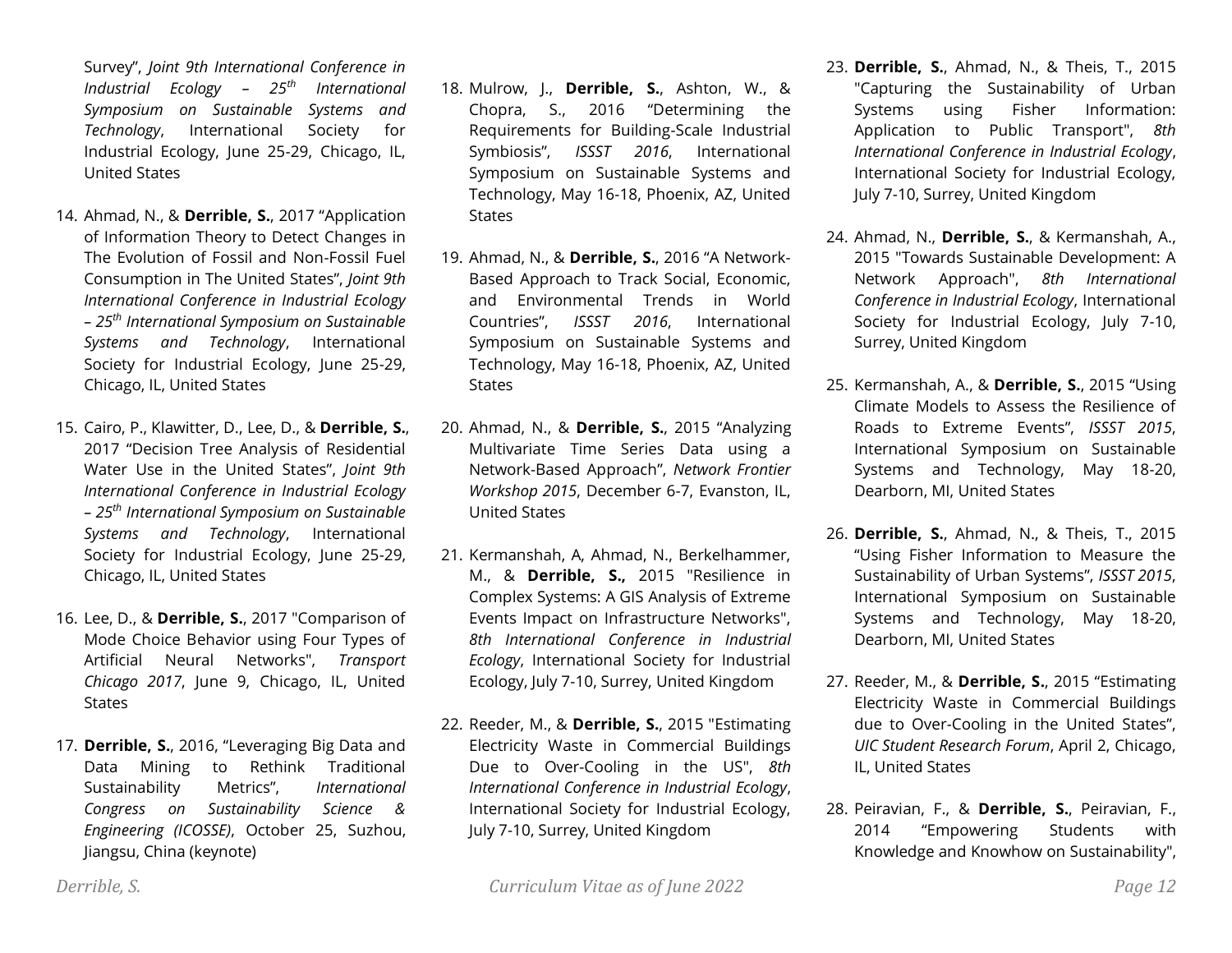*AASHE Annual Conference*, Association for the Advancement of Sustainability in Higher Education (AASHE), October 26-29, Portland, OR, United States

- 29. Ahmad, N., & **Derrible, S.**, 2014 "Evolution of Water Consumption in the USA: A Network Approach", *Illinois Water 2014*, October 14-15, Urbana, IL, United States
- 30. Kermanshah, A., Peiravian, F., Ahmad, N., & **Derrible, S.**, 2014 "Investigating Transportation Network Resilience to Extreme Events", *NetSci 2014 International School and Conference on Network Science*, June 2-6, Berkeley, CA, United States
- 31. Ahmad, N., Kermanshah, A., Peiravian, F., & **Derrible, S.**, 2014 "Network Science: A Potential Tool for Analyzing Water Consumption in the USA", *NetSci 2014 International School and Conference on Network Science*, June 2-6, Berkeley, CA, United States
- 32. Peiravian, F., Ahmad, N., Kermanshah, A. & **Derrible, S.**, 2014 "Questioning Box-Counting Method as a Tool for Fractal Characterization of Physical Networks", *NetSci 2014 International School and Conference on Network Science*, June 2-6, Berkeley, CA, United States
- 33. Peiravian, F., & **Derrible, S.**, 2013 "Adopting a Fractal Approach to study the Complexity of Urban Systems", *7th International Conference in Industrial Ecology*, International

Society for Industrial Ecology, June 25-28, Ulsan, South Korea

- 34. **Derrible, S.** & Mohareb, E., 2013 "Can Jane Jacobs' principles be applied in the developing world for successful and green urban economies", *7th International Conference in Industrial Ecology*, International Society for Industrial Ecology, June 25-28, Ulsan, South Korea
- 35. Peiravian, F., & **Derrible, S.**, 2013 "Spatial analysis of urban systems: A fractal approach", *Spatial Statistics 2013*, June 4-7, Columbus, OH, United States
- 36. **Derrible, S.**, Diao, M., Zegras, C., Ferreira, J., Ben-Akiva,M., & Xiang, Y., 2012 "Real Estate Modeling in Singapore", *Future Urban Mobility Symposium 2012*, National University of Singapore, January 11-12, Singapore
- 37. **Derrible, S.**, 2010 "Greenhouse-Gas Emissions of Commercial Vehicles in Municipalities: adding Freight Transportation to MUNTAG", report to the Toronto and Region Conservation Authority, Toronto, ON, Canada
- 38. Kennedy, C., Bristow, D., **Derrible, S.**, Mohareb, E., Rulff, D., Saneinejad, S., Stupka, R., Sugar, L., Zizzo, R. & McIntyre., B., 2010 "Getting to carbon neutral: a guide for cities". *International Conference on Urbanization and Global Environmental Change*, Urbanization and Global Environmental Change (UGEC) - an IHDP

Core Project, October 15-17, Tempe, AZ, United States

- 39. Sugar L., Kennedy C., Bristow D., **DerribleS.**, Mohareb E., Saneinejad S., Stupka R., Sugar L., Zizzo R., & McIntyre B., 2010 "Getting to Carbon Neutral and Improving Climate Change Resilience in Cities". *First World Congress on Cities and Adaptation to Climate Change*, May 28-30, Bonn, Germany
- 40. **Derrible, S.** & Kennedy, C., 2009 "How Complex are Subway Networks", *5th International Conference in Industrial Ecology*, International Society for Industrial Ecology, June 21-24, Lisbon, Portugal
- 41. **Derrible, S.** & Kennedy, C., 2009 "How does network size affect the energy use of subway systems", *5th International Conference in Industrial Ecology*, International Society for Industrial Ecology, June 21-24, Lisbon, Portugal

## **keynotes, invited talks, and others**

- 1. **Derrible, S.**, 2022 "Deciphering the relationships that unite urban infrastructure: transport, water, electricity, gas", *LICIT-ECO7: Transport and Traffic Engineering Laboratory Seminar Series*, University Gustave Eiffel, June 10, Lyon, France
- 2. **Derrible, S.**, 2022 "Interrelationships in Urban Infrastructure: Transport, Water, Electricity, and Gas", *Environmental and*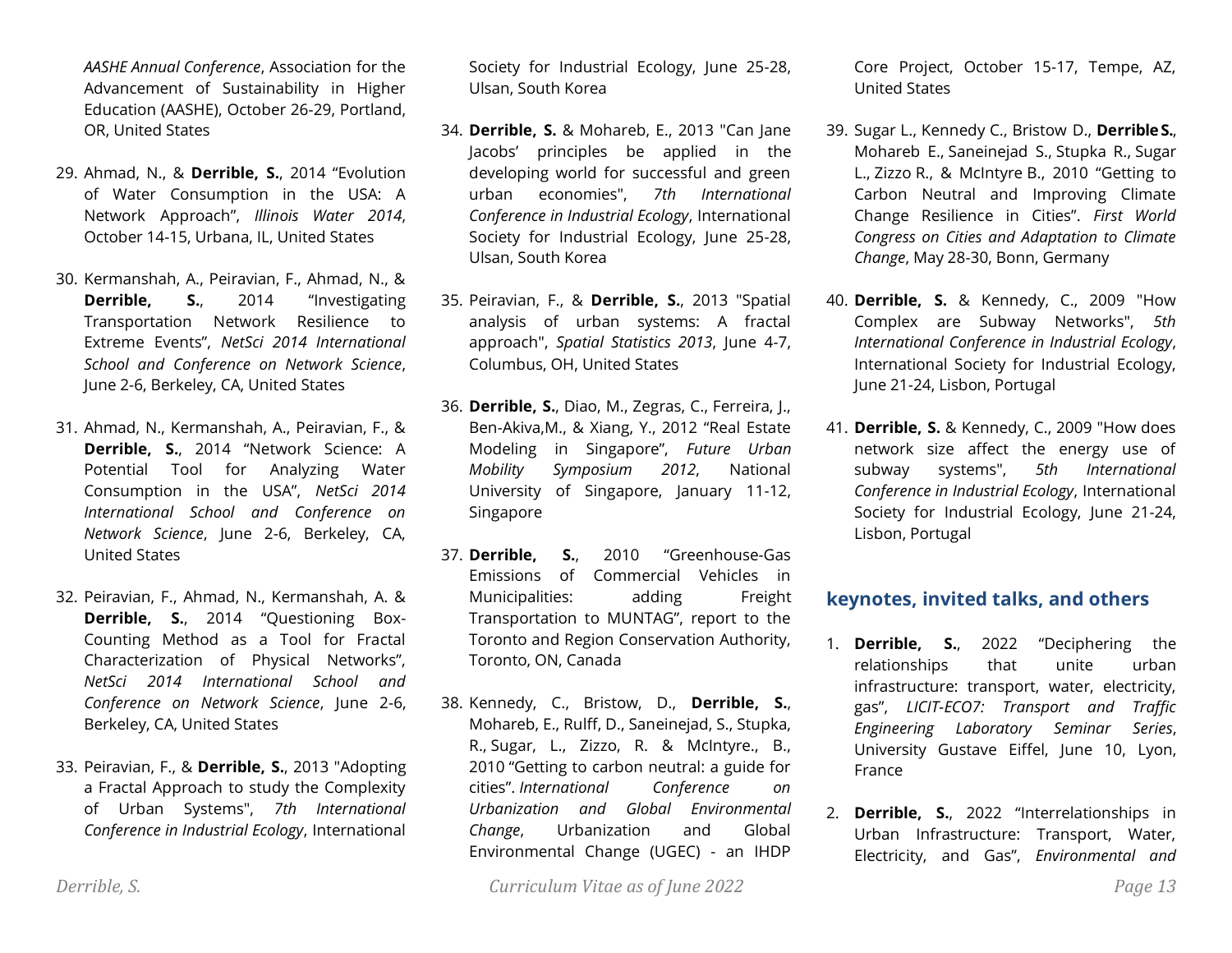*Water Resources Engineering Seminar Series*, University of Nebraska-Lincoln, March 11, Lincoln, NE, United States (online)

- 3. **Derrible, S.**, 2021 "The Future of Transportation in Illinois: Depopulation, Impacts of COVID-19, and Integration with other Infrastructure Systems", *Fall Planning Conference*, Illinois Department of Transportation, November 2, Chicago, IL, United States (online)
- 4. **Derrible, S.**, 2021 "The Future of Urban Infrastructure: Water, Wastewater, Transport, Electricity, Gas, Solid Waste, and Telecommunications", *Weston Roundtable Series*, University of Wisconsin at Madison, October 7, Madison, WI, United States
- 5. **Derrible, S.**, 2021 "A Primer to Sustainable Urban Infrastructure", *Urban Infrastructure Hackathon,* University of Rochester, March 20, Rochester, NY, United States (online)
- 6. **Derrible, S.**, 2021 "How Cities Work: A Behind-the-Scenes Look at Cities of Today and Tomorrow", *UIC Alumni Exchange*, University of Illinois at Chicago, February 24, Chicago, IL, United States (online)
- 7. **Derrible, S.**, 2020 "Seeing Cities through the Lens of Urban Engineering", *Centre for Advanced Spatial Analysis (CASA) Seminar Series*, University College London, November 25, London, United Kingdom (online; [video](https://nam04.safelinks.protection.outlook.com/?url=https%3A%2F%2Fliveuclac-my.sharepoint.com%2F%3Av%3A%2Fg%2Fpersonal%2Fucftb48_ucl_ac_uk%2FEfx5hemuK-pDv8ZzXvRx9bsByOVHu7213NKgLO2ABYu3LQ%3Fe%3DdcAPoa&data=04%7C01%7Cderrible%40uic.edu%7C464ff7527700419766ec08d8dda7eb1b%7Ce202cd477a564baa99e3e3b71a7c77dd%7C0%7C0%7C637503060575894075%7CUnknown%7CTWFpbGZsb3d8eyJWIjoiMC4wLjAwMDAiLCJQIjoiV2luMzIiLCJBTiI6Ik1haWwiLCJXVCI6Mn0%3D%7C1000&sdata=fybYr6o35%2FR4rumkX349IXr840EIJf2pMqPzqEVtLpE%3D&reserved=0)  [recording\)](https://nam04.safelinks.protection.outlook.com/?url=https%3A%2F%2Fliveuclac-my.sharepoint.com%2F%3Av%3A%2Fg%2Fpersonal%2Fucftb48_ucl_ac_uk%2FEfx5hemuK-pDv8ZzXvRx9bsByOVHu7213NKgLO2ABYu3LQ%3Fe%3DdcAPoa&data=04%7C01%7Cderrible%40uic.edu%7C464ff7527700419766ec08d8dda7eb1b%7Ce202cd477a564baa99e3e3b71a7c77dd%7C0%7C0%7C637503060575894075%7CUnknown%7CTWFpbGZsb3d8eyJWIjoiMC4wLjAwMDAiLCJQIjoiV2luMzIiLCJBTiI6Ik1haWwiLCJXVCI6Mn0%3D%7C1000&sdata=fybYr6o35%2FR4rumkX349IXr840EIJf2pMqPzqEVtLpE%3D&reserved=0)
- 8. **Derrible, S.**, 2020 "Changes in activitymobility patterns of US residents in response to COVID-10", *AEESP Converging COVID-19, Environment, Health, & Equity Conference*, University of South Florida, November 20, Tampa, FL, United States (online)
- 9. **Derrible, S.**, 2020 "The difference between 'good' and 'bad' smart urban infrastructure", *Braun Symposium: Working across the UI System to Achieve Sustainability*, University of Illinois at Chicago, October 30, Chicago, IL, United States (online)
- 10. **Derrible, S.**, 2020, "The Rise of Urban Engineering for Smart, Sustainable, Resilient Urban Infrastructure", *Smart Public Transport Lab Webinar*, TU Delft, May 6, Delft, Netherlands (online)
- 11. **Derrible, S.,** 2020, "Infrastructures Urbaines : Intelligence et Interdépendances", *Séminaire CoDiUM*, Institut de Recherche en Sciences et Techniques de la Ville, April 9, Nantes, France (online)
- 12. **Derrible, S.**, 2019, "Using Machine Learning to Study Infrastructure Interdependencies and Urban Engineering Systems", *Energy and Environment Research Seminar*, City University of Hong Kong, November 8, Hong Kong
- 13. **Derrible, S.**, 2019, "Applications of Machine Learning to Inform Policy-Making for Urban Sustainability", *Asian and Policy Studies*

*Seminar*, Education University of Hong Kong, November 8, Hong Kong

- 14. **Derrible, S.**, 2019, "Advances in Urban Engineering: Machine Learning, Infrastructure Interdependencies, Design Processes", *Engineering Systems & Design Seminar Research Seminar*, Singapore University of Technology and Design, September 25, Singapore
- 15. **Derrible, S.**, 2019, "Past, Present, and Future Engineering Issues of Canal Systems Through Three Case Studies", *Planning and developing embankment of Saigon River and an urban river-canal network and solutions to basically embank the Saigon River and the urban river-canal network by year 2025*, September 10, Ho Chi Minh City, Vietnam (keynote)
- 16. **Derrible, S.**, 2019, "Power of Machine Learning and AI for Planning Cities", *Academic Seminar*, CoderSchool, August 22, Ho Chi Minh City, Vietnam
- 17. **Derrible, S.**, 2019, "Engineering Issues of Canal Systems", *Ideas and Solutions for Developing Canalside Spaces in Ho Chi Minh City*, University of Architecture, August 22, Ho Chi Minh City, Vietnam
- 18. **Derrible, S.**, 2019, "Machine Learning for Civil Engineers", *Science Presentation on Civil Engineering*, University of Transport Technology, July 24, Hanoi, Vietnam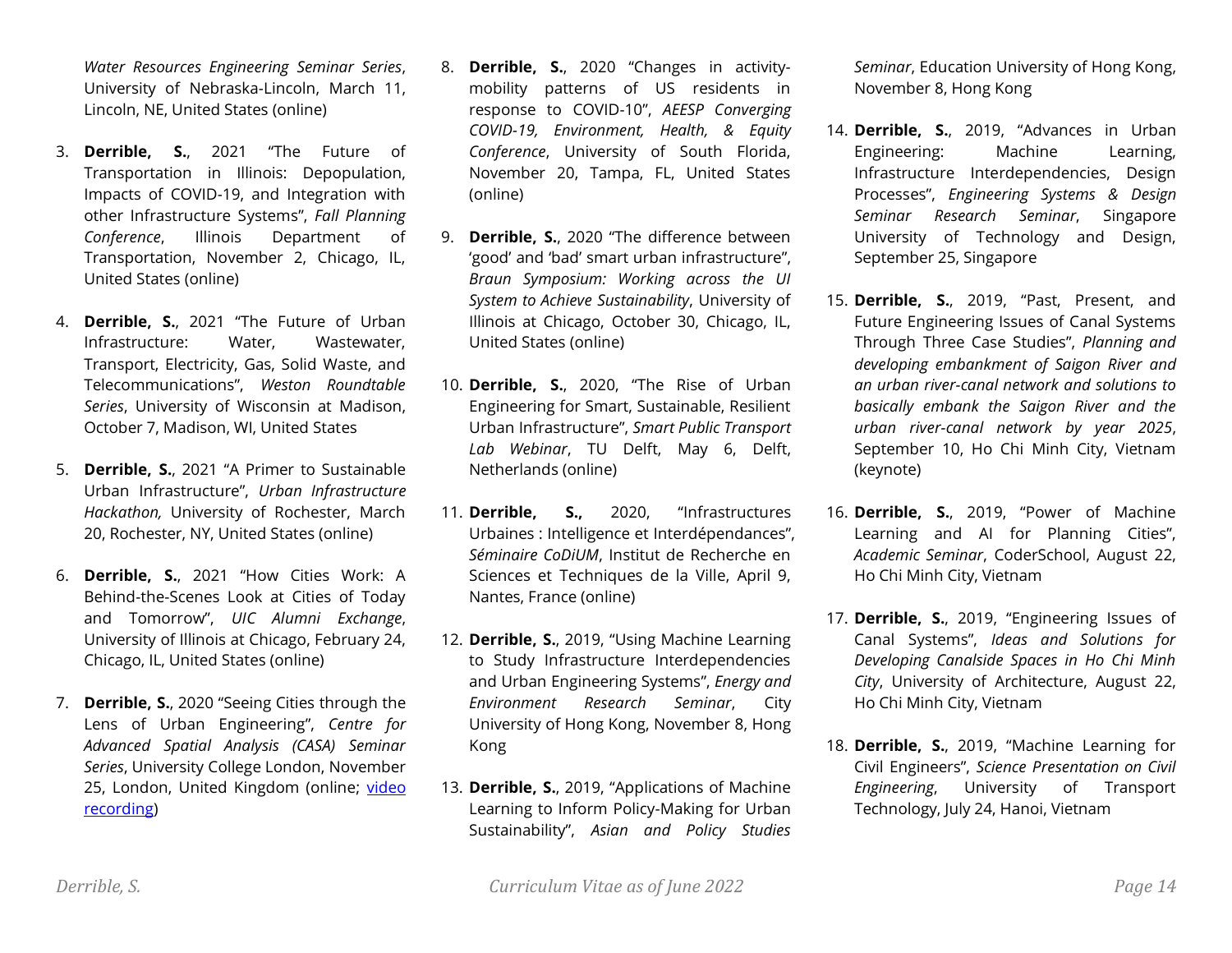- 19. **Derrible, S.**, 2019, "Smart Data Management and Operations of Urban Infrastructure using Geographic Information Systems", *International Conference on Smart Cities*, July 18, Seoul, Korea (keynote)
- 20. **Derrible, S.**, 2019, "Engineering Smart and Integrated Cities", *Department of Civil Engineering Annual Seminar and Retreat*, University of Transport Technology, July 3, Halong Bay, Vietnam
- 21. **Derrible, S.,** 2019, "Designing Smart Cities Intelligently in a Technology-Addicted Era", *Issues of Urban Reinvention Panel Discussion*, Illinois Institute of Technology, June 5, Chicago, IL, United States
- 22. **Derrible, S.**, 2019, "Defining Urban Engineering to Help Design Sustainable and Resilient Cities", *Civil, Environmental, and Sustainable Engineering Seminar Series*, Arizona State University, April 8, Tempe, AZ, United States
- 23. **Derrible, S.**, 2018, "Shaping Future Cities to be Smart, Sustainable, and Resilient", *3rd International Graduate Student Symposium of the PhD Program at IIT College of Architecture*, Illinois Institute of Technology, November 17, Chicago, IL, United States (keynote)
- 24. **Derrible, S.**, 2018, "Urban Data Mining to Understand Urban Metabolism", *iSEE Congress 2018*, University of Illinois at Urbana-Champaign, October 4, Urbana, IL, United States
- 25. **Derrible, S.**, 2018, "Leveraging Machine Learning to Integrate and Decentralize Urban Infrastructure", *Sustainable and Resilient Infrastructure Seminar Series*, University of Illinois at Urbana-Champaign, October 3, Urbana, IL, United States
- 26. **Derrible, S.**, 2018, "Using Network Frequency Analysis to Detect Trends and Cluster World Countries to Track Sustainable Development", *International Society for Industrial Ecology (ISIE) Gordon Research Conference (GRC)*, May 23, Les Diablerets, Switzerland
- 27. **Derrible, S.**, 2018, "The Power of Planning Cities", TEDx Walter Payton College Prep, April 12, Chicago, IL, United States
- 28. **Derrible, S.,** 2018, "What is machine learning and how can we use it to better understand urban consumption patterns?", *Golisano Institute for Sustainability Seminar Series*, Rochester Institute of Technology, April 18, Rochester, NY, United States
- 29. **Derrible, S.,** 2017, "Using Machine Learning to Capture Non-Linear Properties in Residential Consumption: A Case for Water, Transport, and Electricity", *Ecological Systems Design Seminar Series*, ETH Zurich, December 19, Zurich, Switzerland
- 30. **Derrible, S.,** 2017, "Using Data Science to Capture New Insights into Energy and Resource Consumption", *Environmental Engineering Seminar Series*, University of

Wisconsin Madison, December 4, Madison, WI, United States

- 31. **Derrible, S.,** 2017, "Leveraging Data Science to Learn New Things about Old Systems", *Industrial Engineering Seminar Series*, Purdue University, November 29, West Lafayette, IN, United States
- 32. **Derrible, S.,** 2017, "Integrating Urban Infrastructure Systems for the Design of Smart, Sustainable, and Resilient Cities", *Civil Engineering Seminar Series*, University of Pittsburgh, October 20, Pittsburgh, PA, United States
- 33. **Derrible, S.**, 2017, "Système d'agriculture urbaine et de symbiose industrielle Plant Chicago", Séminaire de clôture du projet P-G&City, CIRAD Lavalette, September 29, Montpellier, France
- 34. **Derrible, S.,** 2017, "Leveraging Data Science to Uncover Patterns in Energy and Resource Consumption", *Engineering Systems & Design Seminar Series*, Singapore University of Technology and Design, May 19, Singapore
- 35. **Derrible, S.,** 2017, "The Role of Data Science for the Design of Sustainable and Resilient Urban Infrastructure", *Future of Urban Mobility Seminar*, Singapore-MIT Alliance for Research and Technology, May 18, Singapore
- 36. **Derrible, S.,** 2017, "The Role of Computer Science in Redesigning Civil Infrastructure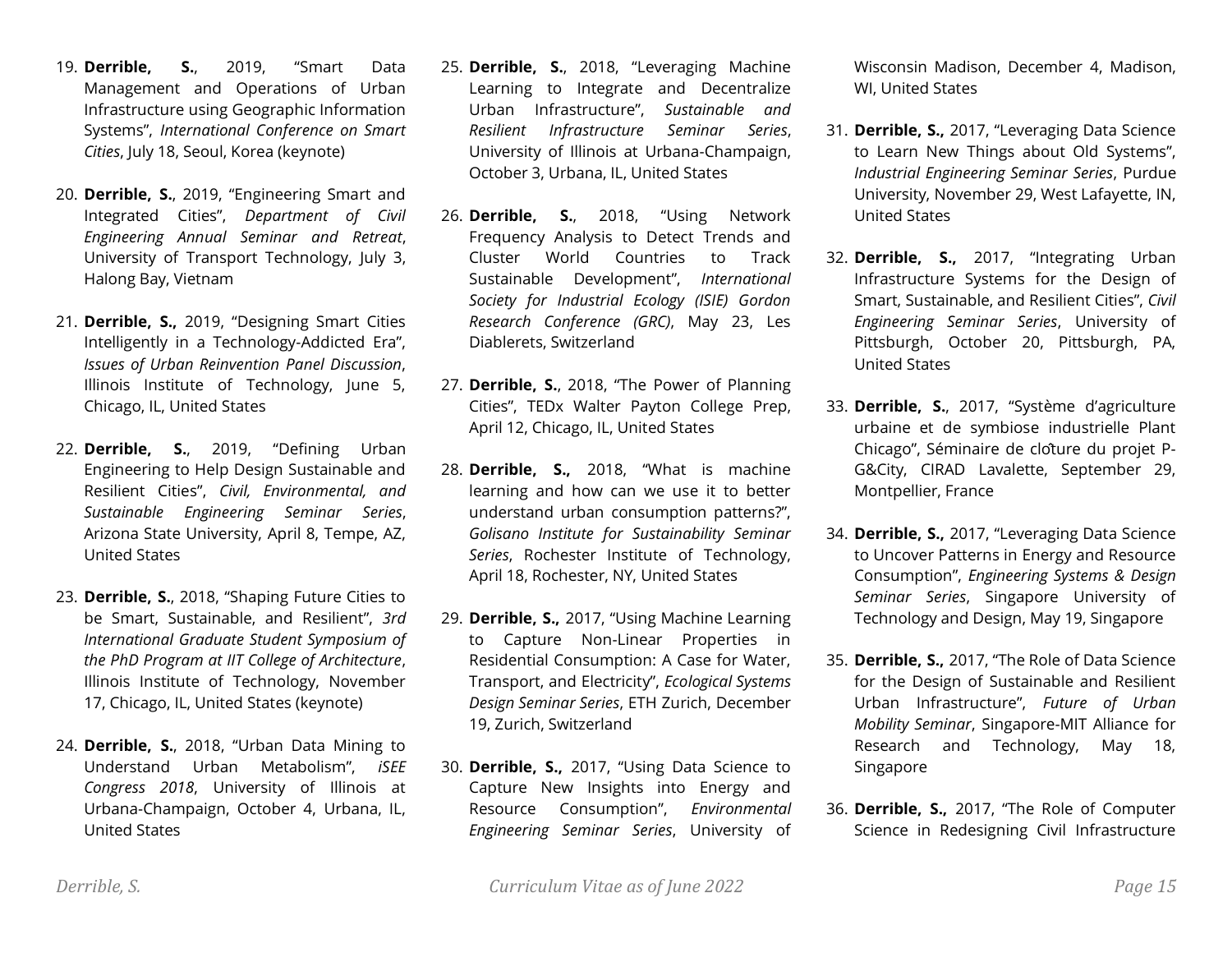Systems", *Computer Science Seminar Series*, March 6, Chicago, IL, United States

- 37. **Derrible, S.,** 2017, "Redefining Urban Infrastructure Planning and Design: Moving towards Integration", *Workshop on Urban Mobility in the Era of Smart and Connected Communities*, February 10, Chicago, IL, United States
- 38. **Derrible, S.**, 2016, "Machine Learning for non-Computer Scientists", *United States Gypsum Tek Talk*, October 5, Libertyville, IL, United States
- 39. **Derrible, S.**, 2016, "Critically Interdependent by Design: Re-Thinking Infrastructure Planning", *Modern Solutions Power Systems Conference (MSPSC)*, June 9, Chicago, IL, United States
- 40. **Derrible, S.**, 2016, "Linking urban infrastructure systems: Future smart cities", *Workshop on Computational Challenges in Cooperative Intelligent Urban Transport*, Schloss Dagstuhl, March 2, Wadern, Germany
- 41. **Derrible, S.**, 2016 "Re-Engineering Cities: The Role of Complexity Science", *Wednesdays @ NICO Seminar*, Northwestern Institute on Complex Systems, Northwestern University, Evanston, IL, United States
- 42. **Derrible, S.**, 2015 "Complexity in Future Cities: The Rise of Networked Infrastructure",

*Future Cities Workshop*, University of Seoul, November 20, Seoul, South Korea

- 43. **Derrible, S.,** 2015 "Complexity as a Lever of Creativity for Sustainable Infrastructure Design", *Research Design in Urban Science Course*, University of Washington, October 20, Seattle, WA, United States
- 44. **Derrible, S.**, 2015 "Resilience is not a Tree: Can Christopher Alexander help us design more resilient systems?", *22nd ISSST,*  International Symposium on Sustainable Systems and Technology, May 19, Dearborn, MI, United States
- 45. **Derrible, S.**, 2015, "Using Complexity Theory to Gain New Information and Help Design More Sustainable and Resilient Urban Systems", *Lectures in Civil and Environmental Engineering*, Northwestern University, March 13, Evanston, IL, United **States**
- 46. **Derrible, S.**, 2014, "Difference between "Sustainability" and "Resilience"?", *Symposium on Sustainable Engineering*, University of Illinois at Chicago, December 2, Chicago, IL, United States
- 47. **Derrible, S.,** 2014 "Water and Sustainability", Urban Systems and Networks Satelite, *NetSci 2014 International School and Conference on Network Science*, June 2, Berkeley, California
- 48. **Derrible, S.**, 2014 "Water, Networks, Complexity, and Cities: Extracting New

Information from Old Systems", *CME Environmental Seminar*, University of Illinois at Chicago, April 17, Chicago, IL, United **States** 

- 49. Zenil, H. & **Derrible, S.**, 2014 "World Metro Networks", Wolfram Demonstrations Project, [http://demonstrations.wolfram.com/World](http://demonstrations.wolfram.com/WorldMetroNetworks/) [MetroNetworks/,](http://demonstrations.wolfram.com/WorldMetroNetworks/) Accessed January 29, 2014
- 50. **Derrible, S**., 2014 "Harvesting Complexity to Build Smarter Cities", *Northwestern University Transportation Center Seminar*, Northwestern University, January 9, Evanston, IL, United **States**
- 51. **Derrible, S.**, 2013 "Fractals, power laws, and networks: how complexity can help better plan cities", *Department of Urban Planning and Policy's Friday Forums*, University of Illinois at Chicago, November 15, Chicago, IL, United States
- 52. **Derrible, S.**, 2013 "What metros have to teach us, from complexity to centrality", *Networking Transportation Networkers*, Coventry University, September 26, Coventry, United Kingdom
- 53. **Derrible, S.**, 2013 "Urban Planning, Resilience and Sustainability from the perspective of Complex Systems", *Metropolitan Planning Council*, July 15, Chicago, IL, United States
- 54. **Derrible, S.**, 2013 "Resilience Planning: Concepts and Applications to Urban Issues",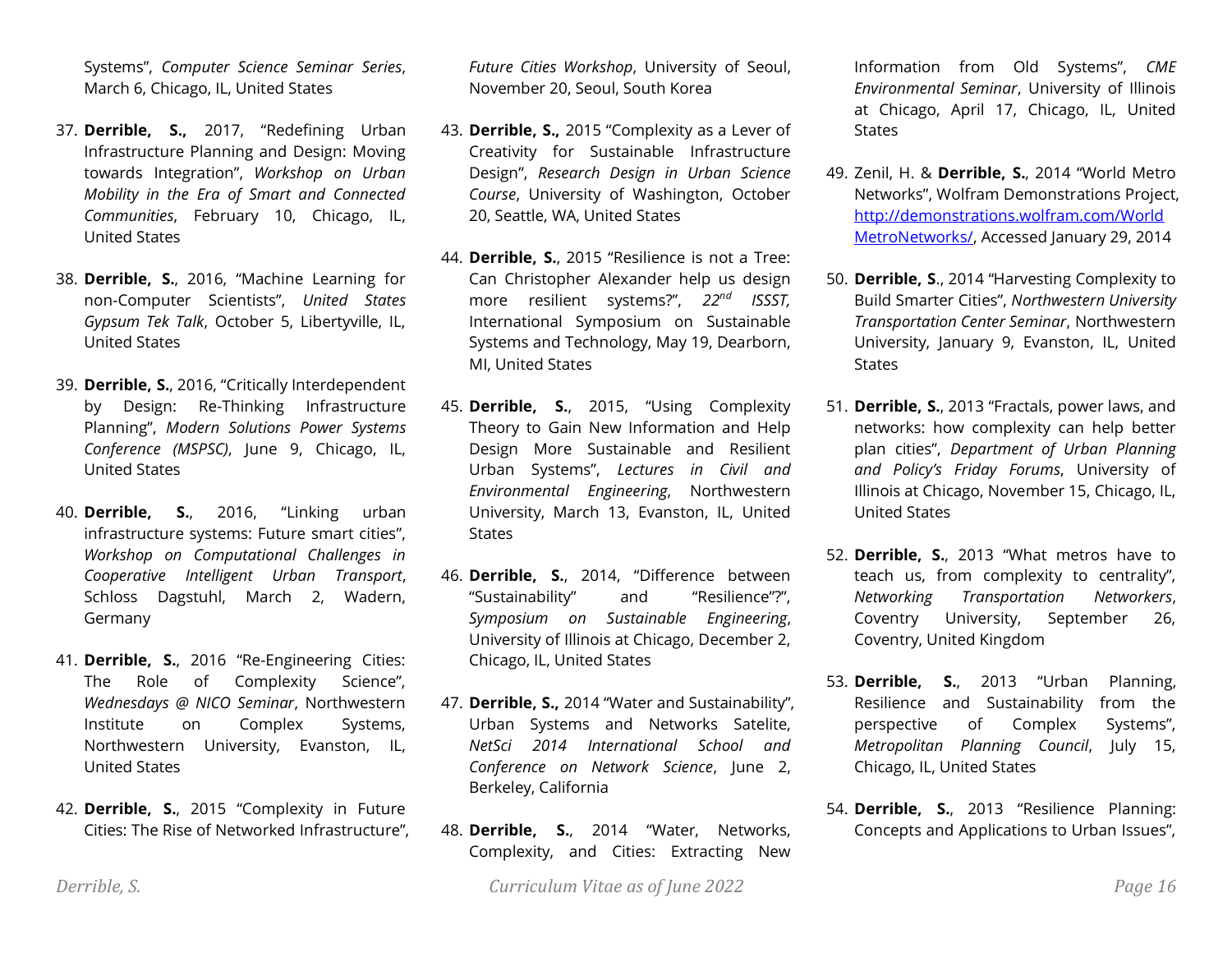*Metropolitan Planning Council*, May 15, Chicago, IL, United States

- 55. **Derrible, S.,** 2013 "Redesigning Urban Infrastructure Networks for a Smarter Future", *Smart Cities Seminar*, University of California Berkeley, February 1, Berkeley, CA, United States
- 56. **Derrible, S.,** 2012 "Rethinking Transit Planning: Lessons from Complex Networks", *CTS IGERT Seminar Series*, University of Illinois at Chicago, October 10, Chicago, IL, United States
- 57. **Derrible, S.,** 2012 "Redesigning Urban Systems: A Network Approach", *Urban Engineering Seminar*, Imperial College London, March 30, London, United Kingdom
- 58. **Derrible, S.,** 2012 "Adopting a Complex Network approach to better understand and design Urban Infrastructure", *Sustainable Infrastructure Systems Seminar*, University of Illinois at Chicago, March 16, Chicago, IL, United States
- 59. **Derrible, S.**, 2012 "Transit systems: new perspectives and novel methods, a network topological approach", *MIT Transit Research Group Meeting*, Massachusetts Institute of Technology, February 10, Boston, MA., United States
- 60. **Derrible, S.**, 2012 "Overview of the Singaporean Transit System", *Rail Transit Systems Committee Meeting*, *TRB 91st Annual*

*Meeting*, Transportation Research Board, January 23, Washington DC, United States

- 61. **Derrible, S.,** 2011 "Transit Network Designs: Thoughts for the Future of Urban Mobility", *Future of Urban Mobility Seminar*, Singapore-MIT Alliance for Research and Technology, September 6, Singapore
- 62. **Derrible, S.**, 2011 "Research Activities on Infrastructure Networks: Past, Present, and Future", *Infrastructure Systems Seminar*, Georgia Institute of Technology, April 18, Atlanta, GA, United States
- 63. **Derrible, S.**, 2011 "Urban Infrastructure Networks: past research and future avenues", *Construction Engineering and Management Seminar*, Columbia University, March 24, New York City, NY, United States
- 64. **Derrible, S.**, 2010 "Mobility Cultures in Paris and Toronto", *Mobility Cultures in Megacities Kick-off Workshop*, Institute for Mobility Research, November 17-19, Munich, Germany
- 65. **Derrible, S.**, 2010 "Properties and Effects of Metro Network Design", *Sustainable Infrastructure Group Research Discussion Day*, University of Toronto, May 27, Toronto, Ontario, Canada
- 66. **Derrible, S.**, Saneinejad, S., Sugar, L. & Kennedy, C., 2010 "Calculating transportation GHG emissions for municipalities", *Transportation Systems (ITS)*

*Lab Seminar Series*, University of Toronto, March 5, Toronto, Ontario, Canada

- 67. **Derrible, S.**, 2009 "Unraveling the mysteries of the complexity of metro networks", *Transportation Systems (ITS) Lab Seminar Series*, University of Toronto, November 6, Toronto, Ontario, Canada
- 68. **Derrible, S.** & Kennedy, C., 2009 "Energy Use of Subway Networks in the Sustainability era", *CORS-INFORMS 2009 International Meeting*, Canadian Operational Research Society, June 14-17, Toronto, Ontario, Canada
- 69. **Derrible, S.**, 2009 "Public Transit Network Characteristics and Design: results and lessons learnt", *First Annual Joint ITE section Student Presentation Competition Job Fair*, Canadian Institute of Transportation Engineers Toronto, Hamilton, Southwest Ontario, University of Waterloo, March 4, Waterloo, Ontario, Canada
- 70. **Derrible, S.**, 2009 "Using Graph Theory to Analyse Subway Networks: What can we learn?", *Transportation Systems (ITS) Lab Seminar Series*, University of Toronto, February 27, Toronto, Ontario, Canada

#### **press**

1. The Conversation, 2021, "Time for the UK to say goodbye to [drive-throughs: for the sake](https://theconversation.com/time-for-the-uk-to-say-goodbye-to-drive-throughs-for-the-sake-of-our-environment-our-health-and-our-culture-175556)  [of our environment, our health](https://theconversation.com/time-for-the-uk-to-say-goodbye-to-drive-throughs-for-the-sake-of-our-environment-our-health-and-our-culture-175556) – and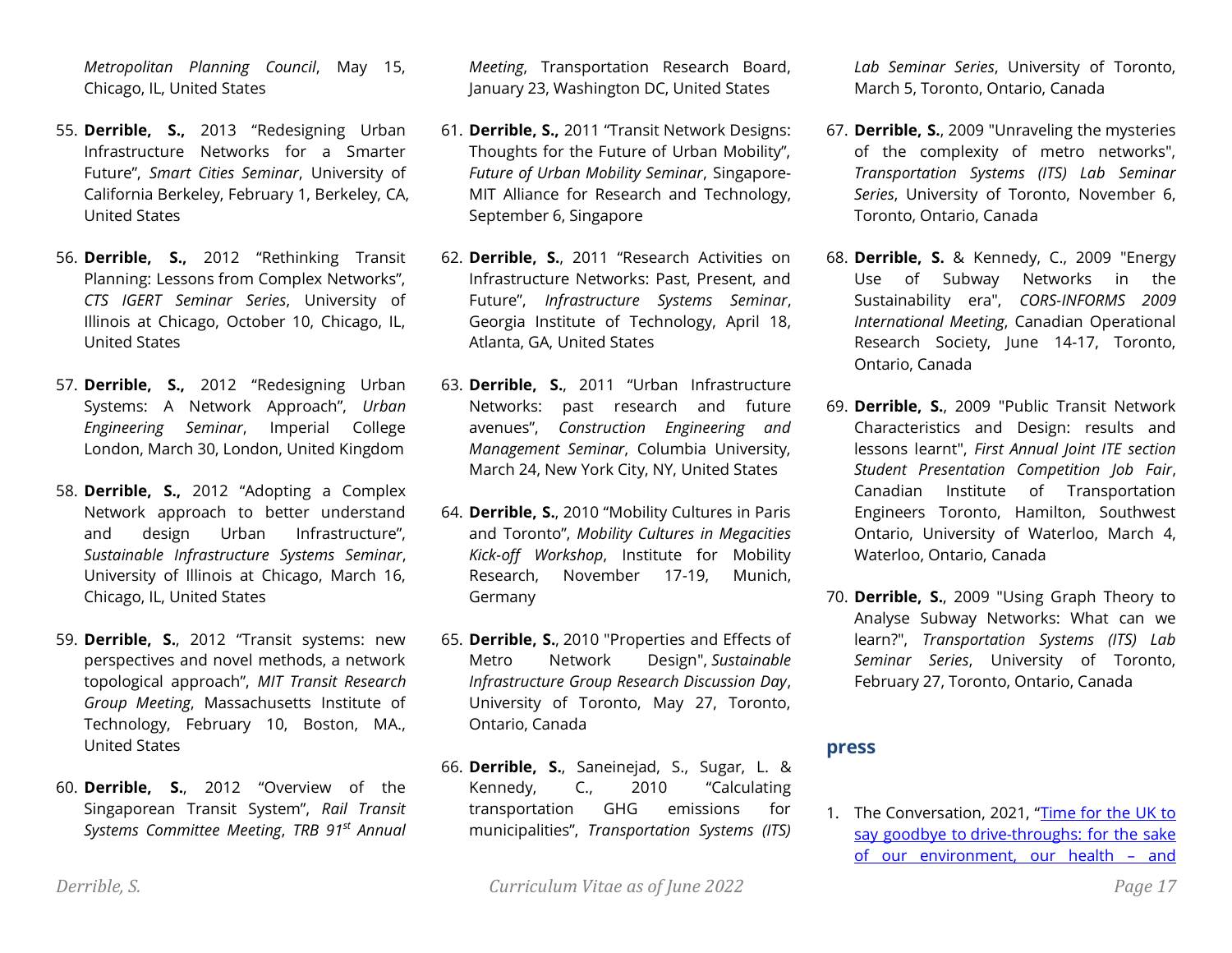our [culture](https://theconversation.com/time-for-the-uk-to-say-goodbye-to-drive-throughs-for-the-sake-of-our-environment-our-health-and-our-culture-175556)" by Eugene Mohareb and **Sybil Derrible** (February 14)

- 2. The Conversation, 2021, "Smashed cars, [burnt trees, soggy insulation: Post-disaster](https://theconversation.com/smashed-cars-burnt-trees-soggy-insulation-post-disaster-cleanup-is-expensive-time-consuming-and-wasteful-123566)  [cleanup is expensive, time-consuming and](https://theconversation.com/smashed-cars-burnt-trees-soggy-insulation-post-disaster-cleanup-is-expensive-time-consuming-and-wasteful-123566)  [wasteful](https://theconversation.com/smashed-cars-burnt-trees-soggy-insulation-post-disaster-cleanup-is-expensive-time-consuming-and-wasteful-123566)" by **Sybil Derrible**, Nazli Yesiller, and Juyeong Choi (December 11), updated and republished from 2019 article
- 3. The Conversation, 2021, "[Tornades aux](https://theconversation.com/tornades-aux-etats-unis-le-casse-tete-du-nettoyage-post-catastrophe-173673)  [États-Unis : le casse-tête du nettoyage post](https://theconversation.com/tornades-aux-etats-unis-le-casse-tete-du-nettoyage-post-catastrophe-173673)[catastrophe](https://theconversation.com/tornades-aux-etats-unis-le-casse-tete-du-nettoyage-post-catastrophe-173673)" by **Sybil Derrible**, Nazli Yesiller, and Juyeong Choi (December 13), translated from December 11, 2021 article
- 4. The Center Square, 2021, "[Pandemic](https://www.thecentersquare.com/illinois/pandemic-transportation-habits-could-linger-in-illinois-across-nation/article_0eb185f0-c553-11eb-8890-079cea5dc502.html)  [transportation habits could linger in Illinois,](https://www.thecentersquare.com/illinois/pandemic-transportation-habits-could-linger-in-illinois-across-nation/article_0eb185f0-c553-11eb-8890-079cea5dc502.html)  [across nation](https://www.thecentersquare.com/illinois/pandemic-transportation-habits-could-linger-in-illinois-across-nation/article_0eb185f0-c553-11eb-8890-079cea5dc502.html)" by Scot Bertram (June 5)
- 5. The Conversation, 2019, "[Millions of burnt](http://theconversation.com/millions-of-burnt-trees-and-rusted-cars-post-disaster-cleanup-is-expensive-time-consuming-and-wasteful-123566)  [trees and rusted cars: Post-disaster cleanup](http://theconversation.com/millions-of-burnt-trees-and-rusted-cars-post-disaster-cleanup-is-expensive-time-consuming-and-wasteful-123566)  [is expensive, time-consuming and wasteful](http://theconversation.com/millions-of-burnt-trees-and-rusted-cars-post-disaster-cleanup-is-expensive-time-consuming-and-wasteful-123566)" by **Sybil Derrible**, Nazli Yesiller, and Juyeong Choi (December 10)
- 6. CME News, 2019, "Professor Sybil Derrible [leads workshop on post disaster](https://cme.uic.edu/news-stories/professor-sybil-derrible-leads-workshop-on-post-disaster-cleanup/)  [cleanup](https://cme.uic.edu/news-stories/professor-sybil-derrible-leads-workshop-on-post-disaster-cleanup/)" by David Staudacher (July 24)
- 7. UIC News, 2019 "Making city infrastructure [more resilient](https://today.uic.edu/making-city-infrastructure-more-resilient)" by Sharon Parmet (January 10)
- 8. CME Alumni Newsletter Spring 2018, 2018, "[Professor Derrible Featured at TEDx](https://cme.uic.edu/2018/07/24/newsletter-highlights-the-first-half-of-2018/)  [Talk](https://cme.uic.edu/2018/07/24/newsletter-highlights-the-first-half-of-2018/)" by David Staudacher (July 24)
- 9. UIC News, 2017, "[Campus Conversation](https://today.uic.edu/campus-conversation-tackles-complexity-of-climate-change)  [tackles complexity of climate change](https://today.uic.edu/campus-conversation-tackles-complexity-of-climate-change)" by Hoda Fakhari (November 9)
- 10. De Volkskrant, 2017, "[Er hoeft maar dít te](http://www.volkskrant.nl/wetenschap/er-hoeft-maar-dit-te-gebeuren-en-het-hele-metronet-ligt-stil~a4503063/)  [gebeuren en het hele metronet ligt stil](http://www.volkskrant.nl/wetenschap/er-hoeft-maar-dit-te-gebeuren-en-het-hele-metronet-ligt-stil~a4503063/)", by Francien Bossema (June 28)
- 11. CME Alumni Newsletter Spring 2016, 2016, "[Derrible Researching the Development of](https://issuu.com/coeuic/docs/cme_alumni_newsletter_spring_2016/1)  [Sustainable Communities](https://issuu.com/coeuic/docs/cme_alumni_newsletter_spring_2016/1)" by David Staudacher (April 25)
- 12. SPM 1ère, 2016, "[Journal: Edition du Matin](http://la1ere.francetvinfo.fr/saintpierremiquelon/emissions-radio/le-journal-de-8h15)" by Patrick Caillet (April 21)
- 13. UIC News, 2016, "[Engineering faculty](https://news.uic.edu/engineering-faculty-members-receive-nsf-career-awards)  [members receive NSF CAREER Awards](https://news.uic.edu/engineering-faculty-members-receive-nsf-career-awards)" by Bill Burton (March 29)
- 14. UIC News, 2015, "Re-thinking design to build [sustainable cities"](http://news.uic.edu/re-thinking-design-to-build-sustainable-cities) by Gary Wisby (June 16)
- 15. SPM 1ère, 2013 "Ça [vous regarde est à](http://saintpierremiquelon.la1ere.fr/emissions/ca-vous-regarde)  [Chicago](http://saintpierremiquelon.la1ere.fr/emissions/ca-vous-regarde)" by Claire Arrossaména (November 28)
- 16. GlobalEd 2, 2013 Podcast on "Infrastructure, [Sustainability, and Water Management"](http://vimeo.com/76991236) by Jeremy Riel (October 17)
- 17. Metropolitan Planning Council, 2013 "Tough [Stuff: Resilient Infrastructure in a Changing](http://www.metroplanning.org/news-events/event/221)  [World](http://www.metroplanning.org/news-events/event/221)" by MPC (May 15). Find vide[o here](http://www.youtube.com/watch?v=uSpertXJX-c)
- 18. Institute for Environmental Science and Policy, 2012 [Fall 2012 Newsletter](http://iesp.uic.edu/Publications/IESPFall2012Newsletter.pdf) by IESP
- 19. txchnologist, 2011 "[The Lonely Podcar: Who](http://www.txchnologist.com/2011/the-lonely-podcar-who-will-take-a-chance-on-personal-rapid-transit)  [Will Take a Chance on Personal Transit?](http://www.txchnologist.com/2011/the-lonely-podcar-who-will-take-a-chance-on-personal-rapid-transit)" by Christopher Mims
- 20. planningpool, 2010 "[CTRF 2010: Linking land](http://planningpool.com/2010/06/event-review/ctrf-2010-linking-land-transit/)  [use and transit](http://planningpool.com/2010/06/event-review/ctrf-2010-linking-land-transit/)" by Christine Allum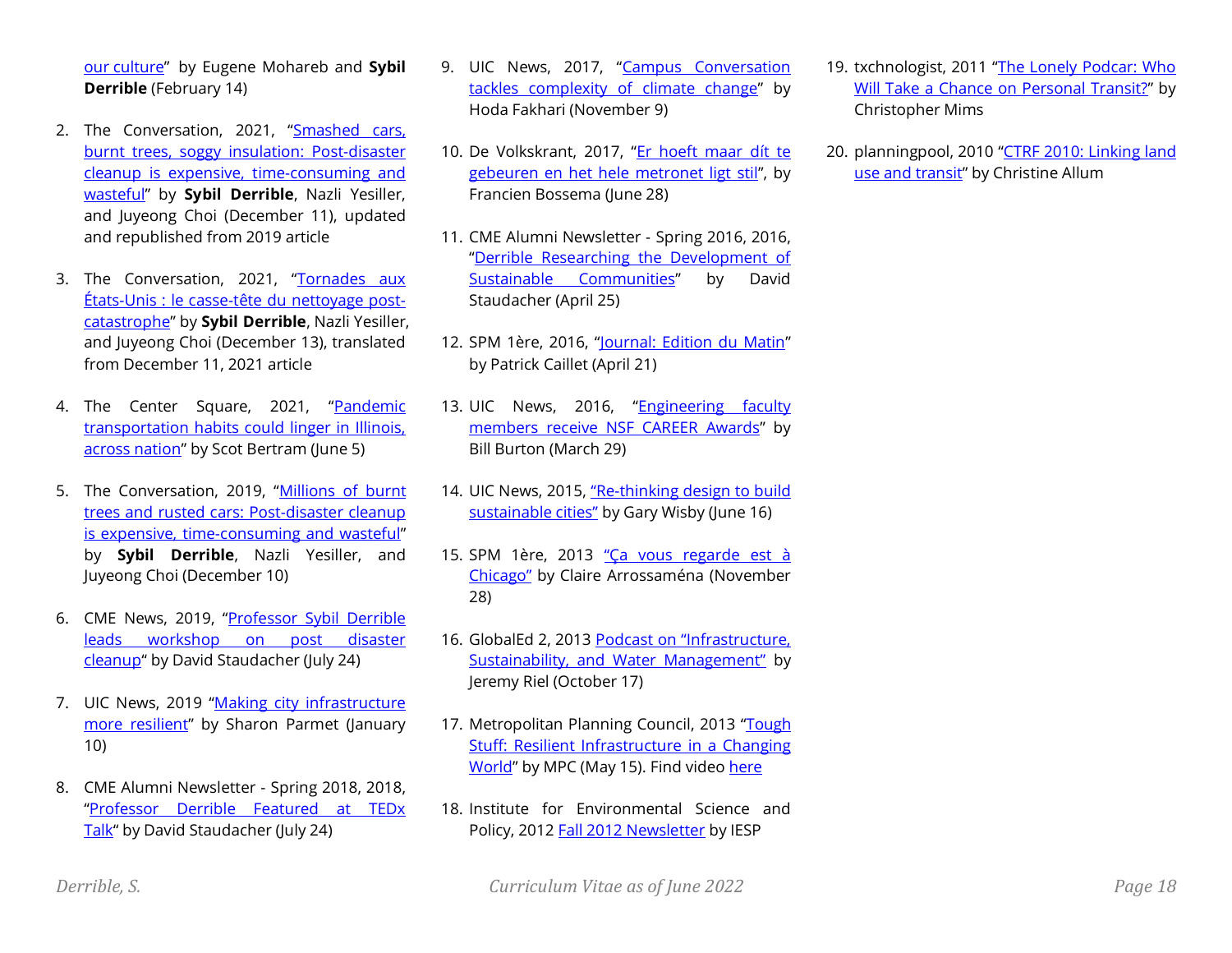# **04 editorial and reviewing activities**

# **editor**

- [Urban Findings](https://findingspress.org/section/1833-urban-findings) (Findings Press) Editorial Advisory Board (2021 – pres)
- [Cleaner Production Letters](https://www.elsevier.com/journals/cleaner-production-letters/2666-7916) (Elsevier) Associate Editor (2020 – pres)
- [Journal of Infrastructure Systems](https://ascelibrary.org/journal/jitse4) (ASCE) Associate Editor (2018 – pres)
- **[Transportmetrica B: Transport Dynamics](https://www.tandfonline.com/toc/ttrb20/current)** (Taylor and Francis) – Guest Editor on Special Issue (2022): "Reliability and Resilience of Emerging Mobility Systems"
- [Journal of Industrial Ecology](https://onlinelibrary.wiley.com/journal/15309290) (Wiley) Guest Editor on Special Issue (2018): "Industrial Ecology for Climate Change Adaptation and Resilience"
- [Complex Systems](https://www.complex-systems.com/) Editorial Board Member (2017 – pres)
- [Journal of Urban Planning and Development](https://ascelibrary.org/journal/jupddm) (ASCE) – Editorial Board Member (2015 – pres)
- [Sustainable and Resilient Infrastructure](https://www.tandfonline.com/toc/tsri20/current) (Taylor and Francis) – Editorial Board Member (2015 – 2019)
- [Journal of Infrastructure Systems](https://ascelibrary.org/journal/jitse4) (ASCE) Guest Editor on Special Issue (2016): "Infrastructure Resilience to Climate Change"
- [Journal of Industrial Ecology](https://onlinelibrary.wiley.com/journal/15309290) (Wiley) Guest Editor on Special Issue (2015): "Advances in Complex Adaptive Systems and Industrial Ecology"

# **proposal and project reviewer**

- American Association for the Advancement of Science (AAAS) (1)
- Engineering and Physical Sciences Research Council (EPSRC) (UK) (1)
- Discovery Partners Institute (1)
- ETH Zurich Research Commission (2)
- German Israeli Foundation for Scientific Research and Development (1)
- Illinois Water Resources Center (1)
- Israel Science Foundation (1)
- Mid-Atlantic Transportation Sustainability University Transportation Center (1)
- National Cooperative Highway Research Program (NCHRP) (1)
- Natural Sciences and Engineering Research Council of Canada (NSERC-CRSNG) Discovery Grant (1)
- Netherlands Organisation for Scientific Research (1)
- Transit Cooperative Research Program (TCRP) (1)
- Sloan Foundation (1)
- UCLA Institute of Transportation Studies (1)
- University of Illinois at Chicago (1)
- U.S. Department of Energy (1)
- U.S. National Science Foundation (11)
- Vienna Science and Technology Fund (1)

# **international reports**

• *Resource Requirements of Future Urbanization* (2017) by the International Resource Panel (IRP) – part of the United Nations Environment Program (UNEP)

# **book and book proposal reviewer**

- Columbia University Press (1)
- CRC Press (2)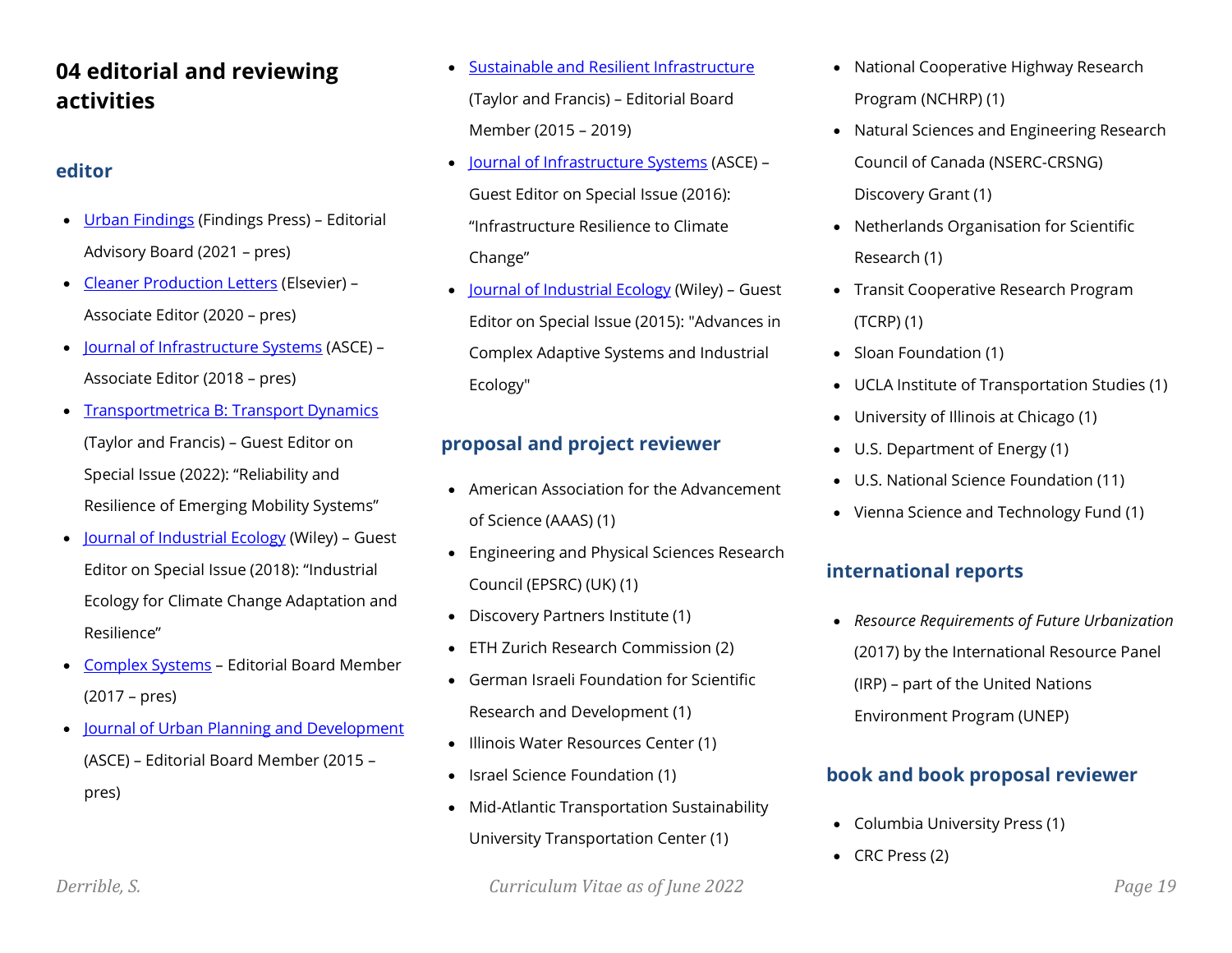- MIT Press (3)
- Pearson (1)
- Routledge (1)
- Wiley (1)

# **journal reviewer**

- ACM CHI Conference on Human Factors in Computing Systems (1)
- ASCE Construction Research Congress (1)
- ASCE Journal of Infrastructure Systems (10)
- ASCE Journal of Transportation Engineering (2)
- ASCE Journal of Urban Planning and Development (19)
- Buildings (1)
- Canadian Transportation Research Forum (1)
- Cleaner Production Letters (1)
- Climatic Change (2)
- Complex Systems (1)
- Energy and Buildings (2)
- Environment and Planning B: Urban Analytics and City Science (6)
- Environmental Sciences (1)
- International Conference on Smart Cities (4)
- International Conference series on Geotechnics, Civil Engineering and Structures (CIGOS) (33)
- International Journal of Sustainable Transportation (3)
- International Journal of Urban Sciences (2)
- International Society for Industrial Ecology Biennale Conference (33)
- International Symposium on Transportation Network Reliability (5)
- Journal of Hydrology (1)
- Journal of Industrial Ecology (8)
- Journal of Planning Education and Research (2)
- Journal of Structural Integrity and Maintenance (2)
- Journal of the Royal Society Interface (2)
- Journal of Transport and Land-Use (3)
- Journal of Transport Geography (9)
- Journal of Urban Technology (2)
- Nature Sustainability (4)
- Nature Urban Sustainability (2)
- Networks and Spatial Economics (3)
- Physica A: Journal of Statistical Mechanics and its Applications (8)
- *Derrible, S. Curriculum Vitae as of June 2022 Page 20* • PLoS ONE (2)
- Reliability Engineering and System Safety (4)
- Renewable & Sustainable Energy Reviews (2)
- Resources, Conservation & Recycling (2)
- Risk Analysis (1)
- Royal Society Open Science (1)
- Scientific Data (2)
- Springer Handbook Chapter (1)
- SpringerPlus (1)
- Structure and Infrastructure Engineering (1)
- Sustainable and Resilient Infrastructure (1)
- The Professional Geographer (1)
- Transactions on Internet Technology (1)
- Transport Findings (2)
- Transport Policy (6)
- Transport Reviews (2)
- Transportation (4)
- Transportation Letters (2)
- Transportation Research Board Annual Meeting (85)
- Transportation Research Part A: Policy and Practice (1)
- Transportation Research Part C: Emerging Technologies (2)
- Transportation Research Part D: Transport and Environment (3)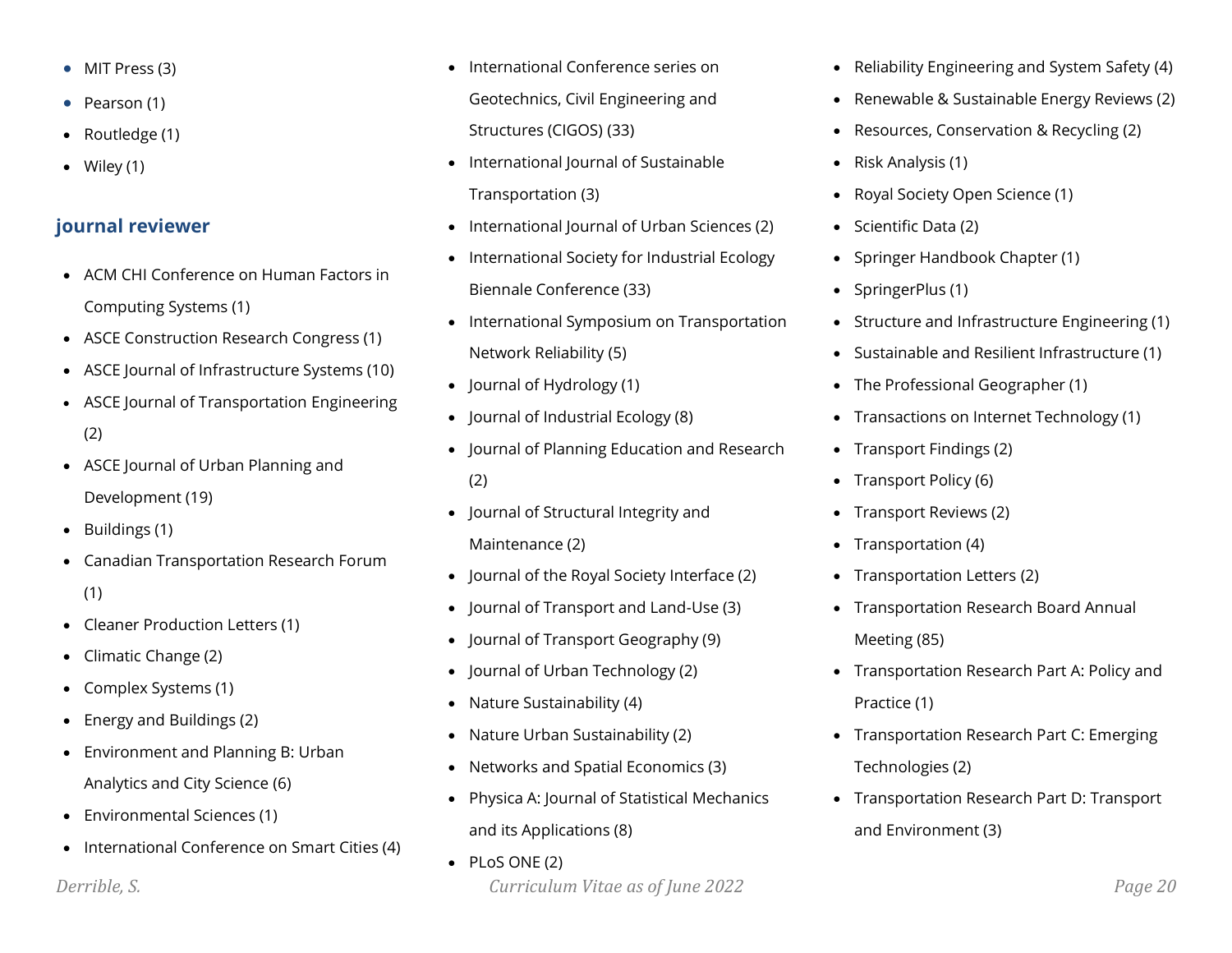• Transportation Research Part E: Logistics

and Transportation Review (1)

- Transportation Science (1)
- Transportmetrica B (1)
- Urban Findings (1)
- Urban Studies (2)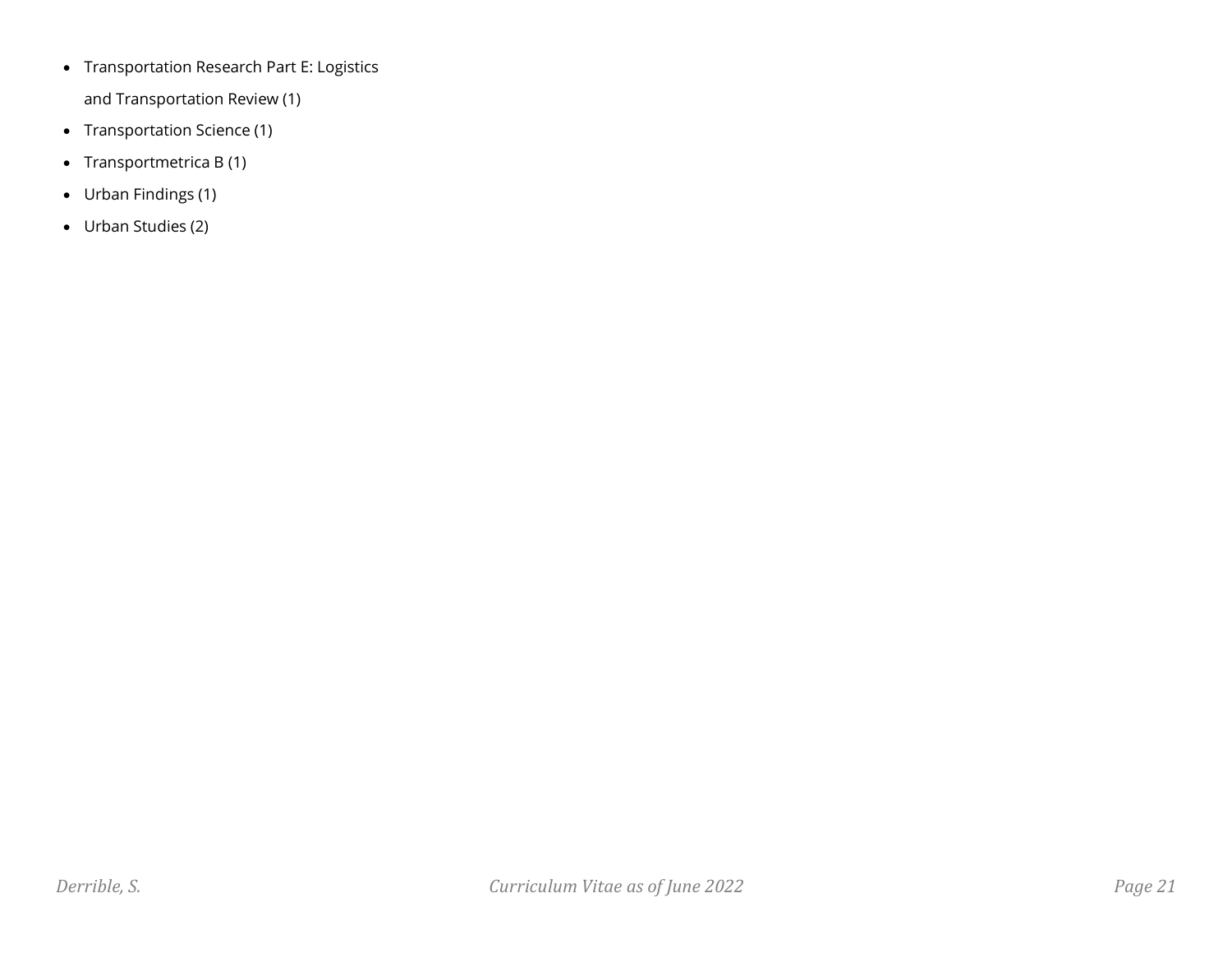# **05 research projects**

# **current projects**

### **university of Illinois at Chicago**

**A twitter data downloading framework for geographical analysis and sustainability research may 2022 - pres** Objective: Develop a high-level tool to download geographically referenced Twitter data from user-defined parameters and compute basic preliminary text and statistical analyses.

**Impact of stormwater management practices on detention network performance aug 2021 – pres** Objective: Evaluate stormwater detention network performance based on detention design assumptions in various storm events.

#### **Investigating Attitudinal and Behavioral Changes in US Households Before, During, and After the COVID-19 Pandemic**

#### **may 2020 – pres**

Objective: Develop, deploy, and analyze a household travel survey to capture attitudinal and behavioral changes in US households with the COVID-19 pandemic. All data collected is anonymized and shared in open access.

#### **Depopulation in Illinois: Understanding and Forecasting Impacts on Transportation may 2019 – pres**

Objective: Analyze current depopulation trends in places around the state of Illinois, forecast

the potential impacts, and identify transportation solutions.

## **Green StormWater Infrastructure Modeling (G-SWIM) aug 2016 – aug 2020** Objective: Scaled analysis of green stormwater infrastructure from site monitoring

investigations to regional impact modeling.

# **past projects**

#### **university of Illinois at Chicago**

#### **Train Delay Prediction Modeling**

#### **aug 2018 – jul 2022**

Objective: Build database of Amtrak train arrival times and other variables (e.g., weather) and use Machine Learning (ML) to model train delay prediction.

#### **Investigate Interdependencies and Interrelationships in Urban Infrastructure aug 2016 – jul 2016**

Objective: Identify and study the presence of interdependencies in how infrastructure operates and interrelationships in how people use infrastructure services.

#### **Converting Infrastructure Maps from CAD to GIS aug 2017 – dec 2021**

Objective: Develop protocols and machine learning models to accurately convert infrastructure maps from CAD to GIS format.

## **The Affluence-Technology Connection aug 2016 – dec 2019**

Objective: Explore the Affluence-Technology connection (from the IPAT equation) through the development of new metrics that reveal how technological attributes and consumption affluence influence and relate to each other.s

#### **Machine-based Statistical Learning of Urban Metabolism**

#### **aug 2015 – dec 2019**

Objective: Design high-performance machinebased statistical learning models that can be applied in the context of urban metabolism.

### **Stormwater Runoff of Argyle Street: Pre and Post Green Infrastructure**

#### **aug 2017 – aug 2019**

Objective: Model pre and post stormwater runoff management scenario of existing green infrastructure in Argyle Street in Chicago using EPA SWMM.

#### **Sentiment Analysis of Tweets Related to Civil Infrastructure across US Cities**

#### **aug 2018 – aug 2019**

Objective: Collect tweets with specific keywords related to civil infrastructure for a list of cities across the US and analyze their sentiment using Natural Language Processing (NLP) and QGIS

#### **Value Engineering Cities**

#### **jan 2017 – jul 2018**

Objective: Develop an assessment method to evaluate the value of cities based on their infrastructure.

**Modeling the Impact of Climate Change on Stormwater Infrastructure: Application to Elmhurst, IL dec 2017 – mar 2018**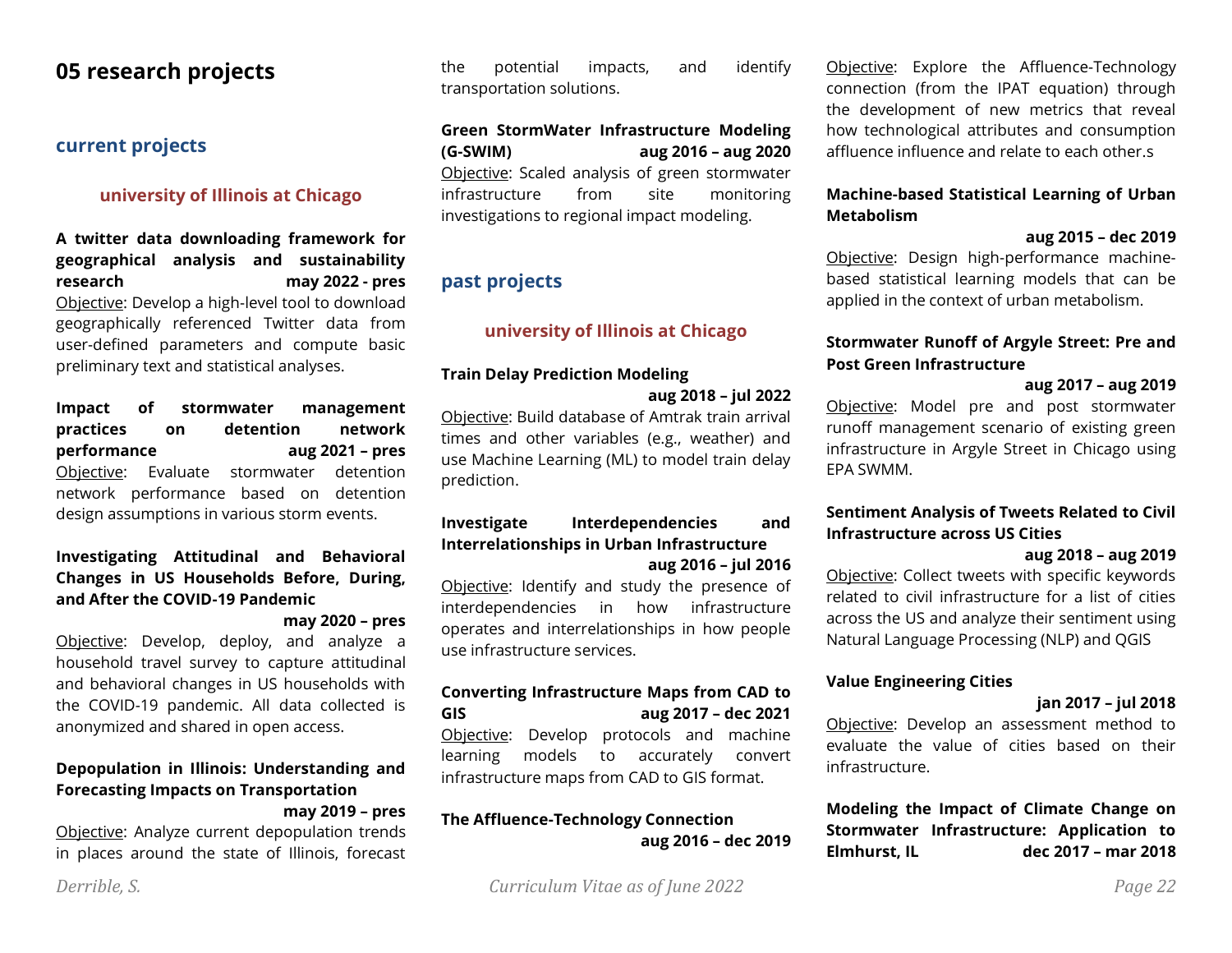Objective: Simulate the impact of Climate change on existing stormwater infrastructure by using the climate model output and XPSWMM.

**Tracking Resource Consumption Trends using Network Theory aug 2014 – aug 2018** Objective: Create, develop and apply a new fundamental network theoretical methodology to track trends in resource consumption in the world.

#### **Measuring the Resilience of Urban Transportation Networks to Extreme Events aug 2013 – may 2017**

Objective: Simulate and measure the impact of extreme events on urban transportation systems by using climate model outputs and concepts of networks science.

### **Urban Infrastructure is not a Tree: Integrating and Decentralizing Urban Infrastructure Networks**

#### **aug 2015 – may 2016**

Objective: Adapt Christopher Alexander's *A City is not a Tree* concept to urban infrastructure and determine how urban infrastructure networks can be better integrated and decentralized for smarter cities.

#### **GIS to Network Tool Development jan 2015 – aug 2016**

Objective: Develop an ArcGIS, python, and QGIS tool to convert any GIS polyline feature into a network format.

#### **Facility-Scale Industrial Symbiosis jan 2015 – may 2016**

Objective: Define a novel approach to colocating small production businesses within a single facility, based on established industrial symbiosis and circular economy principles.

#### **Estimating The Cost of Over-Cooling Commercial Buildings in the United States aug 2014 – aug 2015**

Objective: Compare building electricity use data with simulated data (using DOE's eQuest) to estimate the energy and monetary cost of over– cooling commercial buildings.

## **Water Consumption Networks in the United States aug 2013 – jul 2014**

Objective: Use a network science methodology to study how water consumption has evolved in the United States.

#### **Geometric Complexity of Urban Road Networks aug 2012 – dec 2014**

Objective: Develop novel methodologies to study and characterize the complex geometry of urban road networks, which can in turn lead to a better understanding of their encompassing urban systems.

## **singapore-mit alliance for research and technology**

**SimMobility: Long-Term and Performance Assessment aug 2011 – jul 2012** Objective: Develop state-of-the-art integrated transportation and land-use platform, using advanced discrete choice behavioral models. Enable more meaningful evaluation of alternative sustainability mobility systems for the future of urban mobility.

#### **university of toronto**

**Greenhouse-Gas Urban Freight Transportation Model nov – dec 2010** Objective: Develop estimation guidelines to evaluate the municipal greenhouse-gas emissions related to the transportation of freight. Work to be included in the *Carbon Neutral City Planner* software.

#### **Waterfront Toronto Climate Positive Tool Development aug – oct 2010**

Objective: Assist in the development of the Climate Positive (CP) Tool, in particular, the development of a Toronto-specific model to compute transportation-related inputs to the tool that are sensitive to Waterfront Toronto neighborhood design (dwelling typology, street layout, etc.). Review of the CP Tool and strategic analysis of application for lower don lands.

### **Getting to Carbon Neutral: A Guide to Canadian Municipalities**

#### **sep 2008 – jan 2010**

Objective: Synthesize current knowledge of sustainable urban design, and present it in a way that can help Canadian municipalities to become carbon neutral. The definition of carbon neutrality in this document implies direct / indirect municipal emissions minus sequestered carbon and offsets sum to zero.

#### **Urban and Regional Macro-Economics sep 2006 – sep 2008**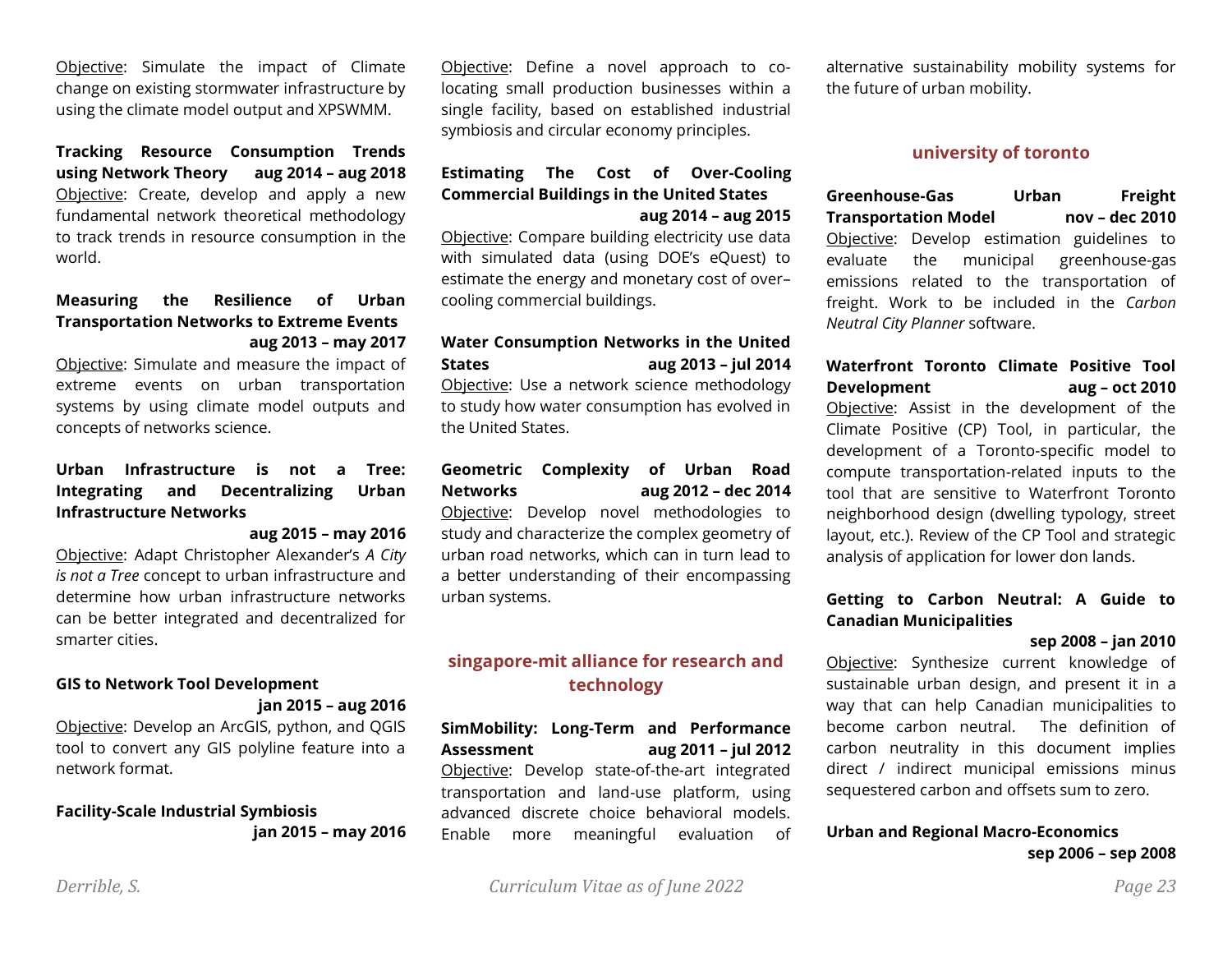Objective: Develop macro-economic measures to compare worldwide cities, investigating the role of savings, capital formation and imports/exports.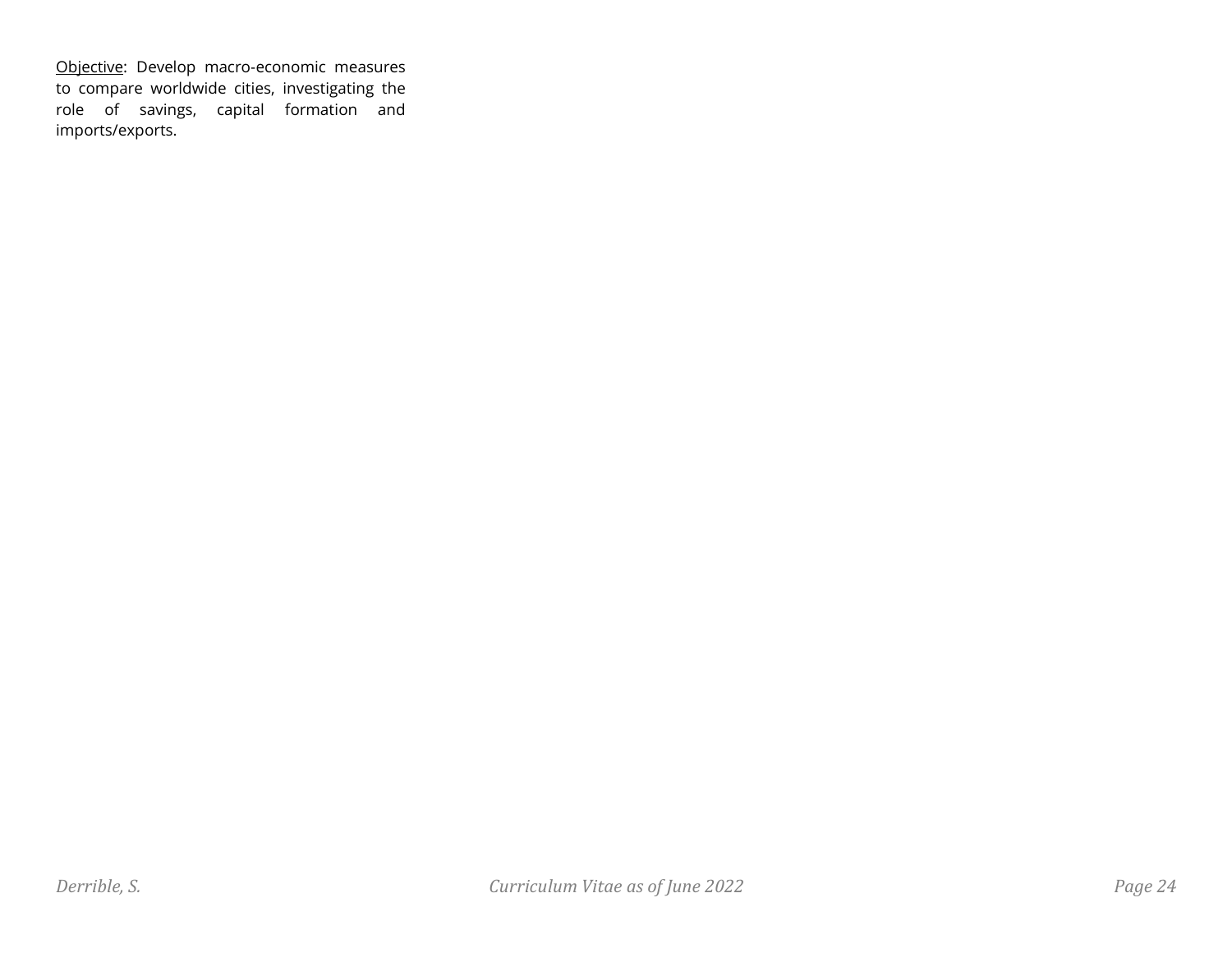# **06 grants, scholarships, fellowships, and awards**

#### **grants**

### **university of illinois at chicago**

### **PRESUR: Planning a Resilient and Equitable State Using Real-time data**

Co-PI \$125,000 Sponsor: Discovery Partners Institute (DPI)

**RAPID/Collaborative Research: Investigating Attitudinal and Behavioral Changes in US Households Before, During, and After the COVID-19 Pandemic 2020** Lead PI \$110,351 Sponsor: National Science Foundation (NSF)

**INTERN: Integrating Real-time Water Data, Automation, and Machine Learning into Water Management Operations and Planning 2020** Lead PI \$38,444 Sponsor: National Science Foundation (NSF)

**EAGER: SUstainable Material Management Extreme Events Reconnaissance (SUMMEER) Organization 2020** Co-PI \$299,999 Sponsor: National Science Foundation (NSF)

|            |  | Smart City Digital Twin Convergence        |
|------------|--|--------------------------------------------|
| Conference |  | 2019                                       |
| Co-Pl      |  | \$49,213                                   |
|            |  | Sponsor: National Science Foundation (NSF) |

| Understanding and Forecasting the Impacts<br>of Depopulation in Illinois | 2019      |
|--------------------------------------------------------------------------|-----------|
| Sole PI                                                                  | \$276,572 |
| Sponsor: Illinois Department of Transportation                           |           |

**Workshop on Post-Disaster Materials and Environmental Management 2019** Lead PI \$49,946 Sponsor: National Science Foundation (NSF)

**Intelligent Welding: Real Time Monitoring, Diagnosis, Decision and Control using Multisensor and Machine Learning 2016** Co-PI \$501,554 Sponsor: UI Labs

**CyberPhysical Systems: Synergy: Collaborative Research: Mapping and Querying Underground Infrastructure Systems 2016** Co-PI \$420,000 Sponsor: National Science Foundation (NSF)

**CAREER: Understanding the Fundamental Principles Driving Household Energy and Resource Consumption for Smart, Sustainable, and Resilient Communities**

**2016** Sole PI \$500,000 Sponsor: National Science Foundation (NSF)

## **Transportation Systems Modeling for Detroit 2015** Sole PI  $$40,907$

Sponsor: Argonne National Laboratory

**CyberSEES: Type 2: Feasibility of a Data Integration Framework for Urban Metabolism 2013** Co-PI \$616,000 Sponsor: National Science Foundation (NSF)

#### **Developing a new GIS tool to calculate the Topological and Fractal Dimensions of Cities 2013** Sole PI \$9,935 Sponsor: College of Engineering Annual Fund

## **Assessing Sustainable Freight Policies Using Microsimulation Approach 2012** Co-PI \$78,998 Sponsor: National Center for Freight & Infrastructure Research (CFIRE)

#### **university of toronto**

**Greenhouse-Gas Emissions of Commercial Vehicles in Municipalities: adding Freight Transportation to MUNTAG 2010** Co-PI Sponsor: Toronto and Region Conservation

Authority

#### **Climate Positive Tool Development 2010** Co-PI

Sponsor: Clinton Climate Initiative and Waterfront Toronto

### **Getting to Carbon Neutral 2008-10** Co–PI Sponsor: Toronto and Region Conservation Authority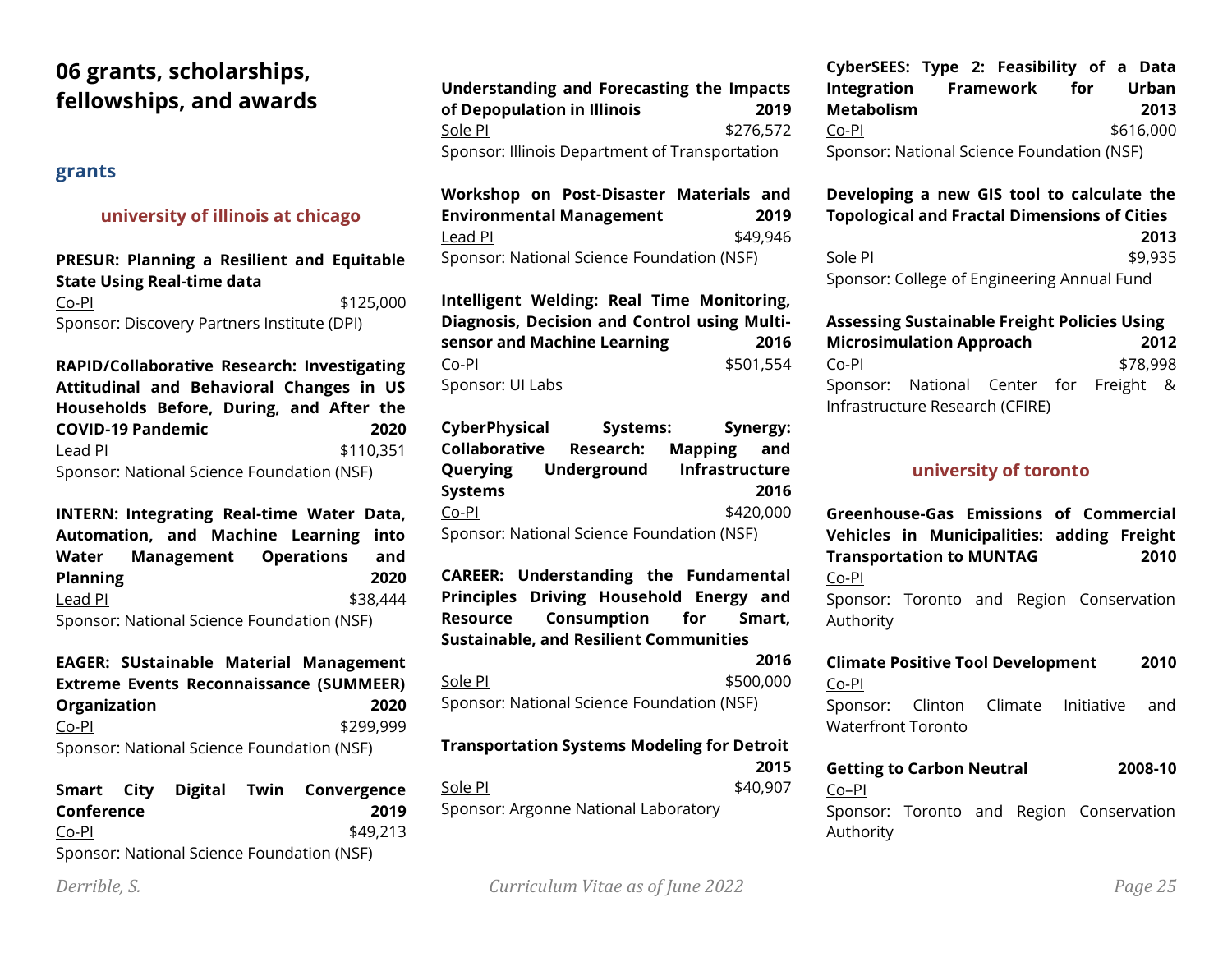# **fellowships, scholarships and awards**

**COE Advising Award 2021** Source: University of Illinois at Chicago Based on advising evaluations

**Finalist in Textbooks – 2020 PROSE Award for**  *Urban Engineering for Sustainability* **2020** Source: Association of American Publishers (AAP)

**Textbook** *Urban Engineering for Sustainability* **recognized as one of "12 Must-Read Earth Day Books" in 2020 2020** Source: MIT Press – see [article here](https://mitpress.mit.edu/blog/12-must-read-earth-day-books)

| <b>COE Teaching Award</b>                 | 2019 |
|-------------------------------------------|------|
| Source: University of Illinois at Chicago |      |
| Based on teaching evaluations             |      |

| COE Research Award                        | 2017 |
|-------------------------------------------|------|
| Source: University of Illinois at Chicago |      |
| Based on merit                            |      |

**COE Teaching Award 2017** Source: University of Illinois at Chicago Based on teaching evaluations

**NSF CAREER Award 2016** Source: National Science Foundation

**COE Advising Award 2016** Source: University of Illinois at Chicago Based on advising evaluations

| <b>COE Teaching Award</b>                 | 2014 |
|-------------------------------------------|------|
| Source: University of Illinois at Chicago |      |

Based on teaching evaluations

**COE Advising Award 2014** Source: University of Illinois at Chicago Based on advising evaluations

**Natural Sciences and Engineering Research Council of Canada (NSERC-CRSNG) 2011** Post-Doctoral Fellowship Funding for two years – national competition

**CN Railway Scholarship 2009** Canadian Transportation Research Forum Six scholarships per year – national competition **MMM Group Ltd. Scholarship 2009**

Transportation Association of Canada Eighteen scholarships per year – national competition

**ISIE Conference Student Scholarship 2009** International Society for Industrial Ecology For the 2009 ISIE conference in Lisbon, Portugal

**ITE Student Presentation Competition 2009** ITE chapters of Toronto, Hamilton and Southwest Ontario Silver award

**Open Fellowship 2006–2010** University of Toronto Renewed annually based on maintaining a GPA of at least A

**Design, Make and Test Best Project-of-the-Year Award 2005** Imperial College London

This is a one-year long project mandatory to all third-year students

#### **Open Scholarship 2001–2010** Conseil Territorial of St Pierre and Miquelon Renewed annually based on success and recommendation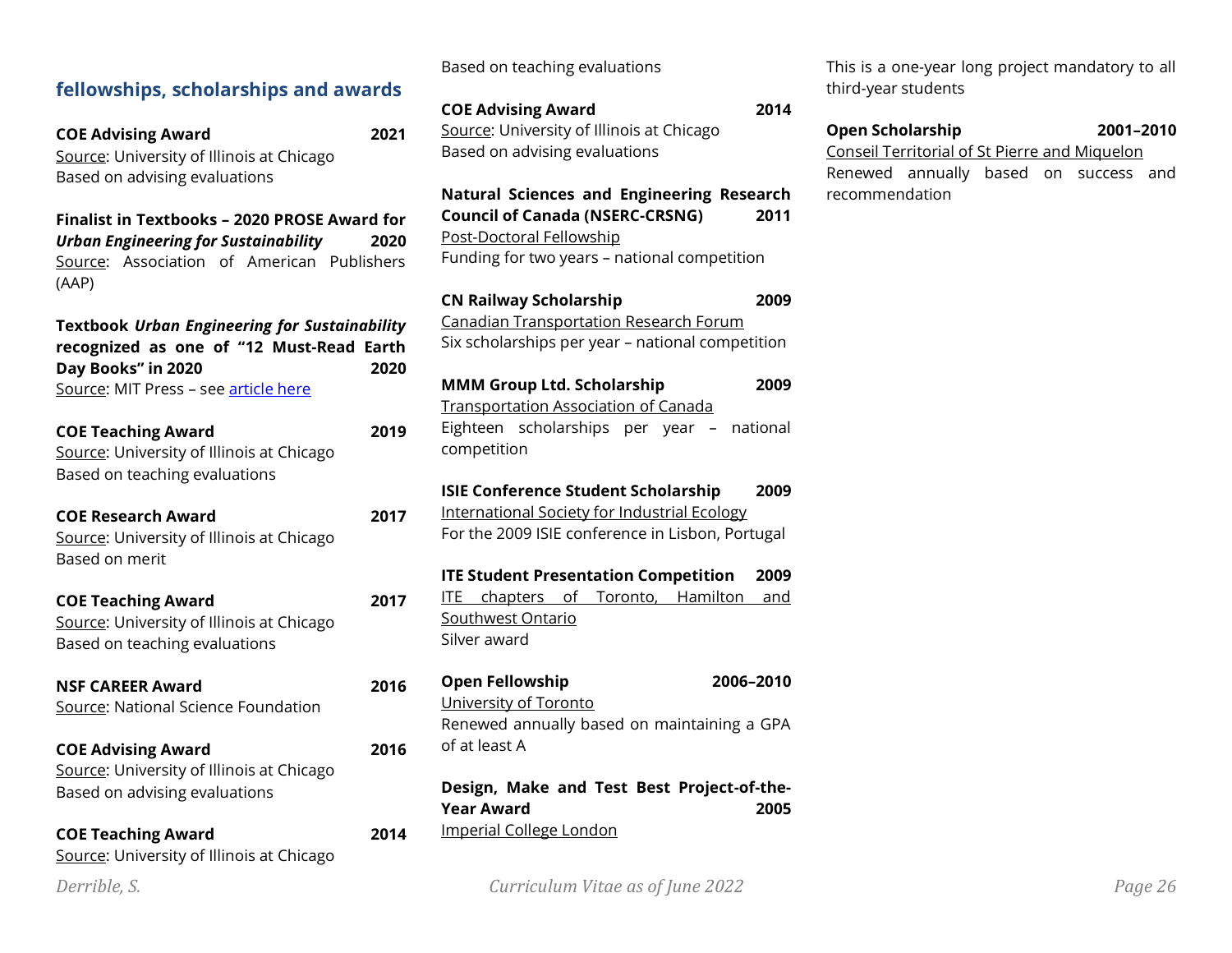# **07 advising**

# **post-doctoral advising**

**Movahedi, Ali july 2022 – pres** Ph.D. Candidate Civil Engineering University of Illinois at Chicago Topic: Infrastructure Interrelationships

**Badhrudeen, Mohamed jan 2022 – june 2022** Ph.D. Candidate Civil Engineering University of Illinois at Chicago Topic: Urban Intelligence

| Lee, Dongwoo                      |                    | jun 2019 - jul 2019 |        |    |
|-----------------------------------|--------------------|---------------------|--------|----|
| Post-Doctoral Researcher          |                    |                     |        |    |
| Civil Engineering                 |                    |                     |        |    |
| University of Illinois at Chicago |                    |                     |        |    |
|                                   | Topic: Probability | Graph               | Models | in |
| Transportation                    |                    |                     |        |    |

| Kermanshah, Amir                               | aug 2017 - jul 2018 |
|------------------------------------------------|---------------------|
| Post-Doctoral Researcher                       |                     |
| Civil Engineering                              |                     |
| University of Illinois at Chicago              |                     |
| Topic: Assessment Road System Vulnerability to |                     |
| Climate Change                                 |                     |

| Peiravian, Farid                     | aug 2015 - jul 2016 |  |
|--------------------------------------|---------------------|--|
| Post-Doctoral Researcher             |                     |  |
| Civil Engineering                    |                     |  |
| University of Illinois at Chicago    |                     |  |
| Topic: Urban Road Network Complexity |                     |  |

# **doctoral advising**

| Acosta, Juan                                 | aug 2021 - pres |
|----------------------------------------------|-----------------|
| Ph.D. Candidate                              |                 |
| Civil Engineering                            |                 |
| University of Illinois at Chicago            |                 |
| Topic: Causal Discovery in Urban Engineering |                 |
| Porché, Shonté                               | aug 2021 - pres |
| Ph.D. Candidate                              |                 |

Civil Engineering Co-Advised by Prof. H. Ataei University of Illinois at Chicago Topic: Sustainable and Equitable Construction Engineering

# **Zigulich, Michael aug 2021 – pres** Ph.D. Candidate Civil Engineering Co-Advised by Prof. A. Abokifa University of Illinois at Chicago Topic: Stormwater Management Modeling using Machine Learning

**Sutradhar, Uttara aug 2020 – pres** Ph.D. Candidate Civil Engineering University of Illinois at Chicago Topic: Assessing the Impact of Depopulation on Mobility in Illinois

**Chauhan, Rishabh aug 2019 – pres** Ph.D. Candidate Civil Engineering University of Illinois at Chicago

Topic: Using Causal Discovery to Explore the Impact of the COVID-19 Pandemic on **Transportation** 

#### **Lapamonpinyo, Pipatphon**

#### **aug 2017 – july 2022**

Ph.D. Candidate Civil Engineering University of Illinois at Chicago Topic: Passenger Train Delay Prediction using Machine Learning

**Movahedi, Ali aug 2017 – july 2022** Ph.D. Candidate Civil Engineering University of Illinois at Chicago Topic: Interrelationships in Urban Infrastructure Use: Transport, Electricity, Water and Gas

**Badhrudeen, Mohamed aug 2017 – dec 2021** Ph.D. Candidate Civil Engineering University of Illinois at Chicago Topic: Urban Intelligence: Tools and Models for Smart Cities

**Mulrow, John may 2016 – dec 2019** Ph.D. Candidate Civil Engineering University of Illinois at Chicago Topic: The Affluence-Technology Connection: Metrics, Analysis, and Implications for Sustainable Technology

**Lee, Dongwoo aug 2015 – may 2019** Ph.D. Candidate Civil Engineering University of Illinois at Chicago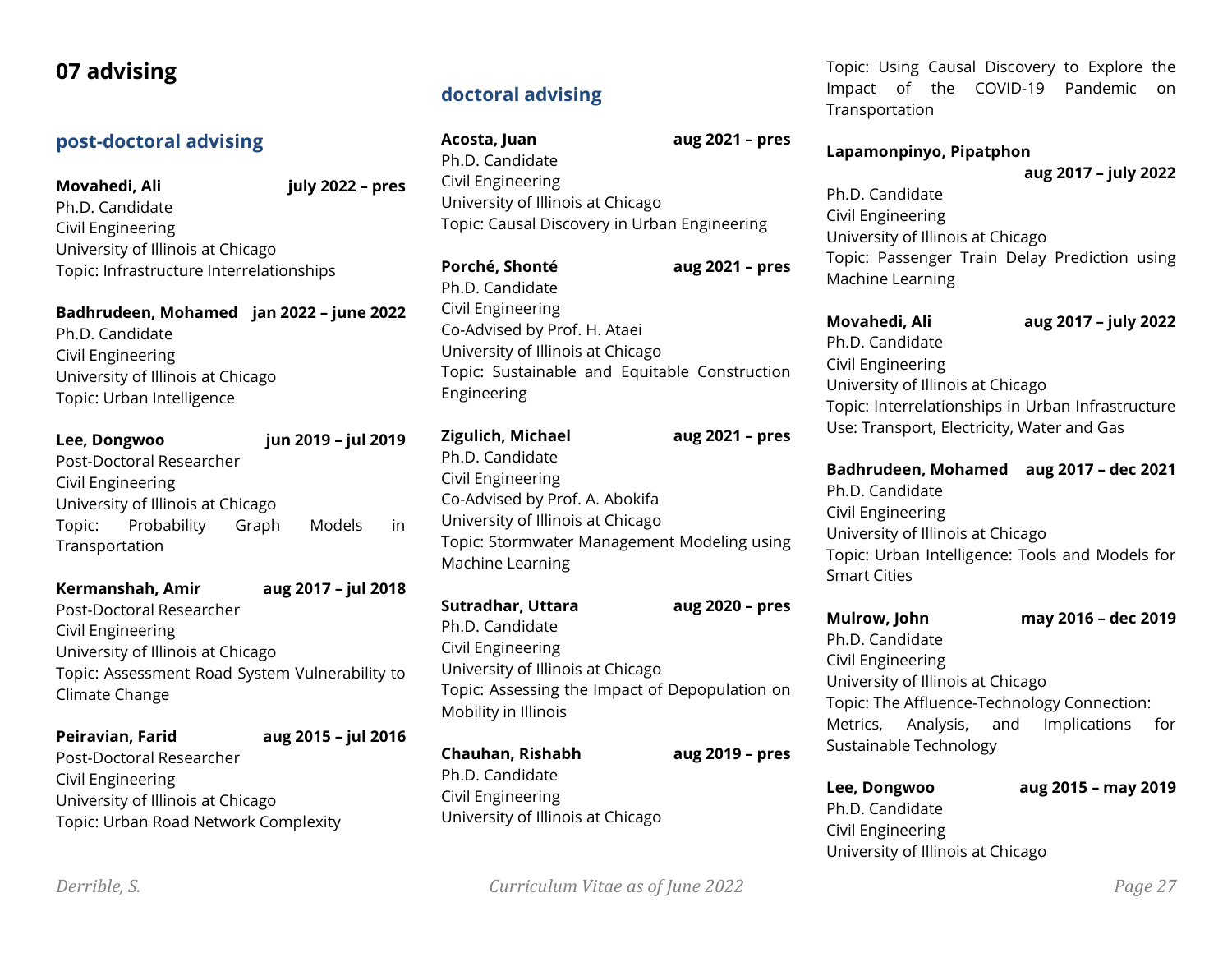Topic: Machine-based Statistical Learning of Urban Metabolism

|                                         | <b>Ahmad, Sk Nasir</b>              |  |  | aug 2014 - aug 2018 |
|-----------------------------------------|-------------------------------------|--|--|---------------------|
| Ph.D. Candidate                         |                                     |  |  |                     |
| Civil Engineering                       |                                     |  |  |                     |
| University of Illinois at Chicago       |                                     |  |  |                     |
|                                         | Topic: Tracking Energy and Resource |  |  |                     |
| Consumption for Sustainable Development |                                     |  |  |                     |

| Kermanshah, Amir<br>Ph.D. Candidate                                                                                                                               | aug 2013 - may 2017 |
|-------------------------------------------------------------------------------------------------------------------------------------------------------------------|---------------------|
| Civil Engineering<br>University of Illinois at Chicago<br>Topic: A Geographic Analysis of the Resilience of<br>Urban Infrastructure Networks to Extreme<br>Events |                     |
| Peiravian, Farid<br>Ph.D. Candidate<br>Civil Engineering                                                                                                          | sep 2012 - dec 2014 |
| University of Illinois at Chicago<br>Topic: Geometric Complexity of Urban Road                                                                                    |                     |

## **master advising**

| Tiwari, Ranjita                     | aug 2016 - aug 2018 |     |
|-------------------------------------|---------------------|-----|
| M.S. Candidate                      |                     |     |
| Civil Engineering                   |                     |     |
| University of Illinois at Chicago   |                     |     |
| Topic: Measuring and Modeling       |                     | the |
| Performance of Green Infrastructure |                     |     |

**Maciver, Scot aug 2016 – jul 2018**

M.S. Candidate Civil Engineering

University of Illinois at Chicago Topic: Value Engineering Cities

**Delpazir, Dena jan 2017 – mar 2018** M.S. Candidate Civil Engineering University of Illinois at Chicago Topic: Modeling Large-Scale Urban Stormwater Runoff

**Eva Chancé apr 2016 – sep 2016** M.S. Intern AgroSup Dijon (France) French National Agriculture Institute (INRA) Topic: Industrial Symbiosis of Plant Chicago

| Mulrow, John      |                                   | aug 2014 - may 2016                        |  |
|-------------------|-----------------------------------|--------------------------------------------|--|
| M.S. Candidate    |                                   |                                            |  |
| Civil Engineering |                                   |                                            |  |
|                   | University of Illinois at Chicago |                                            |  |
|                   |                                   | Topic: Facility-Scale Industrial Symbiosis |  |
|                   |                                   | Integrating Small-Scale Production and the |  |
| Circular Economy  |                                   |                                            |  |

**Ahmad, Sk Nasir aug 2013 – aug 2014** M.S. Candidate Civil Engineering University of Illinois at Chicago Topic: Evolution of Water Consumption in the USA: A Network Approach

#### **Bulusu, SrimaniTejaswini**

**sep 2012 – may 2013** M.S. Candidate Civil Engineering University of Illinois at Chicago Topic: Carbon Footprint

# **undergraduate advising**

**Acaylar, Gieanelli may 2021 – pres** Undergraduate Research Student Civil Engineering University of Illinois at Chicago Topic: COVID19 Survey and Analysis

**Doak, Laurel may 2021 – aug 2021** Undergraduate Research Student Computer Science University of Illinois at Chicago Topic: Visualization of COVID10 Data

**Naranjo, Nalin jan 2019 – aug 2020** Undergraduate Research Student Civil Engineering University of Illinois at Chicago Topic: GIS and Underground Infrastructure

**Quadros, Royce may 2019 – aug 2019** Undergraduate Research Student Civil Engineering University of Illinois at Chicago Topic: Green Infrastructure Maintenance

**Miguest, Jacob jul 2018 – may 2019** Undergraduate Research Student Civil Engineering University of Illinois at Chicago Topic: 3D Modeling and Printing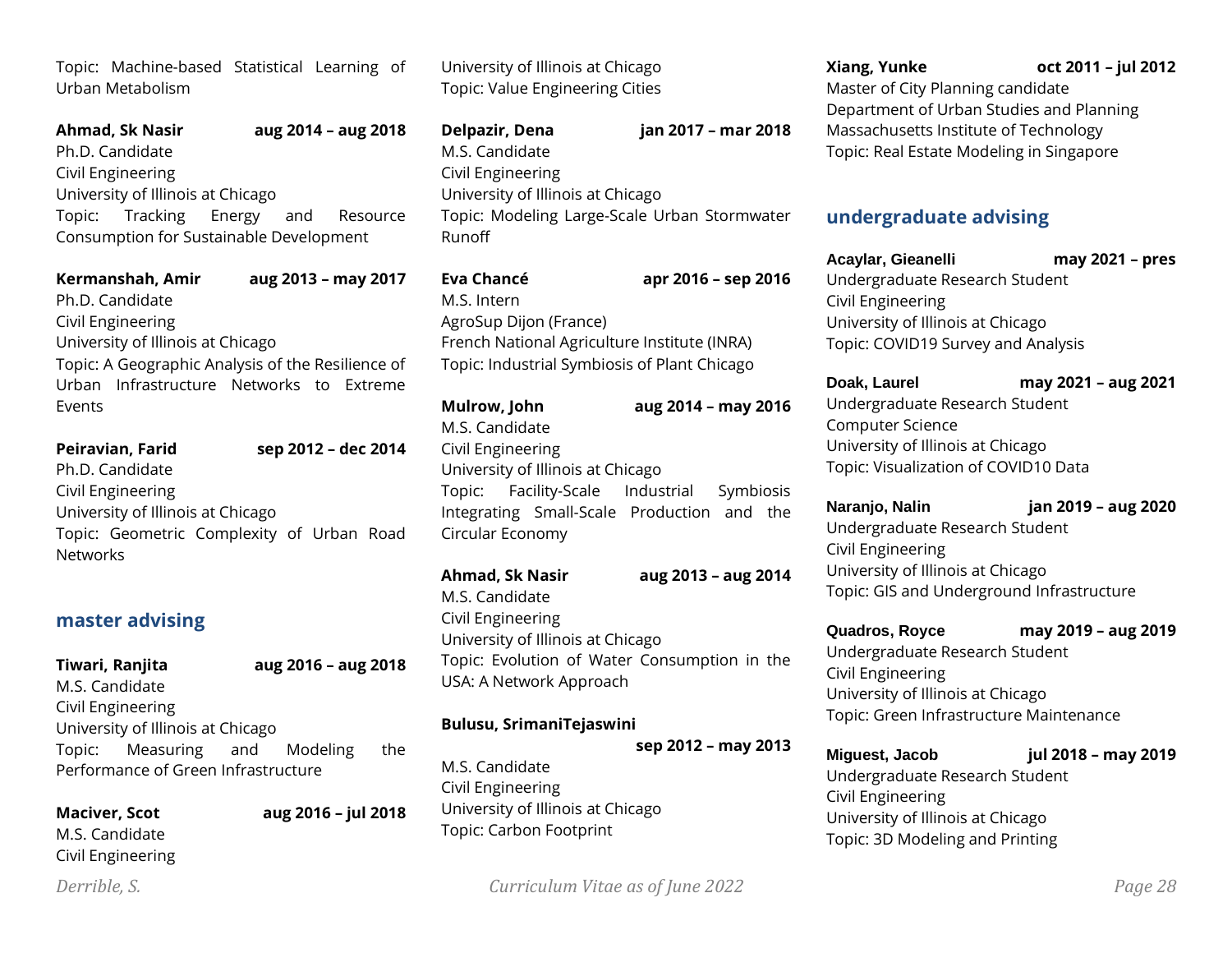#### **Fonteix, Guillemette mar 2018 – aug 2018**

Summer Intern

Ecole Nationale des Sciences Géographiques (ENSG) (France)

French National School of Geographic Sciences Topic: Geospatial Mapping Protocol and Survey of Underground Infrastructure

#### **Ali, Sania aug 2017 – may 2019**

Undergraduate Research Student Civil Engineering University of Illinois at Chicago Topic: Food Carbon Footprint Smartphone App

**Dana, Yousef aug 2017 – aug 2018**

Undergraduate Research Student Civil Engineering University of Illinois at Chicago Topic: Virtual Reality in Civil Engineering

**Chenu, Bastien mar 2017 – aug 2017**

Summer Intern

Ecole Nationale des Sciences Géographiques (ENSG) (France)

French National School of Geographic Sciences Topic: Geospatial Mapping of Underground Infrastructure

**Munoz, Jonathan jun 2017 – aug 2017** Guaranteed Paid Internship Program Computer Science University of Illinois at Chicago Topic: Building an Online Food Carbon Footprint

Calculator **Machaj, Katherine aug 2016 – may 2017**

Undergraduate Research Student (NSF REU) Civil Engineering

University of Illinois at Chicago Topic: Surveying Preferences for Carbon Footprint Smartphone App

**Deans, Joshua aug 2016 – may 2017** Undergraduate Research Student (NSF REU) Civil Engineering University of Illinois at Chicago Topic: Assessment of Carbon Footprint **Calculators** 

**Sitko, Katarzyna aug 2016 – may 2017** Undergraduate Research Student Civil Engineering University of Illinois at Chicago Topic: 3D Printing in Civil Engineering

**Hill, Ian aug 2016 – dec 2016** Undergraduate Research Student

(Chancellor's Awards) Civil Engineering University of Illinois at Chicago Topic: Data Analysis of Building Energy Use

**Shaw, Jovaun aug 2016 – dec 2016**

Undergraduate Research Student Civil Engineering University of Illinois at Chicago Topic: GIS Mapping of Civil Engineering Systems

**Norberto, Julia may 2016 – jul 2016**

Exchange Research Fellow Brazilian Scientific Mobility Program Civil Engineering University of Illinois at Chicago Topic: Facility-Scale Urban Metabolism

**Santos, Patricia may 2016 – aug 2016**

Exchange Research Fellow Brazilian Scientific Mobility Program Civil Engineering University of Illinois at Chicago Topic: Climate and Building Energy Use

**Marinho, Rodrigo may 2016 – aug 2016** Exchange Research Fellow Brazilian Scientific Mobility Program Civil Engineering University of Illinois at Chicago Topic: Python and QGIS Tool Development

**Alves, Felipe may 2016 – aug 2016** Exchange Research Fellow Brazilian Scientific Mobility Program Civil Engineering University of Illinois at Chicago Topic: Network Properties of Urban Roads

**Klawitter, David jan 2016 – aug 2016** Research Affiliate Civil Engineering University of Illinois at Chicago Topic: Climate and Water Consumption

**Cairo, Peter jan 2016 – aug 2016** Undergraduate Research Student Civil Engineering University of Illinois at Chicago Topic: US Water Consumption

**Imsha, Saulius jan 2016 – oct 2016** Undergraduate Research Student Civil Engineering University of Illinois at Chicago Topic: Building Energy Use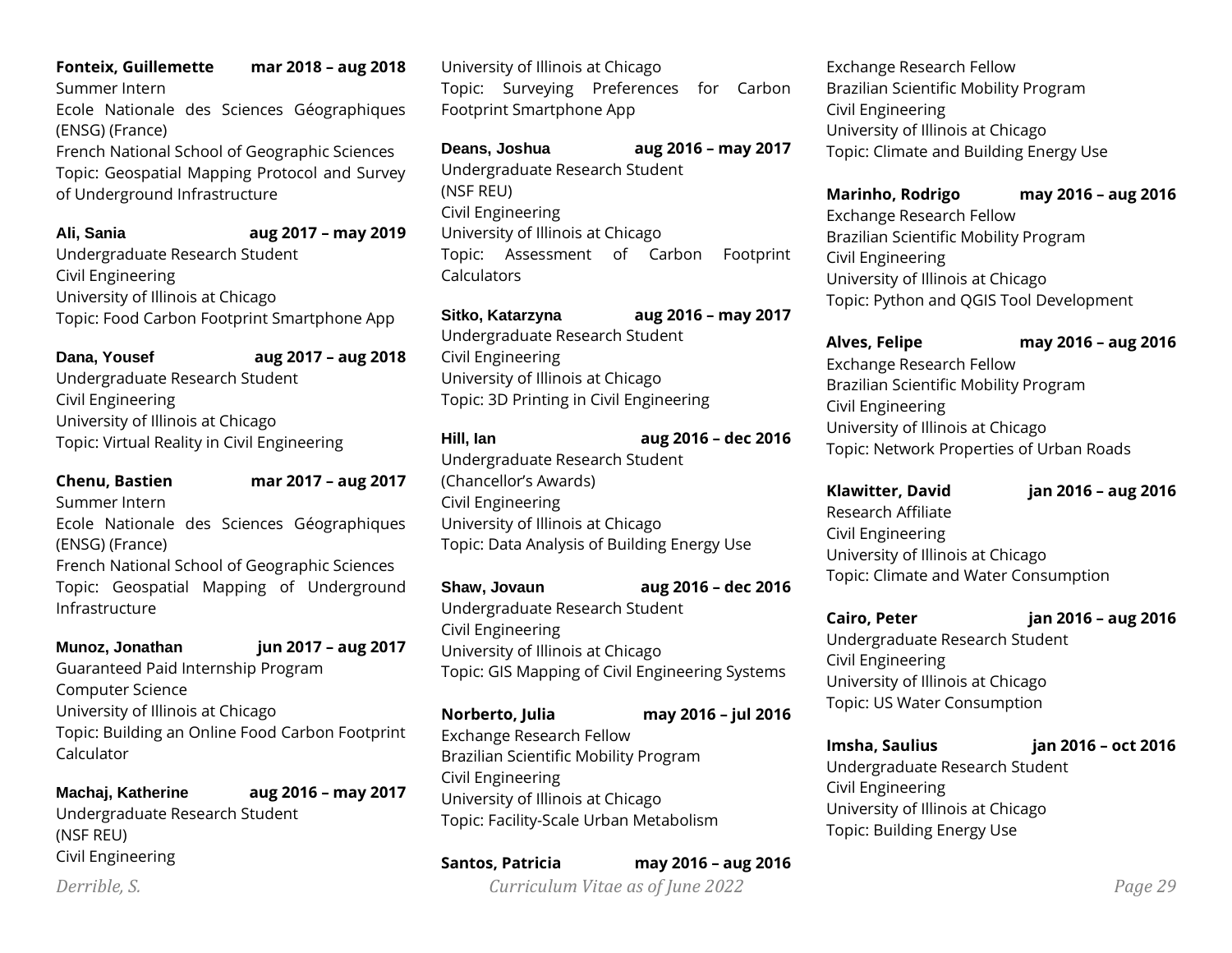#### **Kessler, Daniel jan 2015 – may 2016**

Undergraduate Research Student Civil Engineering University of Illinois at Chicago Topic: Bipartite Representation of Infrastructure **Networks** 

#### **de Souza, Paloma Morais**

**aug 2015 – may 2016** Exchange Research Fellow

Brazilian Scientific Mobility Program Civil Engineering University of Illinois at Chicago Topic: UIC Infrastructure Systems as Networks

**White, Kimberly aug 2015 – dec 2015** Undergraduate Research Student Civil Engineering University of Illinois at Chicago Topic: Engineering Structures as Complex **Structures** 

# **Reeder, Matthew aug 2014 – aug 2015** Undergraduate Research Fellow (Chancellor's Award) Civil Engineering

University of Illinois at Chicago Topic: Commercial Building Electricity Use

## **Sombrio, Eduardo Schaefer**

**may 2015 – aug 2015**

Exchange Research Fellow Brazilian Scientific Mobility Program Civil Engineering University of Illinois at Chicago Topic: Network Properties of Road Systems

**Godinho Jr., Flavio Irã may 2015 – aug 2015**

Exchange Research Fellow Brazilian Scientific Mobility Program Civil Engineering University of Illinois at Chicago Topic: UIC Infrastructure Systems as Networks

## **Agondanou, Nouhessedo**

**aug 2014 – may 2015**

Undergraduate Researcher Civil Engineering University of Illinois at Chicago Topic: Modeling Building Energy Use

**Nainggolan, Laura aug 2014 – dec 2014** Undergraduate Researcher Civil Engineering University of Illinois at Chicago Topic: Modeling the Impacts of Extreme Events

**Nedumgottil, Anthony jun 2014 – aug 2014** Guaranteed Paid Internship Program Computer Science University of Illinois at Chicago Topic: Building an Online Network Calculator

## **Pereira, Felipe may 2014 – aug 2014**

Exchange Research Fellow Brazilian Scientific Mobility Program Civil Engineering University of Illinois at Chicago Topic: Genetic Optimization of Metro Design

### **Andrew, Gary (Joe) jan 2014 – may 2014**

Undergraduate Research Fellow (Chancellor's Award) Civil Engineering University of Illinois at Chicago Topic: Structures as Complex Systems

*Derrible, S. Curriculum Vitae as of June 2022 Page 30*

**Jacobs, Paul aug 2013 – may 2014** Undergraduate Research Fellow (Chancellor's Award) Civil Engineering University of Illinois at Chicago Topic: Urban Water Systems

**Agamy, Marian aug 2013 – dec 2013** Undergraduate Research Fellow (Chancellor's Award) Civil Engineering University of Illinois at Chicago Topic: Sustainable Bridges

**Roux, Sabine apr – aug 2010** Exchange student from Ecole Nationale des Travaux Publics de l'Etat (ENTPE) Civil Engineering University of Toronto Topic: Transportation Infrastructure in the Urban Metabolism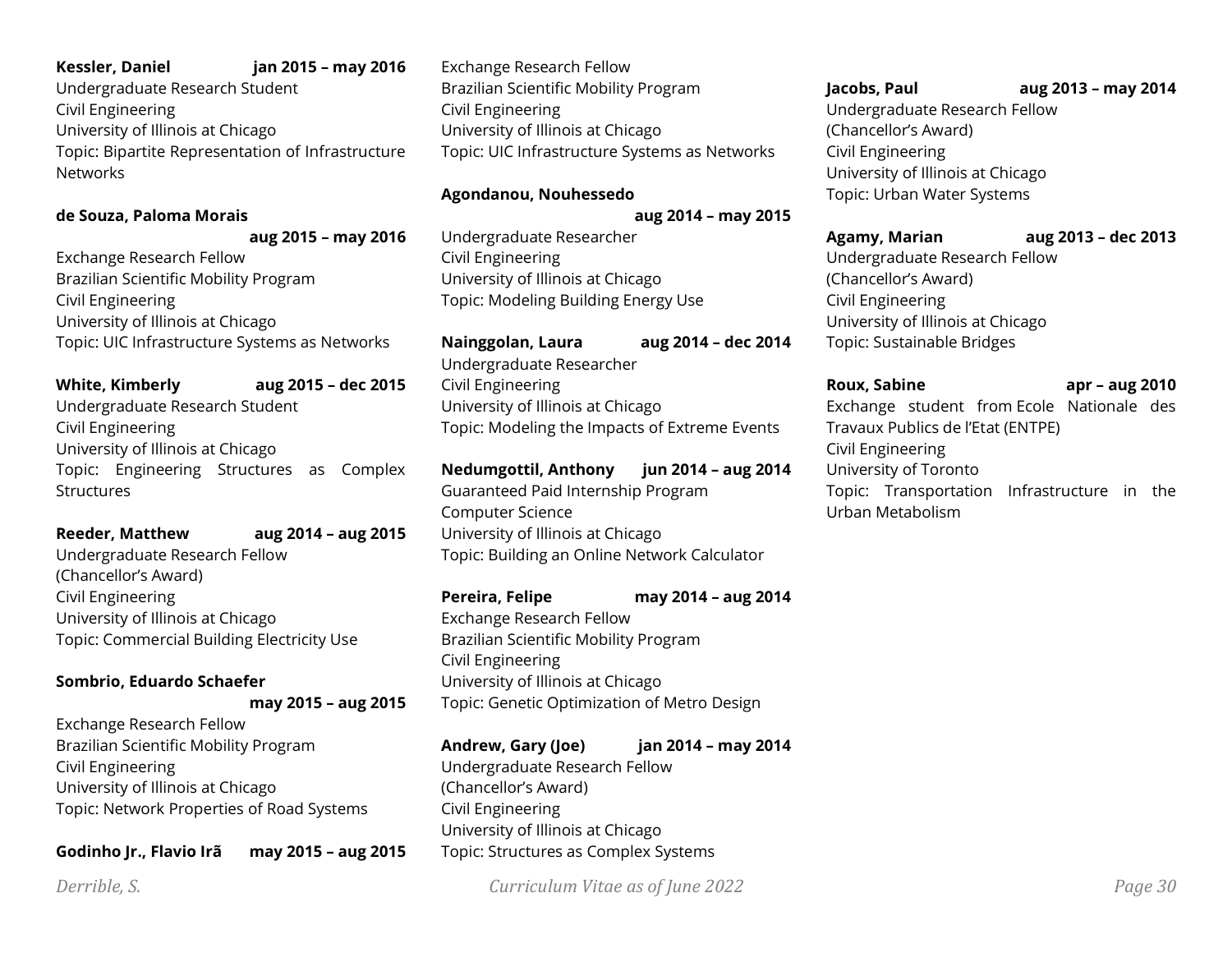# **08 teaching experience**

**university of illinois at chicago**

**CME594 Introduction to Data Science** Fall 2021 – 24 students – instructor Graduate course

**CME440 Cities & Sustainable Infrastructure** Spring 2021 – 34 students – instructor Graduate and Senior course

**CME112 Evolution of Infrastructure & Society** Spring 2021 – 73 students – instructor Undergraduate course

**CME594 Introduction to Data Science** Fall 2020 – 23 students – instructor Graduate course

**CME112 Evolution of Infrastructure & Society** Fall 2020 – 63 students – instructor Undergraduate course

**CME594 Introduction to Data Science** Spring 2019 – 38 students – instructor Graduate course

**CME440 Cities & Sustainable Infrastructure** Fall 2018 – 38 students – instructor Graduate and Senior course See [The Image of Chicago](https://derrible.people.uic.edu/course_documents/CME440_F2018_Poster.pdf) poster (3.9 Mb) See [Design Project Book](https://derrible.people.uic.edu/course_documents/CME440_F2018_Book.pdf) Compilation (32.2 Mb)

**CME594 Introduction to Data Science** Spring 2018 – 33 students – instructor Graduate course

## **CME440 Cities & Sustainable Infrastructure**

Fall 2017 – 43 students – instructor Graduate and Senior course See [The Image of Chicago](http://derrible.people.uic.edu/course_documents/CME440_F2017_Poster.pdf) poster (5.5 Mb) See [Design Project Book](http://derrible.people.uic.edu/course_documents/CME440_F2017_Book.pdf) Compilation (21.4 Mb)

**CME594 Introduction to Data Science** Spring 2017 – 15 students – instructor Graduate course

**CME440 Cities & Sustainable Infrastructure** Fall 2016 – 51 students – instructor Graduate and Senior course See [The Image of Chicago](http://derrible.people.uic.edu/course_documents/CME440_F2016_Poster.pdf) poster (4 Mb) See [Design Project Book](http://derrible.people.uic.edu/course_documents/CME440_F2016_Book.pdf) Compilation (28.3 Mb)

**CME594 Introduction to Data Science** Spring 2016 – 13 students – instructor Graduate course

**CME 311 Water Resources Engineering** Fall 2015 – 34 students – instructor Junior course

**CME 494 Cities & Sustainable Infrastructure** Spring 2015 – 35 students – instructor Graduate and Senior course See [The Image of Chicago](http://derrible.people.uic.edu/course_documents/CME494_S2015_Poster.pdf) poster (48.3 Mb) See [Design Project Book](http://derrible.people.uic.edu/course_documents/CME494_S2015_Book.pdf) Compilation (32.1 Mb)

**CME 311 Water Resources Engineering** Fall 2014 – 48 students – instructor Junior course

**CME594 Cities and Complexity** Spring 2014 – 6 students – instructor Graduate course

*Derrible, S. Curriculum Vitae as of June 2022 Page 31*

See [Visualization Poster](http://tigger.uic.edu/~derrible/course_documents/CME594_S2014_Poster.pdf) (5.6Mb)

**CME 311 Water Resources Engineering** Fall 2013 – 46 students – instructor Junior course

**CME 494 Cities & Sustainable Infrastructure** Spring 2013 – 19 students – instructor Graduate and Senior course See [Design Project Book](https://tigger.uic.edu/~derrible/course_documents/CME494_S2013_Book.pdf) Compilation (11.7 Mb)

**CME 311 Water Resources Engineering** Fall 2012 – 47 students – instructor Junior course

### **university of toronto**

**CIV 577 Infrastructure for Sustainable Cities** Spring 2010 – 47 students – teaching assistant Graduate and Senior course

**CIV 1310 Infrastructure Economics** Fall 2009 – 70 students – teaching assistant Graduate course

**EDV 250 Hydrology and Hydraulics** Spring 2009 – 127 students – teaching assistant Sophomore course

**CIV 368 Engineering Economics and Decision-Making**

Fall 2008 – 114 students – teaching assistant Junior course

**CIV 235 Civil Engineering Graphics PO1** Spring 2008 – 108 students – teaching assistant Sophomore course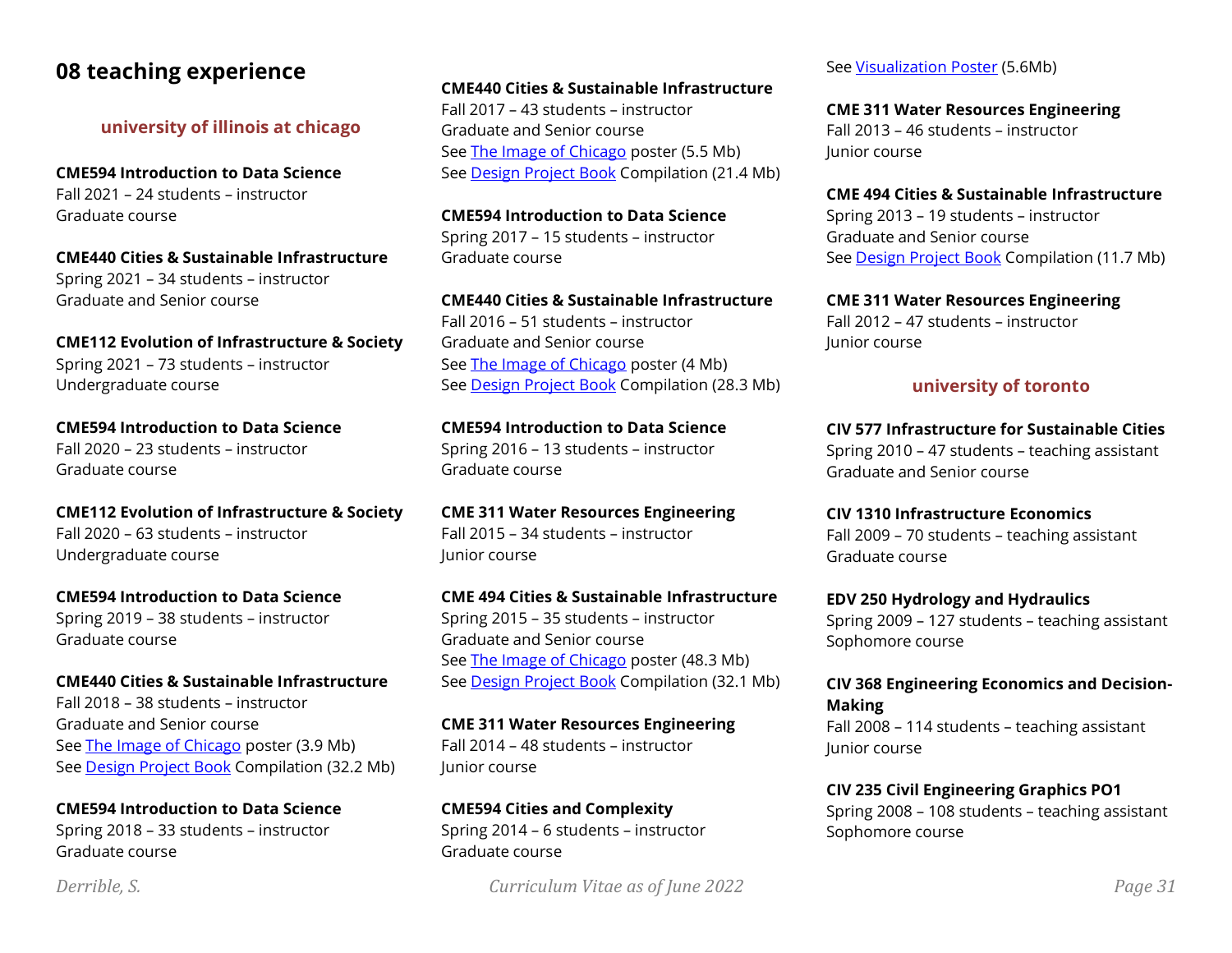#### **CIV 1310 Infrastructure Economics**

Fall 2007 – 51 students – teaching assistant Graduate course

### **CIV 425 Design of sustainable neighbourhoods**

Fall 2006 and Spring 2007 – 40 students – teaching assistant Senior course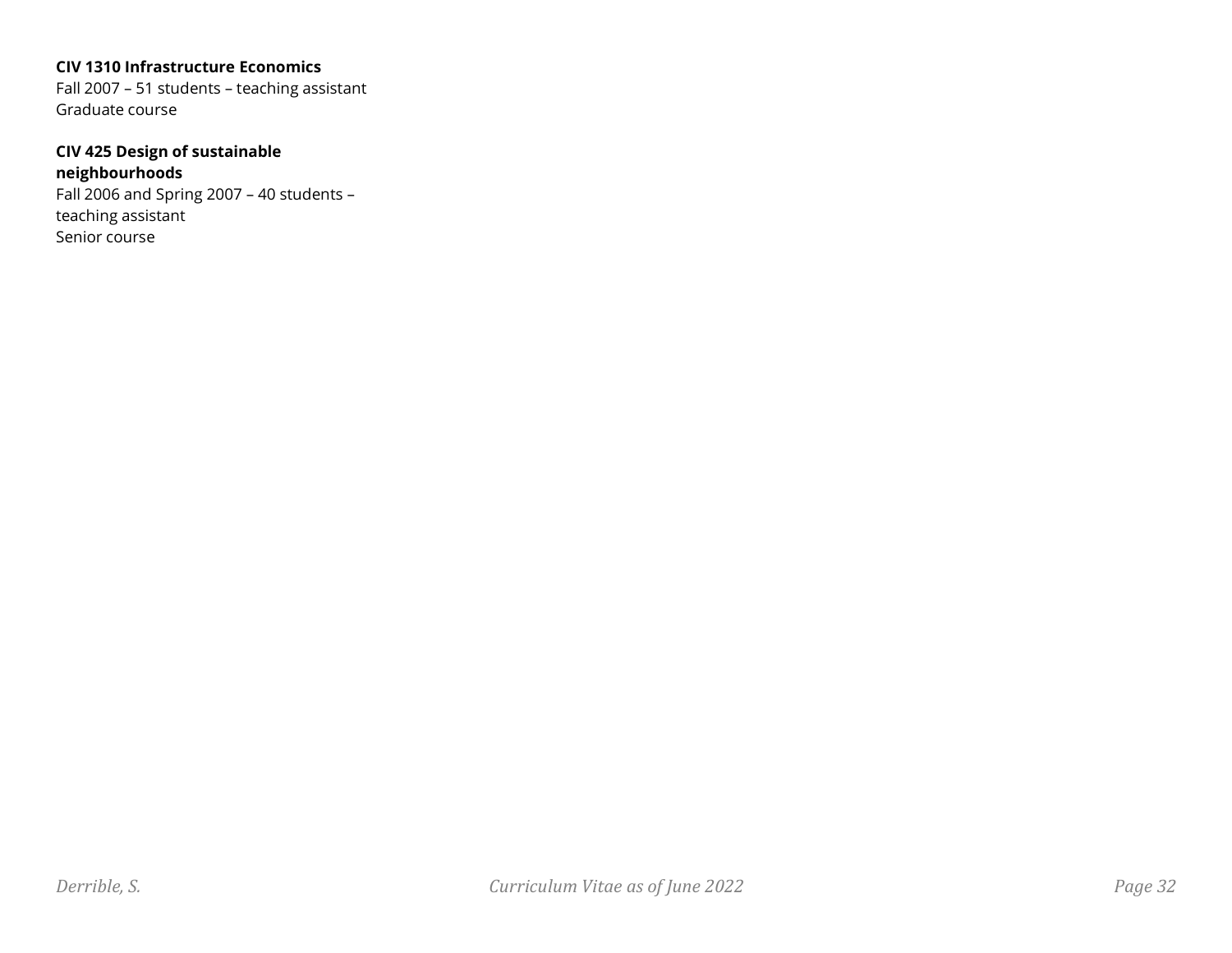# **09 academic and professional services**

# **professional services**

**Bioéconomie pour les territoires urbains (BETTER) apr 2022 – pres** Scientific Advisory Board Member Institut National de Recherche pour l'Agriculture, l'alimentation et l'Environnement (INRAE)

**International Conference series on Geotechnics, Civil Engineering and Structures (CIGOS) oct 2021** Scientific Committee Member Ha Long Bay, Vietnam

**Actionable Science for Urban Sustainability (AScUS) 2021 jun 2021** Organizing Committee Online

#### **Bridging Transportation Researchers (BTR)**

Session Chair Online

**Actionable Science for Urban Sustainability (AScUS) 2020 jun 2020** Organizing Committee Discussion Session Organizer Segovia, Spain (online)

**International Conference series on Geotechnics, Civil Engineering and Structures (CIGOS) oct 2019** Scientific Committee Member Session Chair Hanoi, Vietnam

**International Society for Industrial Ecology (ISIE) 2019 jul 2019** Session Organizer and Chair Scientific Committee Member Beijing, China

**C.A.C.S.S. Cactus Show apr 2019** Cactus Competition Judge Desert Botanical Garden, Phoenix, AZ

**Buildings, Cities, and Performance** — 3rd International Graduate Student Symposium of the PhD Program at IIT College of Architecture **nov 2018**

Scientific Committee Member Chicago, IL

**Transportation Network Modeling Committee (ABD30)** — Transportation Research Board (TRB) **jun 2018 – jun 2021**

Committee Member

**aug 2020**

**International Symposium on Sustainable Systems and Technology (ISSST) 2018**

**jun 2018** Resilient Infrastructure Technical Committee Member Buffalo, NY

**1st International Conference on New Horizons in Green Civil Engineering (NHICE-01) apr 2018** Scientific Committee Member

Victoria, BC

**Sustainable Urban Systems (SUS) Section** — International Society for Industrial Ecology **nov 2017 – dec 2020**

Chair

**Critical Transportation Infrastructure Protection Committee (ABR10)** — Transportation Research Board (TRB) **nov 2017 – pres**

Vice-Chair

**Dream Big: Engineering our World oct 2017** Speaker

**Envisioning Future Cities sep 2017** Workshop Organizer (Brooklyn NY)

**Girls Who Code (GWC) jul 2017** Speaker

**International Society for Industrial Ecology (ISIE) 2017 jun 2017** Session Chair Chicago, IL

**Data Mining in Industrial Ecology** — International Society for Industrial Ecology

**jun 2017**

Workshop Organizer

**Organizing Research for Infrastructure Resilience** — International Symposium on Sustainable Systems and Technology

**jun 2017**

Workshop Organizer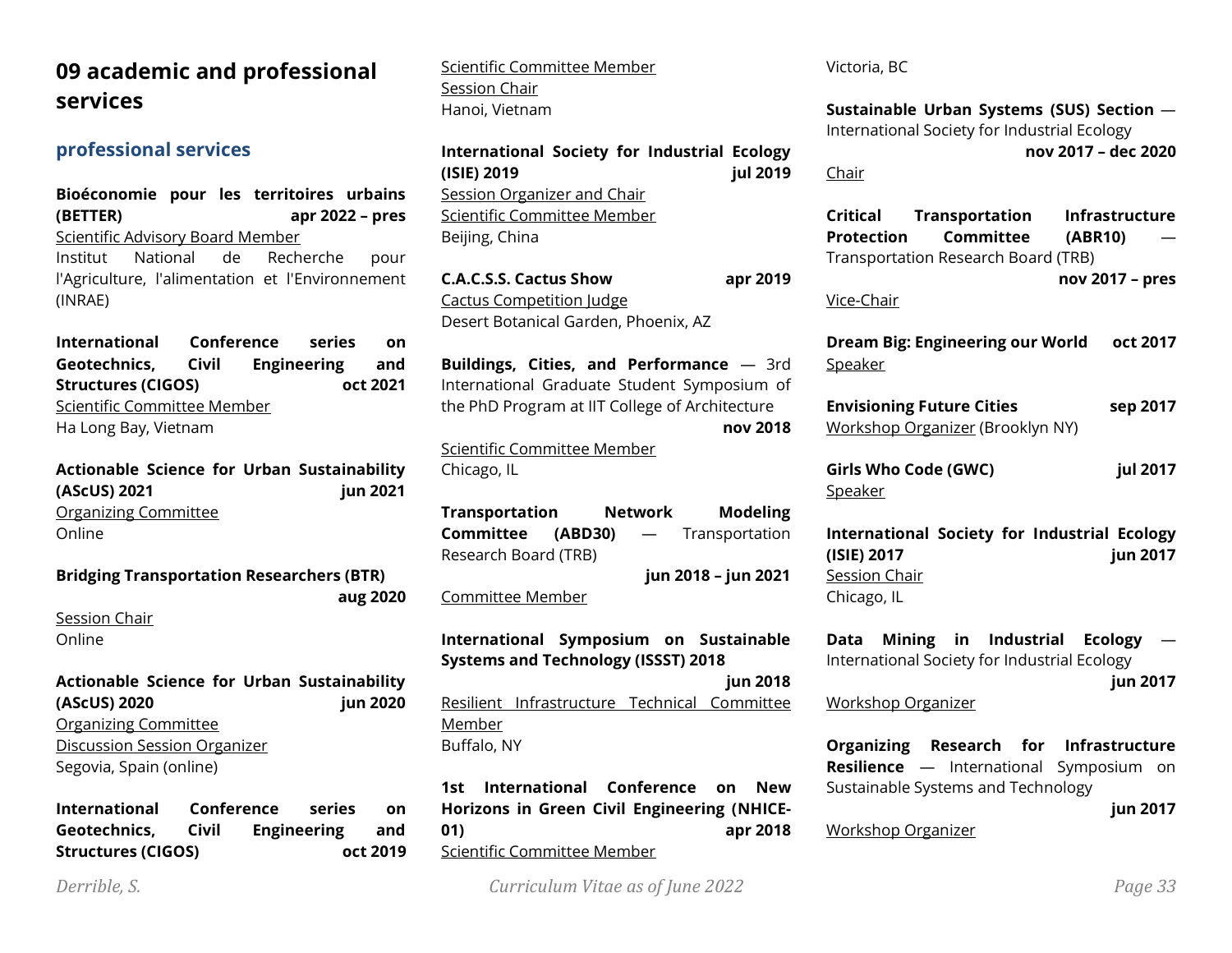**Critical Transportation Infrastructure Protection Committee (ABR10)** — Transportation Research Board (TRB) **apr 2017 – nov 2017** Committee Member **Girls Who Code (GWC) jul 2016** Speaker **International Symposium on Sustainable Systems and Technology (ISSST) 2016 may 2016** Session Chair Poster Competition Judge Phoenix, AZ **Sustainable Urban Systems (SUS) Section** — International Society for Industrial Ecology **may 2016 – oct 2017** Co-Chair **International Society for Industrial Ecology dec 2015 – dec 2018** Council Member **International Society for Industrial Ecology (ISIE) 2017 Biennale Conference jul 2015 – jul 2017** Organizing Committee (Host Institution) University of Illinois at Chicago **Sustainable Urban Systems (SUS) Section** — International Society for Industrial Ecology **feb 2015 – apr 2016** Board Member

**International Symposium on Sustainable Systems and Technology (ISSST) 2015**

Poster Competition Judge Dearborn, MI

**International Society for Industrial Ecology (ISIE) 2013 Biennale Conference jun 2013** Poster Competition Judge University of Ulsan, South Korea

**Illinois (Chicago) Future Cities Competition (Grade 6-8 students) jan 2013** Judge Panel Member

**Rail Transit Systems Committee (AP065)** — Transportation Research Board (TRB) **apr 2010 – pres**

Committee Member

# **academic services**

# **university of illinois at chicago**

**CME Graduate Committee sep 2021 – aug pres** Member

**UIC Senate Research Committee sep 2020 – pres**

Member

# **UIC Senate**

Member

**CME Undergraduate Curriculum Committee sep 2020 – pres**

*Derrible, S. Curriculum Vitae as of June 2022 Page 34*

**sep 2020 – pres**

**may 2015** Member

> **CME Undergraduate Recruitment Committee sep 2020 – pres**

#### Member

**CME Undergraduate Recruitment Committee sep 2017 – jul 2019**

Chair

**CME Undergraduate Curriculum Committee sep 2017 – aug 2019**

Member

**CME Advisory Committee**

**sep 2016 – aug 2020**

Member (elected)

**UIC Graduate College Awards Committee sep 2015 – aug 2017**

Member

**CME Graduate Committee sep 2015 – aug 2017**

Member

**CME Computer Committee sep 2015 – aug 2017**

Member

**CME Website Committee apr 2015 – aug 2016** Member

**UIC Honors College sep 2014 – pres** Faculty Fellow

**UIC Summer Institute on Sustainability and Energy project competition aug 2014**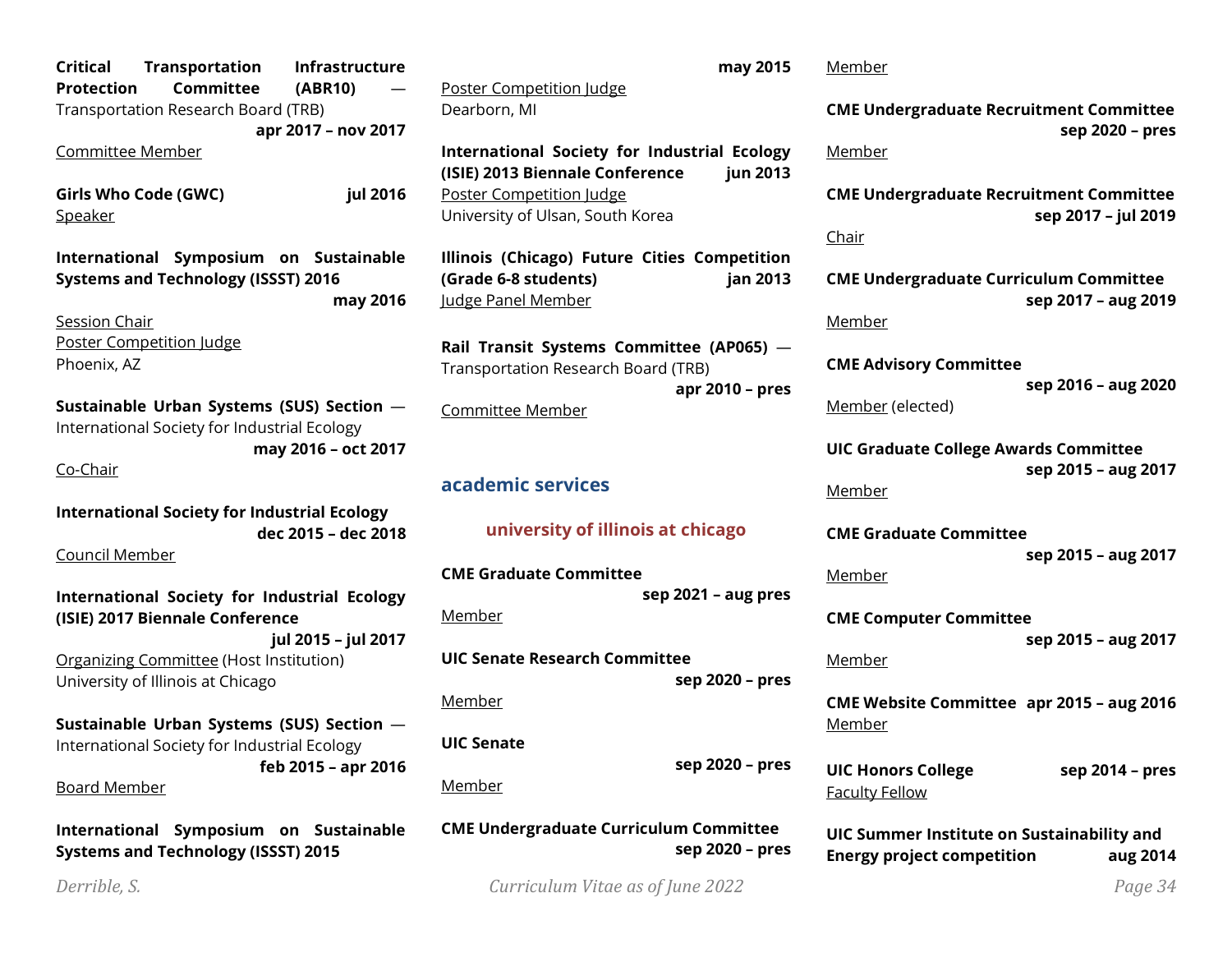| <b>Academic Board</b><br>jul 2009 - jun 2010                      |
|-------------------------------------------------------------------|
| <b>Graduate Student Member</b>                                    |
|                                                                   |
| <b>Academic Appeals Committee</b>                                 |
| jul 2009 - jun 2010                                               |
| <b>Graduate Student Representative</b>                            |
|                                                                   |
| <b>Committee</b><br><b>Academic</b><br><b>Policy</b><br>and<br>on |
| jul 2009 - jun 2010<br><b>Programs</b>                            |
| Graduate Student Representative                                   |
|                                                                   |
| <b>University Tribunal</b><br>jul 2008 - jun 2010                 |
| <b>Student Member</b>                                             |
| <b>Civil Engineering Departmental Council</b>                     |
| jul 2008 - jun 2009                                               |
| Graduate Student Representative                                   |
|                                                                   |
| <b>Civil</b><br><b>Engineering</b><br>Academic<br><b>Appeals</b>  |
| <b>Committee</b><br>jul 2008 - jun 2009                           |
| <b>Graduate Student Member</b>                                    |
|                                                                   |
| <b>Faculty of Engineering Council</b>                             |
| jul 2007 - jun 2008                                               |
| Graduate Student Representative                                   |
|                                                                   |
|                                                                   |
|                                                                   |
|                                                                   |
|                                                                   |
|                                                                   |
|                                                                   |
|                                                                   |
|                                                                   |
|                                                                   |
|                                                                   |
|                                                                   |